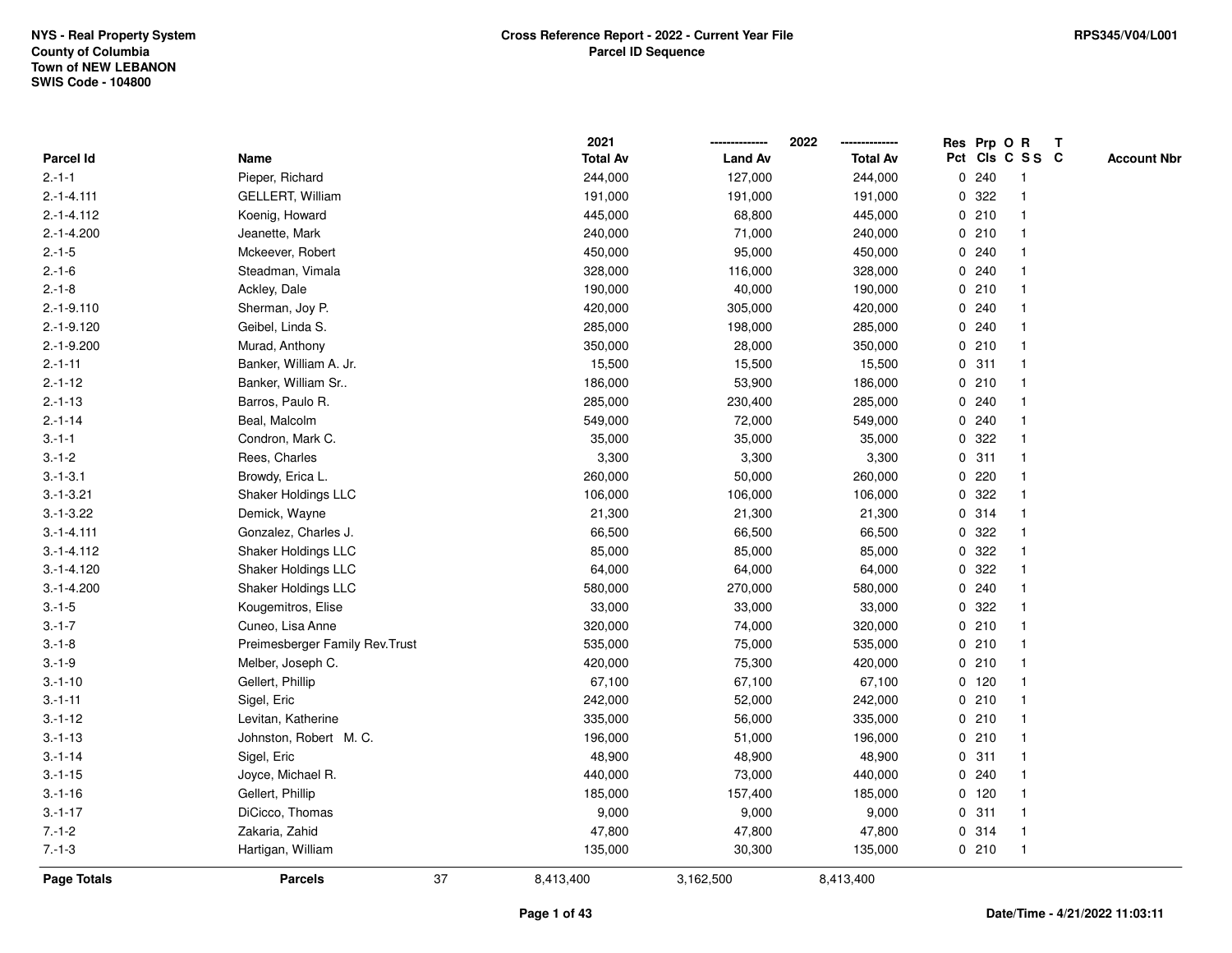|                  |                                    | 2021            |                | 2022            | Res Prp O R |                 | T |                    |
|------------------|------------------------------------|-----------------|----------------|-----------------|-------------|-----------------|---|--------------------|
| <b>Parcel Id</b> | Name                               | <b>Total Av</b> | <b>Land Av</b> | <b>Total Av</b> |             | Pct Cls C S S C |   | <b>Account Nbr</b> |
| $7 - 1 - 4$      | Coburn, Eric A.                    | 123,000         | 24,000         | 235,000         | 0210        | $\mathbf{1}$    |   |                    |
| $7 - 1 - 5$      | Welsh, Robert                      | 128,000         | 23,500         | 128,000         | 0210        | $\mathbf{1}$    |   |                    |
| $7 - 1 - 6$      | Dale, Helen                        | 2,900           | 2,900          | 2,900           | 0.311       | $\mathbf{1}$    |   |                    |
| $7 - 1 - 7$      | Coburn, Eric A. Sr.                | 3,200           | 3,200          | 3,200           | 0.311       | $\mathbf{1}$    |   |                    |
| $7 - 1 - 8$      | Dengler, Bernard                   | 158,000         | 14,000         | 158,000         | 0210        | $\mathbf{1}$    |   |                    |
| $7.-1-9$         | Beattie, Eola E.                   | 85,000          | 26,000         | 85,000          | 0210        | 1               |   |                    |
| $7.-1-10$        | Dengler, Michael                   | 106,000         | 13,000         | 106,000         | 0210        | $\mathbf{1}$    |   |                    |
| $7 - 1 - 11$     | Mcardle, Althea M.                 | 94,000          | 23,000         | 94,000          | 0210        | $\mathbf{1}$    |   |                    |
| $7.-1-12$        | Van Zandt, Mark J.                 | 155,000         | 18,700         | 155,000         | 0210        | $\mathbf{1}$    |   |                    |
| $7 - 1 - 13$     | Columbia Co., Habitat for Humanity | 185,000         | 13,000         | 185,000         | 0210        | 8               |   |                    |
| $7 - 1 - 14$     | Lewanda, Marek                     | 16,500          | 16,500         | 16,500          | 0.311       | 1               |   |                    |
| $7.-1-15$        | Baum, Joyce S.                     | 185,000         | 40,000         | 185,000         | 0210        |                 |   |                    |
| $7 - 1 - 16$     | Baum, Robert                       | 158,000         | 72,900         | 158,000         | 0.240       |                 |   |                    |
| $7.-1-16.3$      | Baum, Joyce                        |                 | 26,000         | 26,000          | 0 322       | 1               |   |                    |
| $7.-1-16.4$      | Baum, Robert                       |                 | 37,000         | 148,000         | 0210        | $\mathbf{1}$    |   |                    |
| $7 - 1 - 17$     | Bingham, Judith                    | 185,000         | 24,000         | 185,000         | 0210        | $\mathbf{1}$    |   |                    |
| $7.-1-18$        | Bingham, Elizabeth                 | 115,000         | 15,900         | 115,000         | 0210        | $\mathbf{1}$    |   |                    |
| 7.-1-19.100      | Dutcher, Patricia A.               | 147,000         | 28,800         | 147,000         | 0210        | 1               |   |                    |
| 7.-1-19.200      | Natale, Vincent J.                 | 200,000         | 73,000         | 200,000         | 0.240       |                 |   |                    |
| 7.-1-20.100      | Wilkerson, Bessie                  | 196,000         | 55,000         | 210,000         | 0210        |                 |   |                    |
| 7.-1-20.200      | Wilkerson, Bessie                  | 89,500          | 89,500         | 89,500          | 0.322       | $\mathbf{1}$    |   |                    |
| 7.-1-21.100      | Dengler, Charles                   | 200,000         | 94,000         | 200,000         | 0.240       | $\mathbf{1}$    |   |                    |
| 7.-1-21.200      | Jones, Herbert                     | 150,000         | 25,000         | 150,000         | 0210        | $\mathbf{1}$    |   |                    |
| $7.-1-22$        | Healey, Brian                      | 138,000         | 48,900         | 138,000         | 0210        | $\mathbf{1}$    |   |                    |
| $7.-1-23$        | Jacob, Fredrick A.                 | 90,000          | 9,300          | 90,000          | 0210        | 1               |   |                    |
| $7.-1-24$        | Vanderwood, Carl                   | 23,500          | 23,500         | 23,500          | 0.311       |                 |   |                    |
| $7.-1-25$        | Peters, Brian F.                   | 173,000         | 45,000         | 173,000         | 0210        |                 |   |                    |
| $7.-1-26$        | Kaback, Deborah                    | 215,000         | 47,800         | 215,000         | 0210        |                 |   |                    |
| $7.-1-27.111$    | Smith, Gregory                     | 100,500         | 70,500         | 215,000         | 0.240       | $\mathbf{1}$    |   |                    |
| $7.-1-27.112$    | Walter, Paul                       | 204,000         | 80,000         | 204,000         | 0.240       | $\mathbf{1}$    |   |                    |
| 7.-1-27.120      | Farrugia, Frank                    | 39,800          | 39,800         | 39,800          | 0.322       | $\mathbf{1}$    |   |                    |
| 7.-1-27.200      | Beauchemin, Scott                  | 239,000         | 47,000         | 239,000         | 0.240       | $\mathbf{1}$    |   |                    |
| $7.-1-28$        | Tittemore, Robert M.               | 84,450          | 84,450         | 84,450          | 0.322       | 1               |   |                    |
| $7.-1-29.1$      | Cedar Creek Landscape Products     | 131,000         | 37,500         | 131,000         | 0.312       | $\mathbf{1}$    |   |                    |
| $7.-1-29.2$      | Sedgwick, Richard                  | 270,000         | 54,000         | 270,000         | 0.240       | $\mathbf{1}$    |   |                    |
| $7.-1-30$        | Lawton, George D.                  | 76,000          | 16,000         | 76,000          | 0210        | $\mathbf{1}$    |   |                    |
| $7 - 1 - 31$     | County Of Columbia                 | 400             | 400            | 400             | 0.311       | 8               |   |                    |
| Page Totals      | 36<br><b>Parcels</b>               | 4,308,750       | 1,290,150      | 4,723,250       |             |                 |   |                    |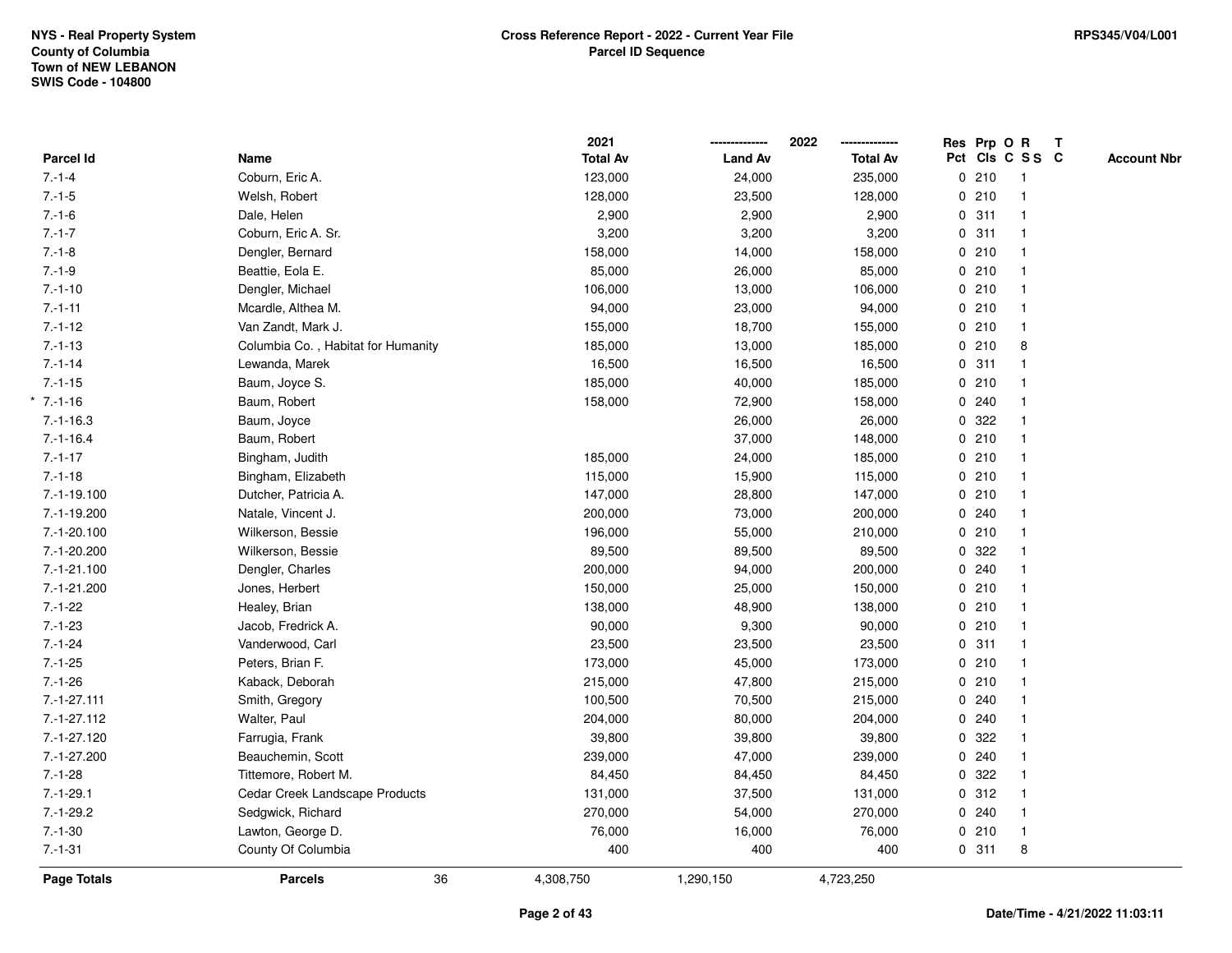|                  |                                | 2021            |                | 2022            |   |        | Res Prp O R             | Т |                    |
|------------------|--------------------------------|-----------------|----------------|-----------------|---|--------|-------------------------|---|--------------------|
| Parcel Id        | Name                           | <b>Total Av</b> | <b>Land Av</b> | <b>Total Av</b> |   |        | Pct Cls C S S C         |   | <b>Account Nbr</b> |
| $7.-1-32$        | Farrell, John A.               | 73,000          | 23,000         | 73,000          |   | 0210   | $\overline{\mathbf{1}}$ |   |                    |
| $7. - 1 - 33$    | Mc Laughlin, Helen             | 32,000          | 32,000         | 32,000          | 0 | 311    | $\overline{\mathbf{1}}$ |   |                    |
| $7 - 1 - 34$     | Ferguson, Girlie               | 154,000         | 27,500         | 154,000         |   | 0210   | -1                      |   |                    |
| $7.-1-35$        | Hennig, Joanne M.              | 232,000         | 110,000        | 232,000         |   | 0.240  | -1                      |   |                    |
| $7 - 1 - 36$     | Sears, William M.              | 101,000         | 29,000         | 101,000         |   | 0.281  |                         |   |                    |
| 7.-1-37.100      | Hotaling, Tyler W.             | 159,000         | 159,000        | 159,000         |   | 0.322  |                         |   |                    |
| 7.-1-37.200      | Hotaling, Tyler W.             | 314,000         | 82,000         | 314,000         |   | 0.240  |                         |   |                    |
| $7.-1-39$        | Watts, Floyd                   | 77,000          | 23,000         | 77,000          |   | 0210   | $\overline{\mathbf{1}}$ |   |                    |
| $7.-1-40.110$    | Jensen, Ruth E.                | 279,900         | 279,900        | 279,900         |   | 0.322  | -1                      |   |                    |
| 7.-1-40.120      | Sears, Carissa D.              | 172,000         | 34,000         | 172,000         |   | 0210   | $\mathbf{1}$            |   |                    |
| $7.-1-40.200$    | Jensen, Raymond W.             | 288,300         | 288,300        | 288,300         |   | 0.322  |                         |   |                    |
| $7 - 1 - 41$     | Guyotte, Kayla Sue             | 360,000         | 176,500        | 360,000         |   | 60 240 |                         |   |                    |
| $7.-1-42$        | Levine, Susan J.               | 295,000         | 58,000         | 295,000         |   | 0210   |                         |   |                    |
| $7 - 1 - 43$     | Murphy, Jacqueline             | 2,300           | 2,300          | 2,300           |   | 0.311  | -1                      |   |                    |
| $7 - 1 - 44.1$   | McKenzie, Theslyn              | 215,000         | 24,000         | 215,000         |   | 0210   | -1                      |   |                    |
| $7 - 1 - 44.2$   | Reichert, Julie E.             | 105,000         | 28,800         | 105,000         |   | 0210   | $\overline{\mathbf{1}}$ |   |                    |
| $7.-1-45.111$    | Span, Peter                    | 185,000         | 35,000         | 230,000         |   | 0210   | -1                      |   |                    |
| $7.-1-45.112$    | Jackson, John P.               | 34,000          | 34,000         | 34,000          |   | 0.314  | -1                      |   |                    |
| $7. -1 - 45.120$ | Span, Peter Francis            | 27,400          | 27,400         | 27,400          |   | 0.314  |                         |   |                    |
| $7.-1-45.200$    | Orlando, Samantha A.           | 133,000         | 43,000         | 133,000         |   | 0210   |                         |   |                    |
| $7.-1-46$        | 48 Lundy Lane LLC              | 20,600          | 20,600         | 20,600          |   | 0.314  |                         |   |                    |
| $7 - 1 - 48.1$   | Alber, Michael                 | 34,000          | 34,000         | 34,000          |   | 0.314  | -1                      |   |                    |
| $7 - 1 - 49.2$   | Bruneau, Peter E.              | 27,400          | 44,700         | 44,700          |   | 0.314  | $\overline{\mathbf{1}}$ |   |                    |
| $7.-1-49.11$     | Garger, Kyle                   | 235,000         | 41,000         | 235,000         |   | 0210   | -1                      |   |                    |
| $7.-1-49.12$     | Alber, Michael C.              | 215,000         | 37,000         | 215,000         |   | 0210   | -1                      |   |                    |
| $7.-1-50$        | Skype, Corey                   | 280,000         | 41,000         | 280,000         |   | 0210   |                         |   |                    |
| $7 - 1 - 53$     | Della Rocco, Paul              | 159,000         | 38,000         | 159,000         |   | 0210   |                         |   |                    |
| $7.-1-54.1$      | Tverdohlib, Oksana             | 45,800          | 40,800         | 45,800          |   | 0.312  |                         |   |                    |
| $7.-1-55.1$      | Tverdohlib, Oksana             | 24,800          | 24,800         | 24,800          |   | 0.314  | $\overline{1}$          |   |                    |
| $7 - 1 - 56.1$   | Halynski, Evhen                | 26,800          | 26,800         | 26,800          |   | 0.314  | -1                      |   |                    |
| $7.-1-57$        | Corwith, Cliff A.              | 22,000          | 22,000         | 22,000          |   | 0.314  | $\overline{\mathbf{1}}$ |   |                    |
| $7.-1-59$        | Marino, Steven                 | 164,000         | 35,000         | 164,000         |   | 0210   | 1                       |   |                    |
| $7.-1-60$        | Gurgone, Carin                 | 24,500          | 24,500         | 24,500          |   | 0.311  | -1                      |   |                    |
| $7.-1-61$        | Hawthorne Hill Homeowners Assc | 16,000          | 16,000         | 16,000          |   | 0.311  |                         |   |                    |
| $7.-2-1$         | Commander, Howard              | 36,100          | 36,100         | 36,100          |   | 0.314  | -1                      |   |                    |
| $7.-2-2$         | Shaker Flats Corp              | 135,000         | 32,000         | 135,000         |   | 0.281  | $\overline{\mathbf{1}}$ |   |                    |
| $7.-2-4$         | Lebanon Valley Auto            | 1,550,000       | 734,000        | 1,550,000       |   | 0.522  | $\overline{1}$          |   |                    |
| Page Totals      | 37<br><b>Parcels</b>           | 6,254,900       | 2,765,000      | 6,317,200       |   |        |                         |   |                    |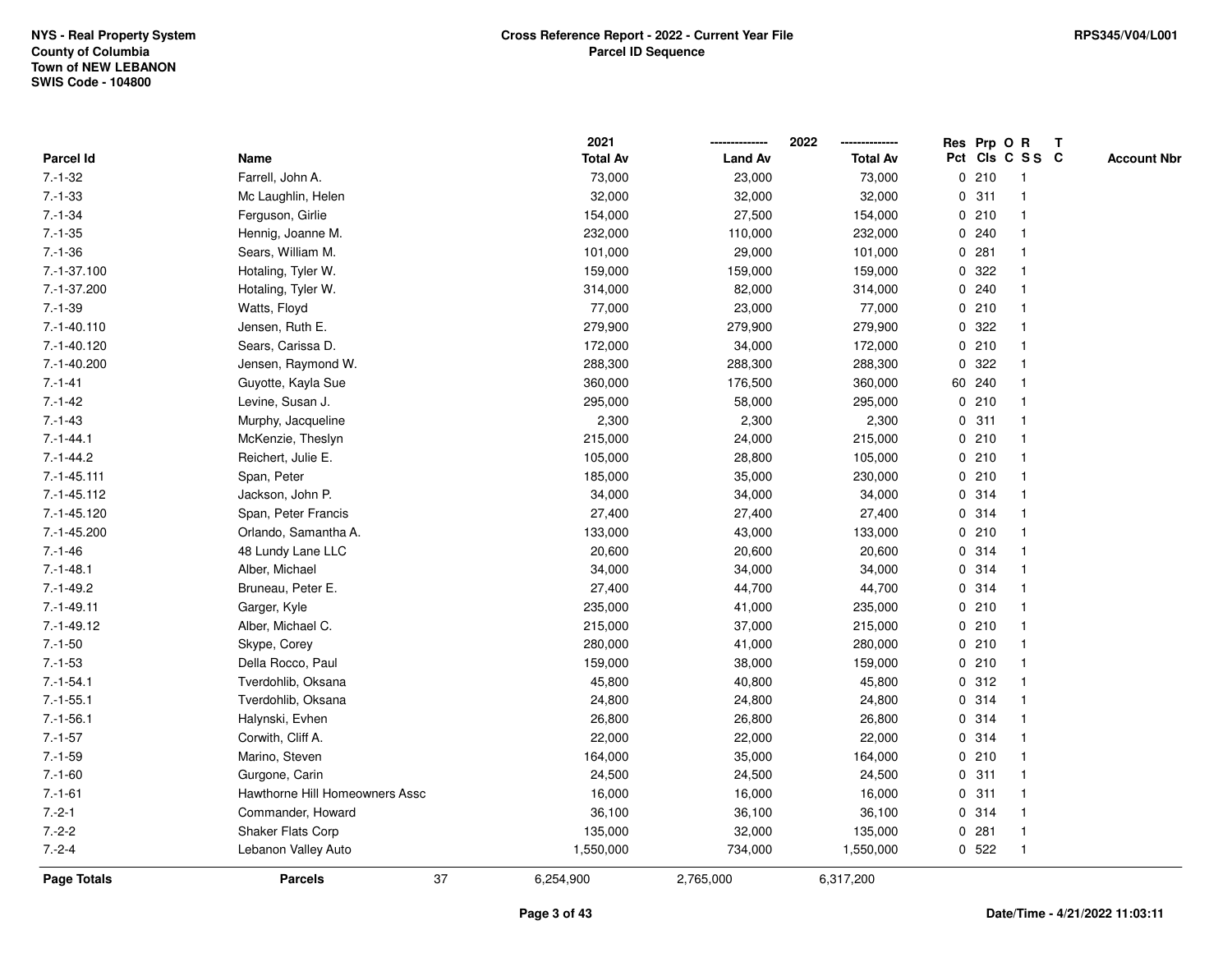|                    |                                 |    | 2021            |                | 2022            |              |       | Res Prp O R     | $\mathbf{T}$       |
|--------------------|---------------------------------|----|-----------------|----------------|-----------------|--------------|-------|-----------------|--------------------|
| Parcel Id          | Name                            |    | <b>Total Av</b> | <b>Land Av</b> | <b>Total Av</b> |              |       | Pct Cls C S S C | <b>Account Nbr</b> |
| $7.-2-5$           | Shaker FLats Corp               |    | 181,600         | 181,600        | 181,600         |              | 0 330 | $\mathbf{1}$    |                    |
| $7.-2-9$           | New Lebanon Central             |    | 337,000         | 337,000        | 337,000         | 0            | 322   | 8               |                    |
| $7.-2-11$          | <b>Shaker Flats Corp</b>        |    | 32,500          | 32,500         | 32,500          |              | 0 330 | -1              |                    |
| 7.-2-12.100        | Shaker Flats Inc                |    | 218,600         | 218,600        | 218,600         | $\mathbf 0$  | 330   | $\mathbf{1}$    |                    |
| 7.-2-12.200        | Kelleher, Mitchel               |    | 199,000         | 17,000         | 199,000         | $\mathbf 0$  | 230   |                 |                    |
| $7.-2-13$          | McDonald, Charles E.            |    | 110,000         | 15,300         | 110,000         |              | 0210  | $\mathbf 1$     |                    |
| $7.-2-14$          | Downey, Ethel                   |    | 114,000         | 19,000         | 114,000         |              | 0210  |                 |                    |
| $7.-2-15$          | Koehler, Francis R.             |    | 35,200          | 20,000         | 35,200          |              | 0 331 |                 |                    |
| $7.-2-16$          | Sears, William M.               |    | 185,000         | 17,000         | 185,000         |              | 0210  |                 |                    |
| $7.-2-17$          | Tazmutt Inc.                    |    | 665,000         | 345,000        | 700,000         |              | 0416  |                 |                    |
| $7.-2-18$          | <b>Shaker Flats Corporation</b> |    | 22,600          | 22,600         | 22,600          | 0            | 330   | -1              |                    |
| $7.-2-19$          | BPG Park, LLC                   |    | 225,000         | 76,500         | 225,000         |              | 0 449 | $\mathbf{1}$    |                    |
| $7.-2-20.11$       | Mittnight, Robert Jr.           |    | 89,900          | 77,600         | 89,900          |              | 0 331 |                 |                    |
| 7.-2-20.120        | Darcy, Bobbie Joe               |    | 155,000         | 25,200         | 155,000         |              | 0210  |                 |                    |
| 7.-2-20.210        | M Callahan Inc                  |    | 20,900          | 20,900         | 20,900          | 0            | 330   |                 |                    |
| 7.-2-20.210-1      | Lamar Outdoor Advertising       |    | 10,000          | 0              | 10,000          |              | 0 474 |                 |                    |
| 7.-2-20.220        | Anderson, Glenn Robert          |    | 70,000          | 32,800         | 70,000          | $\mathbf 0$  | 433   | $\mathbf{1}$    |                    |
| $7.-2-22$          | <b>BPG Park</b>                 |    | 170,000         | 68,700         | 170,000         |              | 0411  | $\mathbf 1$     |                    |
| $7.-2-24$          | Brown, Karin                    |    | 145,000         | 23,000         | 145,000         |              | 0210  | $\mathbf{1}$    |                    |
| $7.-2-25$          | Arico, Rocco C.                 |    | 92,000          | 23,000         | 92,000          |              | 0210  |                 |                    |
| $7.-2-26.1$        | Polacinski, Michael             |    | 208,000         | 53,000         | 208,000         |              | 0210  |                 |                    |
| $7.-2-26.2$        | Polacinski, Michael             |    | 18,000          | 18,000         | 18,000          |              | 0.311 |                 |                    |
| $7.-2-27$          | Roberts, Vaughn L.              |    | 50,000          | 22,500         | 50,000          |              | 0270  | $\mathbf 1$     |                    |
| 7.-2-28.110        | Ertel, James M.                 |    | 168,000         | 168,000        | 168,000         | $\mathbf{0}$ | 323   | $\overline{1}$  |                    |
| 7.-2-28.110-1      | Lamar Outdoor Advertising       |    | 15,000          | 0              | 15,000          |              | 0 474 | -1              |                    |
| 7.-2-28.120        | Shea, Judith K.                 |    | 140,000         | 31,200         | 140,000         |              | 0210  | 1               |                    |
| 7.-2-28.200        | Sears, Russell                  |    | 136,000         | 52,900         | 136,000         |              | 0210  |                 |                    |
| $7.-2-29$          | Monaghan, Lorraine              |    | 15,000          | 15,000         | 15,000          |              | 0.311 |                 |                    |
| $7.-2-30$          | Quenneville, Duane A.           |    | 163,000         | 23,200         | 163,000         |              | 0210  | $\mathbf{1}$    |                    |
| $7.-2-31$          | De Bella, Michael               |    | 52,000          | 26,000         | 52,000          | $\mathbf 0$  | 270   | $\mathbf{1}$    |                    |
| $7.-2-32$          | Whitman, Delos                  |    | 242,000         | 34,000         | 242,000         |              | 0210  | $\mathbf{1}$    |                    |
| $7.-2-34$          | Debella, Michael                |    | 8,500           | 8,500          | 8,500           | 0            | 311   | $\mathbf 1$     |                    |
| $7.-2-35$          | Schor, Johan F. C.              |    | 360,000         | 195,000        | 360,000         |              | 0.240 |                 |                    |
| $7.-2-36$          | <b>Shaker Flats Corp</b>        |    | 464,000         | 307,100        | 464,000         |              | 0 449 |                 |                    |
| $7.-2-37$          | Perna, Guiseppe                 |    | 410,000         | 199,000        | 410,000         | $\mathbf{0}$ | 240   |                 |                    |
| $7.-2-38$          | Gale Hill Road LLC              |    | 82,000          | 82,000         | 82,000          | 0            | 322   | $\overline{1}$  |                    |
| $7 - 2 - 39$       | Lynch, Daniel J.                |    | 375,000         | 58,000         | 375,000         |              | 0.240 | $\mathbf{1}$    |                    |
| <b>Page Totals</b> | <b>Parcels</b>                  | 37 | 5,984,800       | 2,866,700      | 6,019,800       |              |       |                 |                    |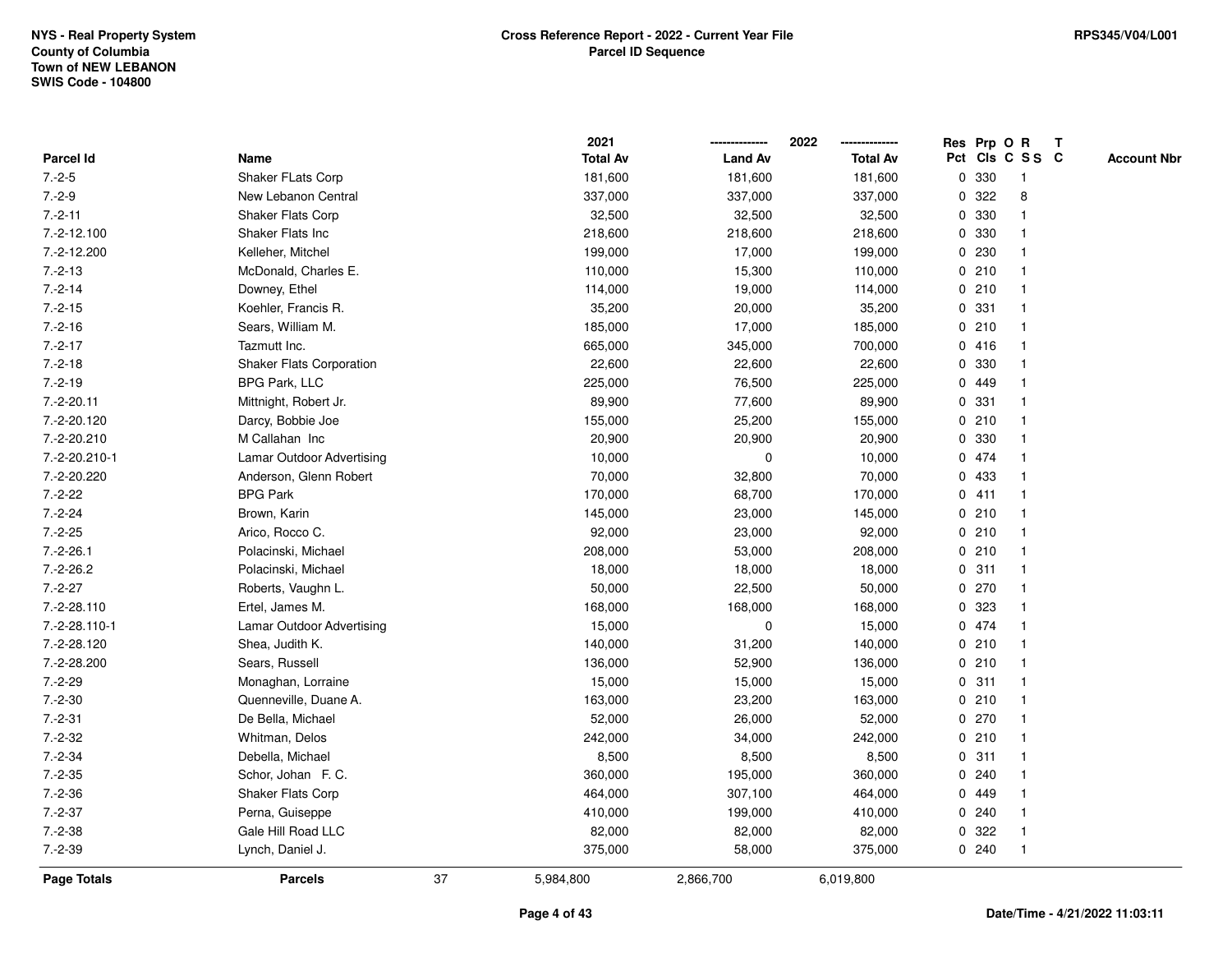|                    |                        |    | 2021            |                | 2022            |             | Res Prp O R |                 | Т |                    |
|--------------------|------------------------|----|-----------------|----------------|-----------------|-------------|-------------|-----------------|---|--------------------|
| Parcel Id          | Name                   |    | <b>Total Av</b> | <b>Land Av</b> | <b>Total Av</b> |             |             | Pct Cls C S S C |   | <b>Account Nbr</b> |
| $7.-2-40$          | Lin, Qiuyan            |    | 920,000         | 644,000        | 920,000         | 0           | 240         | $\mathbf{1}$    |   |                    |
| $7.-2-41$          | Nakovics, Ronald       |    | 212,000         | 75,000         | 212,000         | 0           | 240         |                 |   |                    |
| $7.-2-42$          | Van Keuren, Daniel L.  |    | 200,000         | 63,000         | 200,000         |             | 0.240       |                 |   |                    |
| $7.-2-43$          | Whiteside, Rose Marie  |    | 238,000         | 28,000         | 238,000         |             | 0210        |                 |   |                    |
| $7.-2-44$          | Saviano, Patricia A.   |    | 405,000         | 61,000         | 405,000         |             | 81 281      |                 |   |                    |
| $7.-2-45$          | Frank, Ralph           |    | 154,000         | 31,000         | 154,000         |             | 0210        |                 |   |                    |
| $7.-2-46$          | Cummings, Floyd H.     |    | 153,000         | 30,000         | 156,500         |             | 0210        |                 |   |                    |
| $7.-2-47.111$      | Tavares, William R.    |    | 28,600          | 28,600         | 28,600          | 0           | 314         |                 |   |                    |
| $7.-2-47.112$      | Berry, Glenn A.        |    | 215,000         | 58,000         | 215,000         | 0           | 210         |                 |   |                    |
| $7.-2-48$          | Tavares, William R.    |    | 220,000         | 62,100         | 220,000         |             | 96 240      |                 |   |                    |
| $7.-2-49$          | Dobert, David L.       |    | 207,000         | 49,000         | 207,000         |             | 0210        |                 |   |                    |
| $7.-2-50$          | Shaker Flats Corp.     |    | 17,200          | 17,200         | 17,200          |             | 0 330       |                 |   |                    |
| $8.-1-1$           | Hatch, Mary Ann        |    | 43,700          | 43,700         | 43,700          |             | 0.314       |                 |   |                    |
| $8.-1-2$           | Durkin, Grace M.       |    | 143,000         | 30,000         | 143,000         |             | 0210        |                 |   |                    |
| $8.-1-4.1$         | Palmer, Hanley Jr.     |    | 100,000         | 43,000         | 100,000         |             | 0210        |                 |   |                    |
| $8.-1-4.2$         | Kidney, Daren R.       |    | 100,000         | 36,000         | 100,000         | 0           | 210         |                 |   |                    |
| $8.-1-5.1$         | Polacinski, Michael    |    | 244,600         | 244,600        | 244,600         |             | $0$ 120     |                 |   |                    |
| $8.-1-5.2$         | Polacinski, Michael    |    | 41,800          | 31,500         | 41,800          |             | 0.312       |                 |   |                    |
| $8.-1-6.111$       | Visconti, Richard D.   |    | 31,500          | 31,500         | 31,500          |             | 0.314       |                 |   |                    |
| $8.-1-6.121$       | Farrell, Christine     |    | 232,000         | 83,000         | 232,000         |             | 0.240       |                 |   |                    |
| $8.-1-6.210$       | Ross, Mary             |    | 260,000         | 55,000         | 260,000         |             | 0210        |                 |   |                    |
| $8.-1-6.220$       | Opper, Patrick F.      |    | 275,000         | 63,000         | 275,000         |             | 0.240       |                 |   |                    |
| $8.-1-7$           | Danielsen, Scott E.    |    | 147,000         | 43,500         | 147,000         |             | 0210        |                 |   |                    |
| $8 - 1 - 8$        | Danielson, Scott E.    |    | 135,000         | 26,000         | 135,000         | $\mathbf 0$ | 210         |                 |   |                    |
| $8.-1-9.100$       | Debella, Dorothy A.    |    | 138,000         | 66,000         | 138,000         |             | 54 240      |                 |   |                    |
| $8.-1-9.200$       | Garden Homes Mobile Pk |    | 1,350,000       | 313,600        | 1,350,000       |             | 0416        |                 |   |                    |
| $8.-1-10$          | Dewey, Barbara         |    | 140,000         | 42,500         | 140,000         |             | 0210        |                 |   |                    |
| $8 - 1 - 11$       | Somers, Clinton        |    | 210,000         | 23,300         | 210,000         |             | 0210        |                 |   |                    |
| $8. - 1 - 12$      | Spinelli, Lucea        |    | 155,000         | 50,000         | 155,000         |             | 0210        |                 |   |                    |
| $8. - 1 - 13$      | Comstock, Lisa N.      |    | 180,000         | 33,000         | 180,000         |             | 0210        | $\mathbf{1}$    |   |                    |
| $8 - 1 - 14$       | Hager George S         |    | 2,800           | 2,800          | 2,800           |             | 0.311       |                 |   |                    |
| $8.-1-15$          | Chatterton, Rita       |    | 58,000          | 26,000         | 58,000          |             | 0210        |                 |   |                    |
| $8. - 1 - 16$      | Stone, Thomas H.       |    | 306,000         | 53,000         | 306,000         |             | 0210        |                 |   |                    |
| $8.-1-17$          | Millett, Gary C.       |    | 355,000         | 160,400        | 355,000         |             | 64 241      |                 |   |                    |
| $8.-1-18$          | Van Deusen, Peter      |    | 16,300          | 13,900         | 16,300          |             | 0.312       |                 |   |                    |
| 8.-1-19.100        | Avanzanto, Gary        |    | 262,000         | 34,000         | 262,000         |             | 0210        | $\mathbf 1$     |   |                    |
| 8.-1-19.200        | Arace, David P.        |    | 43,800          | 42,800         | 43,800          |             | 0.312       | $\overline{1}$  |   |                    |
| <b>Page Totals</b> | <b>Parcels</b>         | 37 | 7,940,300       | 2,739,000      | 7,943,800       |             |             |                 |   |                    |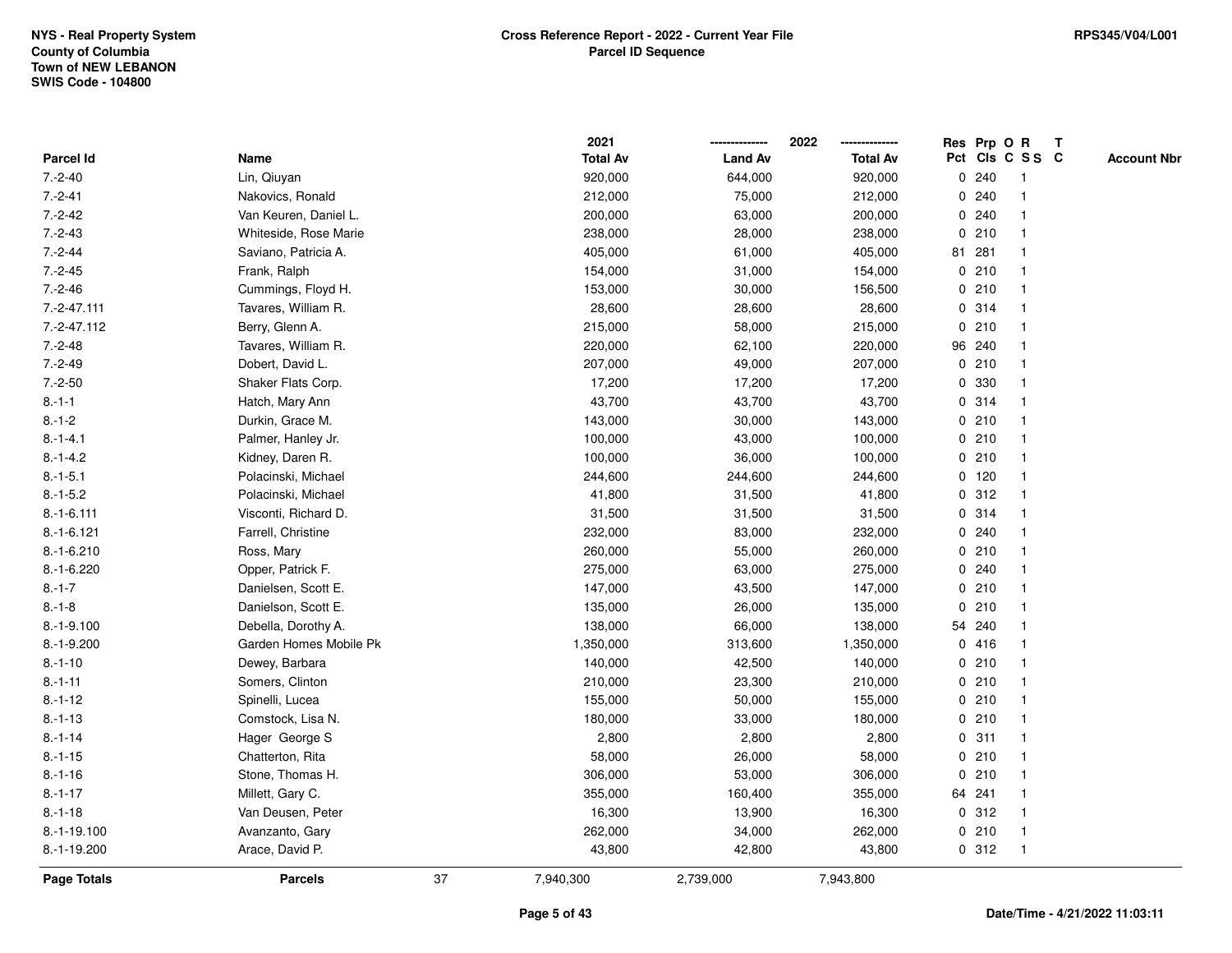|                    |                                 |    | 2021            |                | 2022            |   |       | Res Prp O R     | T |                    |
|--------------------|---------------------------------|----|-----------------|----------------|-----------------|---|-------|-----------------|---|--------------------|
| Parcel Id          | Name                            |    | <b>Total Av</b> | <b>Land Av</b> | <b>Total Av</b> |   |       | Pct Cls C S S C |   | <b>Account Nbr</b> |
| $8.-1-20$          | West Lebanon Cemetery           |    | 12,500          | 12,500         | 12,500          |   | 0 695 | 8               |   |                    |
| $8.-1-21$          | Ruscio, Paul                    |    | 130,000         | 7,000          | 130,000         | 0 | 220   | $\mathbf 1$     |   |                    |
| $8 - 1 - 22$       | Ruscio, Paul N.                 |    | 165,000         | 28,000         | 165,000         |   | 0210  | $\mathbf{1}$    |   |                    |
| $8. - 1 - 23$      | Kelleher, Mitchel               |    | 240,000         | 60,000         | 240,000         |   | 0411  | -1              |   |                    |
| $8.-1-24$          | Central School Dist No 1        |    | 5,000,000       | 422,100        | 5,000,000       |   | 0 612 | 8               |   |                    |
| $8.-1-25$          | Munch, Fred Robert              |    | 64,000          | 20,700         | 64,000          |   | 0210  |                 |   |                    |
| $8 - 1 - 26$       | Geraldi, Laurie                 |    | 165,000         | 11,000         | 165,000         |   | 0210  | $\mathbf{1}$    |   |                    |
| $8.-1-27$          | McCarthy, Melissa               |    | 110,000         | 12,000         | 225,000         |   | 0210  | $\mathbf{1}$    |   |                    |
| $8. - 1 - 28$      | Burnell, Patricia A.            |    | 130,000         | 21,100         | 130,000         |   | 0210  | -1              |   |                    |
| $8.-1-29$          | Cummings, Brian                 |    | 125,000         | 25,000         | 125,000         |   | 0210  | $\mathbf{1}$    |   |                    |
| $8.-1-30.1$        | Faginas, Julianna               |    | 124,000         | 30,000         | 124,000         |   | 0210  | 1               |   |                    |
| $8.-1-30.2$        | Faginas, Julianna               |    | 6,000           | 6,000          | 6,000           |   | 0.311 |                 |   |                    |
| $8.-1-31.111$      | Campbell, Theresa               |    | 95,000          | 10,000         | 95,000          |   | 0210  |                 |   |                    |
| 8.-1-31.120        | Faulhaber, Donnajeanne          |    | 160,000         | 25,000         | 160,000         |   | 0210  |                 |   |                    |
| 8.-1-31.200        | JRKE Properties, Inc.           |    | 32,000          | 16,900         | 32,000          |   | 0270  | $\mathbf{1}$    |   |                    |
| $8.-1-32.1$        | MVGC LLC                        |    | 360,000         | 82,400         | 360,000         |   | 0710  | $\mathbf{1}$    |   |                    |
| $8.-1-32.2$        | Polacinski C. & Celine          |    | 230,000         | 63,600         | 230,000         |   | 0 710 | $\mathbf{1}$    |   |                    |
| $8 - 1 - 33$       | O'brien, Timothy                |    | 173,000         | 24,000         | 173,000         |   | 0210  | $\mathbf 1$     |   |                    |
| 8.-1-34.100        | Brown, Phillip E.               |    | 35,000          | 12,900         | 35,000          |   | 0270  |                 |   |                    |
| 8.-1-34.200        | Allgood, Robert L.              |    | 138,000         | 18,000         | 138,000         |   | 0210  |                 |   |                    |
| $8.-1-35.100$      | Bankston, Catherine D.          |    | 22,800          | 22,800         | 22,800          |   | 0 314 |                 |   |                    |
| 8.-1-35.200        | Kroboth, Alfred Jr.             |    | 132,000         | 27,700         | 132,000         |   | 0210  | $\mathbf{1}$    |   |                    |
| $8.-1-36$          | <b>JRKE Properties Inc.</b>     |    | 440,000         | 120,700        | 440,000         |   | 0 433 | $\overline{1}$  |   |                    |
| $8.-1-37$          | Kafkalas, Ellen Ann             |    | 246,000         | 39,000         | 246,000         |   | 0.240 | $\mathbf{1}$    |   |                    |
| $8.-1-38$          | Muller, William A.              |    | 133,000         | 12,000         | 133,000         |   | 0210  | $\mathbf 1$     |   |                    |
| $8 - 1 - 39$       | Kelleher, Mitchel               |    | 165,000         | 10,000         | 165,000         |   | 0220  |                 |   |                    |
| $8 - 1 - 40$       | <b>Fairpoint Communications</b> |    | 295,000         | 35,500         | 295,000         |   | 0 831 | 6               |   |                    |
| $8 - 1 - 41$       | Van Duesen, Richard A Jr.       |    | 44,100          | 32,400         | 44,100          |   | 0 331 |                 |   |                    |
| $8 - 1 - 42$       | Gennari, Charlene F.            |    | 104,000         | 3,000          | 104,000         |   | 0210  | $\mathbf{1}$    |   |                    |
| $8. - 1 - 43$      | Polacinski, Christian E.        |    | 4,000           | 4,000          | 4,000           | 0 | 311   | $\mathbf{1}$    |   |                    |
| $8.-1-44$          | Polacinski, Christian E.        |    | 3,000           | 3,000          | 3,000           | 0 | 311   | $\mathbf{1}$    |   |                    |
| $8.-1-45.110$      | Koehler, Frances                |    | 285,000         | 62,000         | 285,000         |   | 0.280 | $\mathbf 1$     |   |                    |
| 8.-1-45.120        | Polacinski, Christian E.        |    | 157,000         | 13,000         | 157,000         |   | 0210  |                 |   |                    |
| 8.-1-45.200        | Elman, Brenda                   |    | 154,000         | 23,000         | 154,000         |   | 0210  |                 |   |                    |
| $8. - 1 - 46$      | Clouser, Louise                 |    | 138,600         | 17,000         | 138,600         |   | 0210  |                 |   |                    |
| $8. - 1 - 47$      | Geraldi, Stuart F.              |    | 35,200          | 34,700         | 35,200          | 0 | 331   | $\mathbf{1}$    |   |                    |
| $8 - 1 - 48$       | Winestock, James A.             |    | 95,000          | 40,500         | 95,000          |   | 0210  | $\mathbf{1}$    |   |                    |
| <b>Page Totals</b> | <b>Parcels</b>                  | 37 | 9,948,200       | 1,408,500      | 10,063,200      |   |       |                 |   |                    |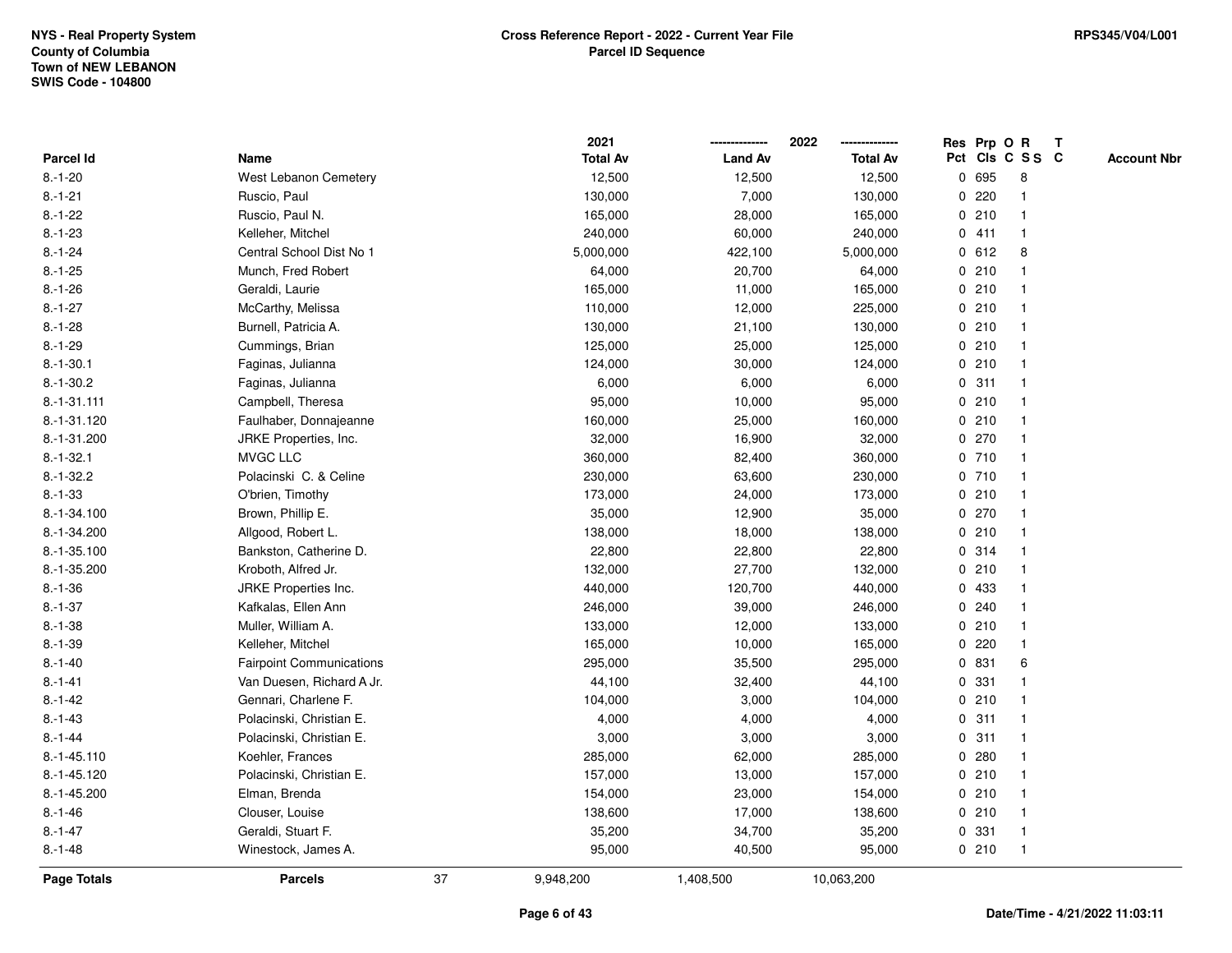|                    |                               |    | 2021            |                | 2022            |             |       | Res Prp O R     | Т |                    |
|--------------------|-------------------------------|----|-----------------|----------------|-----------------|-------------|-------|-----------------|---|--------------------|
| <b>Parcel Id</b>   | Name                          |    | <b>Total Av</b> | <b>Land Av</b> | <b>Total Av</b> |             |       | Pct Cls C S S C |   | <b>Account Nbr</b> |
| $8.-1-50$          | Ames, John F. III.            |    | 115,000         | 9,000          | 115,000         | 0           | 210   | $\mathbf{1}$    |   |                    |
| $8.-1-51$          | V & K Properties, LLC         |    | 230,000         | 81,600         | 230,000         |             | 0710  |                 |   |                    |
| $8.-1-52$          | Austin, Timothy               |    | 110,000         | 19,000         | 110,000         |             | 0210  |                 |   |                    |
| $8 - 1 - 53$       | Lensink, James                |    | 130,000         | 30,300         | 130,000         |             | 0210  |                 |   |                    |
| $8.-1-54$          | Pulcher, Paul                 |    | 9,100           | 9,100          | 9,100           |             | 0.311 |                 |   |                    |
| $8.-1-55$          | Mauro, Joseph                 |    | 275,000         | 68,000         | 275,000         |             | 0 283 |                 |   |                    |
| $8 - 1 - 56$       | Vallone, Jennifer             |    | 200,000         | 33,000         | 200,000         |             | 0210  |                 |   |                    |
| $8.-1-57$          | Van Deusen, Carole P.         |    | 38,900          | 38,900         | 38,900          | 0           | 330   |                 |   |                    |
| $8.-1-58$          | Van Deusen, Carole P.         |    | 215,000         | 23,000         | 215,000         |             | 0210  |                 |   |                    |
| $8.-1-59$          | Wheeler, Jean M.              |    | 180,000         | 31,000         | 180,000         |             | 0210  |                 |   |                    |
| $8.-1-60$          | Daly, Sean M.                 |    | 132,000         | 22,500         | 132,000         |             | 0210  |                 |   |                    |
| $8.-1-61$          | Lancto, Jack S.               |    | 114,000         | 22,000         | 114,000         |             | 0210  |                 |   |                    |
| $8.-1-62.111$      | Commander, Howard             |    | 78,800          | 78,800         | 78,800          |             | 0 322 |                 |   |                    |
| 8.-1-62.112        | Ames, John F. III.            |    | 12,500          | 3,300          | 12,500          |             | 0.312 |                 |   |                    |
| 8.-1-62.210        | Clark, Holly M.               |    | 172,000         | 56,400         | 172,000         | 0           | 210   |                 |   |                    |
| $8 - 1 - 63$       | Smegal, Heather S.            |    | 145,000         | 25,000         | 145,000         | 0           | 210   |                 |   |                    |
| $8 - 1 - 64$       | Weinberg, Gerald              |    | 1,000           | 1,000          | 1,000           |             | 0 314 |                 |   |                    |
| $8 - 1 - 65$       | Parslow, Gregory W.           |    | 212,000         | 77,000         | 212,000         |             | 0.240 |                 |   |                    |
| $8.-1-66$          | Stauch, Joseph                |    | 275,000         | 50,000         | 275,000         |             | 0210  |                 |   |                    |
| $8.-1-67$          | Ames, John F. III.            |    | 3,100           | 3,100          | 3,100           |             | 0.311 |                 |   |                    |
| $8 - 1 - 68$       | Visconti, Richard D.          |    | 275,000         | 49,900         | 275,000         |             | 0210  |                 |   |                    |
| $8.-1-69$          | Halter, Richard               |    | 170,000         | 20,900         | 170,000         |             | 0210  |                 |   |                    |
| $8 - 1 - 70$       | Stauch, Joseph                |    | 19,700          | 19,700         | 19,700          |             | 0.314 |                 |   |                    |
| $8.-2-1.111$       | Face, Richard                 |    | 300,000         | 54,000         | 300,000         | $\mathbf 0$ | 240   |                 |   |                    |
| $8.-2-1.112$       | Long, Benjamin B.             |    | 265,000         | 56,000         | 265,000         |             | 0.240 |                 |   |                    |
| $8.-2-1.120$       | Devaney, Dominic              |    | 264,000         | 31,000         | 264,000         |             | 0210  |                 |   |                    |
| $8.-2-1.200$       | Gangi, Robert                 |    | 289,000         | 35,000         | 289,000         |             | 0210  |                 |   |                    |
| $8.-2-2$           | Glaski, Joshua A.             |    | 145,000         | 34,000         | 145,000         |             | 0210  |                 |   |                    |
| $8.-2-3$           | Wood, Lori                    |    | 95,000          | 23,000         | 95,000          |             | 0210  |                 |   |                    |
| $8.-2-4$           | Sheridan, Raymond             |    | 117,000         | 22,500         | 117,000         |             | 0210  | -1              |   |                    |
| $8.-2-5$           | Sheridan, Raymond             |    | 6,300           | 6,300          | 6,300           | 0           | 311   |                 |   |                    |
| $8.-2-6$           | Sheridan, Raymond             |    | 15,500          | 15,500         | 15,500          |             | 0.311 | $\mathbf 1$     |   |                    |
| $8.-2-7$           | Murray, Robert G.             |    | 244,000         | 53,000         | 244,000         |             | 0210  |                 |   |                    |
| $8.-2-8$           | Becker Feathers, Elizabeth M. |    | 225,000         | 49,000         | 225,000         |             | 0210  |                 |   |                    |
| $8.-2-9$           | Lopardo, Susan                |    | 130,000         | 33,000         | 130,000         |             | 0210  |                 |   |                    |
| $8.-2-10$          | Miller, Douglas               |    | 137,000         | 25,000         | 137,000         |             | 0210  | $\overline{1}$  |   |                    |
| $8.-2-11$          | Woodside, Sharon              |    | 135,000         | 24,000         | 135,000         |             | 0210  | $\mathbf{1}$    |   |                    |
| <b>Page Totals</b> | <b>Parcels</b>                | 37 | 5,480,900       | 1,233,800      | 5,480,900       |             |       |                 |   |                    |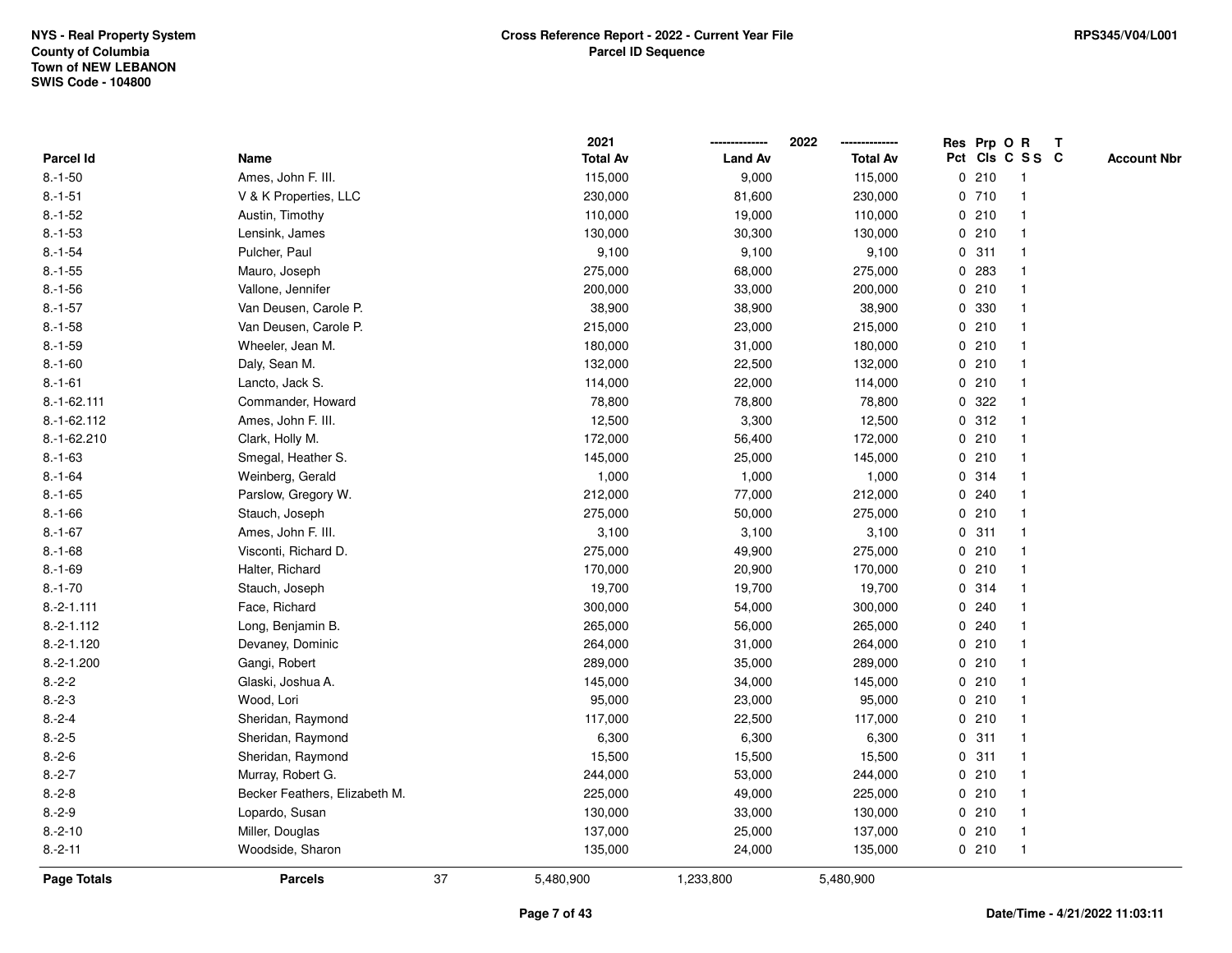|                    |                                     | 2021            |                | 2022            |   |       | Res Prp O R     | T                  |
|--------------------|-------------------------------------|-----------------|----------------|-----------------|---|-------|-----------------|--------------------|
| <b>Parcel Id</b>   | Name                                | <b>Total Av</b> | <b>Land Av</b> | <b>Total Av</b> |   |       | Pct Cls C S S C | <b>Account Nbr</b> |
| $8.-2-12$          | Kunzelman, Robert J.                | 345,000         | 135,000        | 345,000         | 0 | 240   | -1              |                    |
| $8.-2-14$          | Crosby, Michael S.                  | 145,000         | 58,800         | 145,000         |   | 0.240 | $\overline{1}$  |                    |
| $8.-2-15$          | Brown, Leonard J. III.              | 242,000         | 28,000         | 242,000         |   | 0.220 | 1               |                    |
| $8.-2-16.2$        | Werner, Theresa E.                  | 29,400          | 29,400         | 29,400          |   | 0.314 |                 |                    |
| $8.-2-16.12$       | Escobar, Gloria                     | 355,000         | 36,000         | 355,000         |   | 0210  |                 |                    |
| $8.-2-16.111$      | Coon, Conrad D.                     | 104,400         | 104,400        | 104,400         |   | 0.322 |                 |                    |
| 8.-2-16.112        | Wolf, Joseph L. Jr.                 | 350,000         | 45,000         | 350,000         |   | 0210  | $\mathbf{1}$    |                    |
| $8.-2-18$          | Bruns, Henry                        | 210,000         | 30,000         | 210,000         |   | 0210  | $\overline{1}$  |                    |
| 8.-2-19.200        | Bates, Roderick L.                  | 177,000         | 37,000         | 177,000         |   | 0210  | -1              |                    |
| $8.-2-20$          | Bilanow, Toby R.                    | 230,000         | 44,000         | 230,000         |   | 0210  | $\mathbf{1}$    |                    |
| $8.-2-21.1$        | Houghtling, Wayne L.                | 190,000         | 33,500         | 190,000         |   | 0210  |                 |                    |
| $8.-2-21.21$       | Clark, Travis Allen                 | 235,000         | 44,000         | 235,000         |   | 0210  |                 |                    |
| $8.-2-21.22$       | Alli, Alimudeen                     | 32,500          | 32,500         | 32,500          |   | 0.311 |                 |                    |
| $8.-2-22$          | Hicks, Harry R.                     | 535,000         | 52,000         | 545,000         |   | 0210  | 1               |                    |
| $8.-2-23$          | Zimmerman, William B.               | 168,000         | 37,000         | 168,000         |   | 0210  | $\mathbf{1}$    |                    |
| $8.-2-25$          | Walther, Jonathan                   | 125,000         | 26,000         | 125,000         |   | 0210  | $\overline{1}$  |                    |
| $8.-2-26$          | Darcy, Teresa                       | 65,000          | 31,500         | 65,000          |   | 0270  |                 |                    |
| 8.-2-27.100        | Meyer, Shirley                      | 325,000         | 127,900        | 325,000         |   | 0442  |                 |                    |
| 8.-2-27.200        | Welch, Tiffany                      | 196,000         | 29,600         | 196,000         |   | 0.280 |                 |                    |
| $8.-2-28$          | Hotaling, Michael S.                | 220,000         | 41,500         | 220,000         |   | 0210  |                 |                    |
| $8.-2-29$          | Nelson, Robert W. Sr.               | 170,000         | 43,800         | 170,000         |   | 0210  | $\mathbf{1}$    |                    |
| $8.-2-30.1$        | Hicks, Harry R.                     | 245,000         | 34,000         | 245,000         |   | 0.280 |                 |                    |
| $8.-2-31$          | Lebanon Valley Protective           | 190,000         | 55,000         | 190,000         |   | 0 662 | 8               |                    |
| $8.-2-32$          | <b>NYSEG</b>                        | 746,792         | 86,500         | 746,792         |   | 0 872 | 6               |                    |
| $8.-2-33$          | Shepard, Tracie                     | 143,000         | 40,900         | 143,000         |   | 0210  |                 |                    |
| 8.-2-34.111        | Teal, David                         | 86,700          | 86,700         | 86,700          |   | 0.322 |                 |                    |
| 8.-2-34.112        | Teal, David                         | 165,000         | 33,000         | 165,000         |   | 0210  |                 |                    |
| 8.-2-34.120        | Fuerst, Kevin Mary. M C.            | 134,000         | 36,000         | 134,000         |   | 0210  |                 |                    |
| 8.-2-36.12         | Country, Squire Supply Llc          | 277,000         | 62,700         | 277,000         |   | 0457  | $\mathbf{1}$    |                    |
| 8.-2-36.110        | Harry B Hicks Lumber Co             | 475,000         | 68,300         | 475,000         |   | 0441  | 1               |                    |
| 8.-2-36.200        | Hicks, Harry R.                     | 73,500          | 24,000         | 73,500          |   | 0 483 | $\mathbf{1}$    |                    |
| $8.-2-38$          | Weber, Robert                       | 89,000          | 28,000         | 89,000          |   | 0210  |                 |                    |
| $8.-2-39$          | Villegas, Henry A.                  | 68,000          | 32,000         | 68,000          |   | 0270  |                 |                    |
| $8.-2-40$          | Saviano, Lisa                       | 120,000         | 30,000         | 120,000         |   | 0210  |                 |                    |
| $8.-2-41.2$        | Century Aggregates, New Lebanon LLC | 500,000         | 500,000        | 500,000         |   | 0 330 | $\mathbf{1}$    |                    |
| $8.-2-41.11$       | <b>NYS DEC</b>                      | 239,500         | 239,500        | 239,500         | 0 | 322   | 3               |                    |
| $8.-2-41.12$       | SpectraSite Comm. LLC               | 310,000         | 75,000         | 310,000         |   | 0 837 | $\mathbf{1}$    |                    |
| <b>Page Totals</b> | 37<br><b>Parcels</b>                | 8,311,792       | 2,478,500      | 8,321,792       |   |       |                 |                    |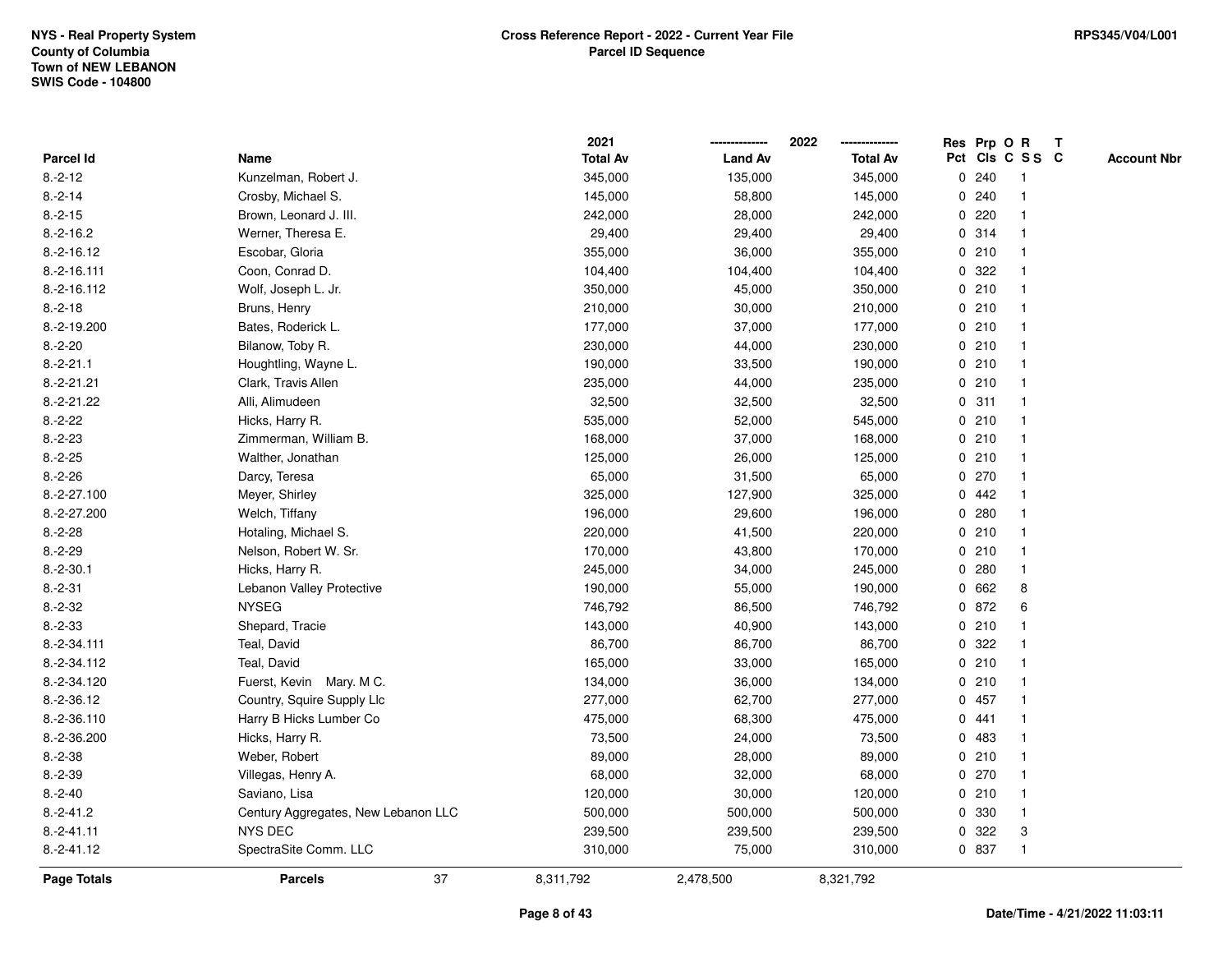|                  |                                      |    | 2021            |                | 2022            | Res Prp O R |                         | $\mathbf{T}$ |                    |
|------------------|--------------------------------------|----|-----------------|----------------|-----------------|-------------|-------------------------|--------------|--------------------|
| <b>Parcel Id</b> | Name                                 |    | <b>Total Av</b> | <b>Land Av</b> | <b>Total Av</b> |             | Pct Cls C S S C         |              | <b>Account Nbr</b> |
| $8.-2-44$        | EB 5 LLC                             |    | 89,900          | 89,900         | 89,900          | 0.322       | $\overline{1}$          |              |                    |
| $8.-2-45$        | Ski Lodge Land Corp                  |    | 880,000         | 300,500        | 880,000         | 0416        | $\overline{\mathbf{1}}$ |              |                    |
| $8.-2-46$        | Ski Lodge Corp                       |    | 275,000         | 60,100         | 275,000         | 0411        | $\mathbf{1}$            |              |                    |
| $8.-2-48$        | Murray, Vincent P.                   |    | 48,100          | 36,100         | 48,100          | 0.331       |                         |              |                    |
| $8.-2-49$        | Tefoe, Georgette                     |    | 220,000         | 40,000         | 220,000         | 0210        |                         |              |                    |
| $8.-2-50$        | Gillette, Enterprises                |    | 48,500          | 48,500         | 48,500          | 0 330       |                         |              |                    |
| $8.-2-51$        | Gillette, Enterprises                |    | 365,000         | 69,000         | 365,000         | 0440        |                         |              |                    |
| $8.-2-52$        | Myers, Sandra J.                     |    | 154,000         | 44,000         | 154,000         | 0210        |                         |              |                    |
| $8.-2-53$        | Griffin, Donald L.                   |    | 156,000         | 18,900         | 156,000         | 0210        |                         |              |                    |
| $8.-2-54.1$      | Hicks, Harry R.                      |    | 220,000         | 55,700         | 220,000         | $0$ 220     |                         |              |                    |
| $8.-2-54.2$      | Hicks, Harry R.                      |    | 20,000          | 20,000         | 20,000          | 0 330       |                         |              |                    |
| $8.-2-55$        | Birch, David                         |    | 165,300         | 165,300        | 165,300         | 0.322       |                         |              |                    |
| 8.-2-56.110      | Shilkoski, Samantha                  |    | 28,200          | 28,200         | 28,200          | 0.322       |                         |              |                    |
| 8.-2-56.120      | Fortin, Daniel R.                    |    | 235,000         | 33,000         | 235,000         | 0210        |                         |              |                    |
| 8.-2-56.200      | Patterson, Christopher J.            |    | 180,000         | 38,000         | 180,000         | 0215        | -1                      |              |                    |
| $8.-2-57$        | Van Deusen, Richard A. Jr.           |    | 163,000         | 38,000         | 163,000         | 0210        | $\mathbf{1}$            |              |                    |
| $8.-2-58.12$     | Van Deusen, Brent                    |    | 167,000         | 47,000         | 167,000         | 0210        | $\overline{1}$          |              |                    |
| 8.-2-58.111      | Muir, Lisa                           |    | 348,000         | 171,000        | 348,000         | 0.240       |                         |              |                    |
| 8.-2-58.112      | Bush, Christian N.                   |    | 90,000          | 65,000         | 90,000          | 0.312       |                         |              |                    |
| $8.-2-59$        | Ketcham, Eileen                      |    | 225,000         | 84,000         | 225,000         | 77 240      |                         |              |                    |
| $8.-2-61$        | Hicks, Harry R.                      |    | 23,300          | 23,300         | 23,300          | 0.311       |                         |              |                    |
| $8.-2-63$        | Coons, Melony                        |    | 77,500          | 54,300         | 77,500          | 0270        | -1                      |              |                    |
| $8.-2-64$        | Hendrick, Paul J. Jr.                |    | 200,000         | 22,500         | 200,000         | 0210        | $\overline{\mathbf{1}}$ |              |                    |
| $8.-2-65$        | Landry, Huguette M.                  |    | 172,000         | 36,400         | 172,000         | 0210        | $\overline{\mathbf{1}}$ |              |                    |
| $8.-2-66$        | Devaney, Dominic                     |    | 54,300          | 54,300         | 54,300          | 0.322       |                         |              |                    |
| $8.-2-67$        | Kellogg, Paula                       |    | 280,000         | 48,000         | 280,000         | 0210        |                         |              |                    |
| $8.-2-68$        | Lahey Nominee Trust                  |    | 185,000         | 42,600         | 185,000         | 0210        |                         |              |                    |
| $8.-2-69$        | Century Aggregates, New Lebanon, LLC |    | 123,500         | 123,500        | 123,500         | 0.322       |                         |              |                    |
| $8.-2-70$        | Wood, Michael A.                     |    | 224,000         | 34,000         | 224,000         | 0210        |                         |              |                    |
| $8.-2-71$        | Tully, Scott                         |    | 32,500          | 32,500         | 32,500          | 0.314       | -1                      |              |                    |
| $8.-2-72$        | Brown, Joshua                        |    | 450,000         | 52,000         | 450,000         | 0210        | $\mathbf{1}$            |              |                    |
| $8.-2-73$        | McMillan, Bryan                      |    | 295,000         | 100,000        | 295,000         | 0.240       |                         |              |                    |
| $8.-2-74$        | Friedberg, Michaela                  |    | 275,000         | 83,800         | 275,000         | 0.240       |                         |              |                    |
| 8.-2-74.-2021    | Friedberg, Michaela                  |    |                 | 0              | 0               | 0.240       | 9                       |              |                    |
| $8.-2-75$        | 495 North Shore Realty LL            |    | 70,000          | 70,000         | 70,000          | 0.322       |                         |              |                    |
| $8.-2-76$        | 495 North Shore Realty LL            |    | 56,700          | 56,700         | 56,700          | 0.322       |                         |              |                    |
| $8.-2-77$        | 495 North Shore Realty LL            |    | 43,700          | 43,700         | 43,700          | 0.311       | $\overline{\mathbf{1}}$ |              |                    |
| Page Totals      | <b>Parcels</b>                       | 36 | 6,550,600       | 2,239,900      | 6,550,600       |             |                         |              |                    |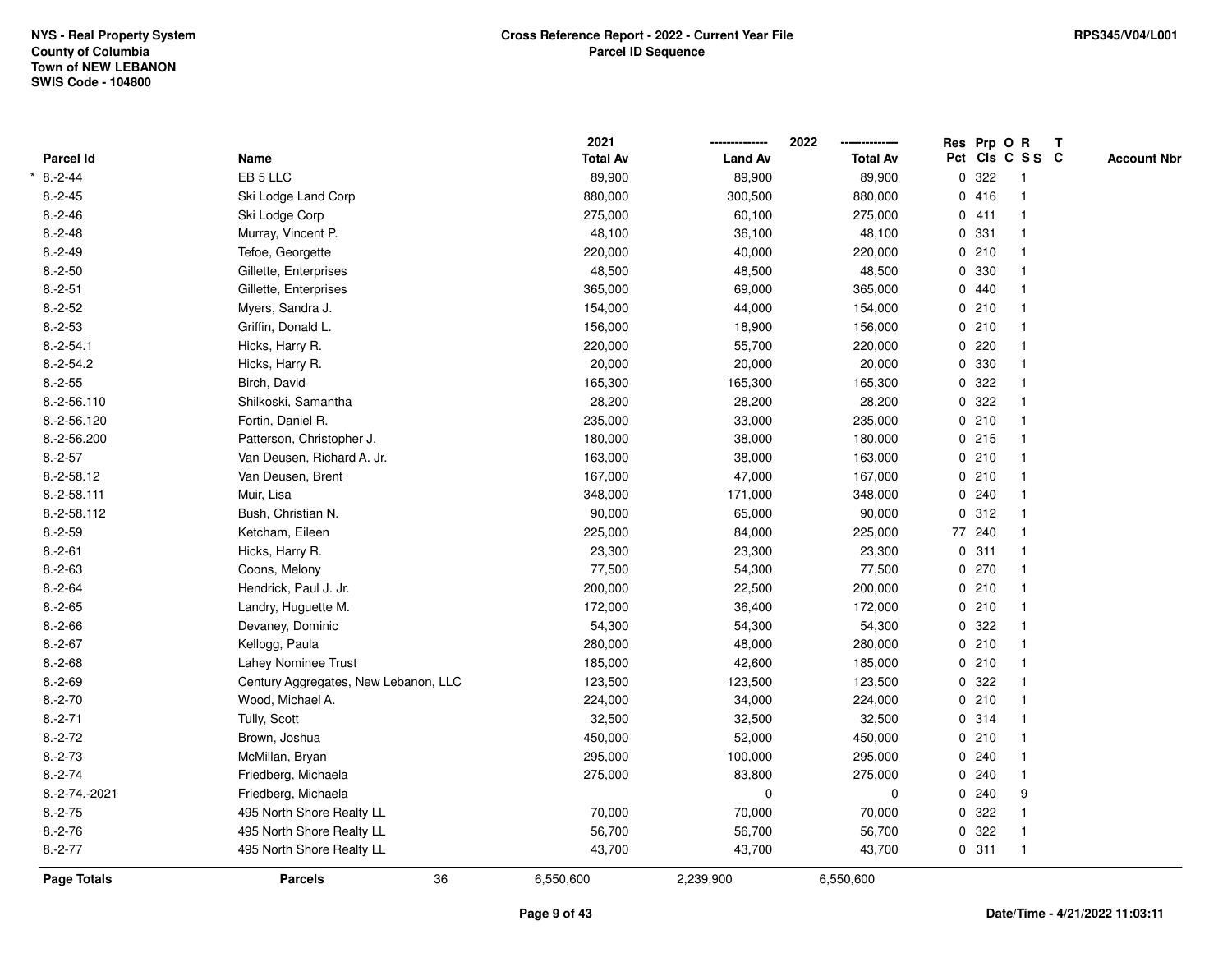|                    |                           |    | 2021            |                | 2022            |   |       | Res Prp O R     | T |                    |
|--------------------|---------------------------|----|-----------------|----------------|-----------------|---|-------|-----------------|---|--------------------|
| Parcel Id          | Name                      |    | <b>Total Av</b> | <b>Land Av</b> | <b>Total Av</b> |   |       | Pct Cls C S S C |   | <b>Account Nbr</b> |
| $8.-2-78$          | Hicks, Harry R.           |    | 63,500          | 63,500         | 63,500          | 0 | 311   | $\mathbf{1}$    |   |                    |
| $8.-2-79$          | 495 North Shore Realty LL |    | 28,800          | 28,800         | 28,800          | 0 | 311   |                 |   |                    |
| $8.-2-80$          | Nokomis LLC               |    | 24,600          | 24,600         | 24,600          |   | 0.311 | $\mathbf{1}$    |   |                    |
| $8.-2-81$          | Nokomis LLC               |    | 21,200          | 21,200         | 21,200          |   | 0.311 |                 |   |                    |
| $8.-2-82$          | Nokomis LLC               |    | 19,800          | 19,800         | 19,800          |   | 0.322 |                 |   |                    |
| $8.-3-1$           | Borst, Paul H.            |    | 242,000         | 34,000         | 242,000         |   | 0210  |                 |   |                    |
| $8.-3-2$           | Di Stasio, John           |    | 212,000         | 52,000         | 212,000         |   | 0210  |                 |   |                    |
| $8.-3-3$           | Burke, Patricia           |    | 278,000         | 43,000         | 278,000         |   | 0210  |                 |   |                    |
| $8.-3-4$           | Alimonti, Christopher R.  |    | 242,000         | 43,000         | 242,000         |   | 0210  |                 |   |                    |
| $8.-3-5$           | Krupa, Edward A.          |    | 356,000         | 50,000         | 356,000         |   | 0210  |                 |   |                    |
| $8.-3-6$           | Murray, Edward            |    | 290,000         | 42,000         | 290,000         |   | 0210  |                 |   |                    |
| $8.-3-7$           | Herrick, Jessica          |    | 36,500          | 36,500         | 36,500          |   | 0.314 |                 |   |                    |
| $8.-3-8$           | Koovalloor, Joseph Thomas |    | 31,500          | 31,500         | 31,500          |   | 0 314 |                 |   |                    |
| $8.-3-9$           | Levy, Seth                |    | 28,500          | 28,500         | 28,500          |   | 0.314 |                 |   |                    |
| $8.-3-10$          | Buyer, Melissa            |    | 245,000         | 44,000         | 245,000         |   | 0210  |                 |   |                    |
| $8.-3-11$          | Cogan, Daniel F.          |    | 203,000         | 39,000         | 203,000         |   | 0210  |                 |   |                    |
| $8.-3-12$          | Herrmann, Arthur          |    | 32,600          | 32,600         | 32,600          |   | 0 314 |                 |   |                    |
| $8.-3-13$          | Hofstetter, Jeffrey       |    | 30,600          | 30,600         | 30,600          |   | 0.314 |                 |   |                    |
| $8.-3-14$          | Mullins, Timothy          |    | 36,300          | 36,300         | 36,300          |   | 0 314 |                 |   |                    |
| $8.-3-15$          | Schefler, Steven          |    | 47,200          | 47,200         | 47,200          |   | 0 322 |                 |   |                    |
| $8.-3-16$          | Besemer, Matthew J.       |    | 215,000         | 40,000         | 215,000         |   | 0210  |                 |   |                    |
| $8.-3-17$          | Slocum, Bruce G.          |    | 33,300          | 33,300         | 33,300          |   | 0 314 |                 |   |                    |
| $8.-3-18$          | Licul, Robert             |    | 30,200          | 30,200         | 30,200          |   | 0 314 |                 |   |                    |
| $8.-3-19$          | Burgdorf, Justin          |    | 182,000         | 53,000         | 182,000         |   | 0210  |                 |   |                    |
| $8.-3-20$          | Smith, Gregory W.         |    | 180,000         | 34,000         | 180,000         |   | 0210  |                 |   |                    |
| $8.-3-21$          | Pavelock, Michael R.      |    | 288,000         | 43,000         | 288,000         |   | 0210  |                 |   |                    |
| $8.-3-22$          | NG, Matthew Man Kit       |    | 40,500          | 34,500         | 40,500          |   | 0.312 |                 |   |                    |
| $8.-3-23$          | Odigie, Richard           |    | 20,100          | 20,100         | 20,100          |   | 0.314 |                 |   |                    |
| $8.-3-24$          | Schafer, Robert           |    | 320,000         | 44,000         | 320,000         |   | 0210  |                 |   |                    |
| $8.-3-25$          | Saunders, Charles E.      |    | 223,000         | 45,500         | 223,000         |   | 0210  |                 |   |                    |
| $8.-3-26$          | Cohn, Meredith S.         |    | 275,000         | 33,000         | 275,000         |   | 0210  |                 |   |                    |
| $8.-3-27$          | Daniell, Joan             |    | 282,000         | 45,700         | 290,000         |   | 0210  |                 |   |                    |
| $8.-3-28$          | Trombley, Craig           |    | 100,200         | 38,900         | 100,200         |   | 0.312 |                 |   |                    |
| $8.-3-29$          | Fiebke, Edward J. Jr.     |    | 298,000         | 36,000         | 298,000         |   | 0210  |                 |   |                    |
| $8.-3-30$          | MacFarlane, Brian C.      |    | 325,000         | 45,000         | 325,000         |   | 0210  |                 |   |                    |
| $8.-3-31$          | Tompkins, Peter           |    | 224,000         | 47,000         | 224,000         |   | 0210  | $\mathbf{1}$    |   |                    |
| $8.-3-32$          | Ransford, Christy         |    | 265,000         | 38,000         | 265,000         |   | 0210  | $\mathbf{1}$    |   |                    |
| <b>Page Totals</b> | <b>Parcels</b>            | 37 | 5,770,400       | 1,409,300      | 5,778,400       |   |       |                 |   |                    |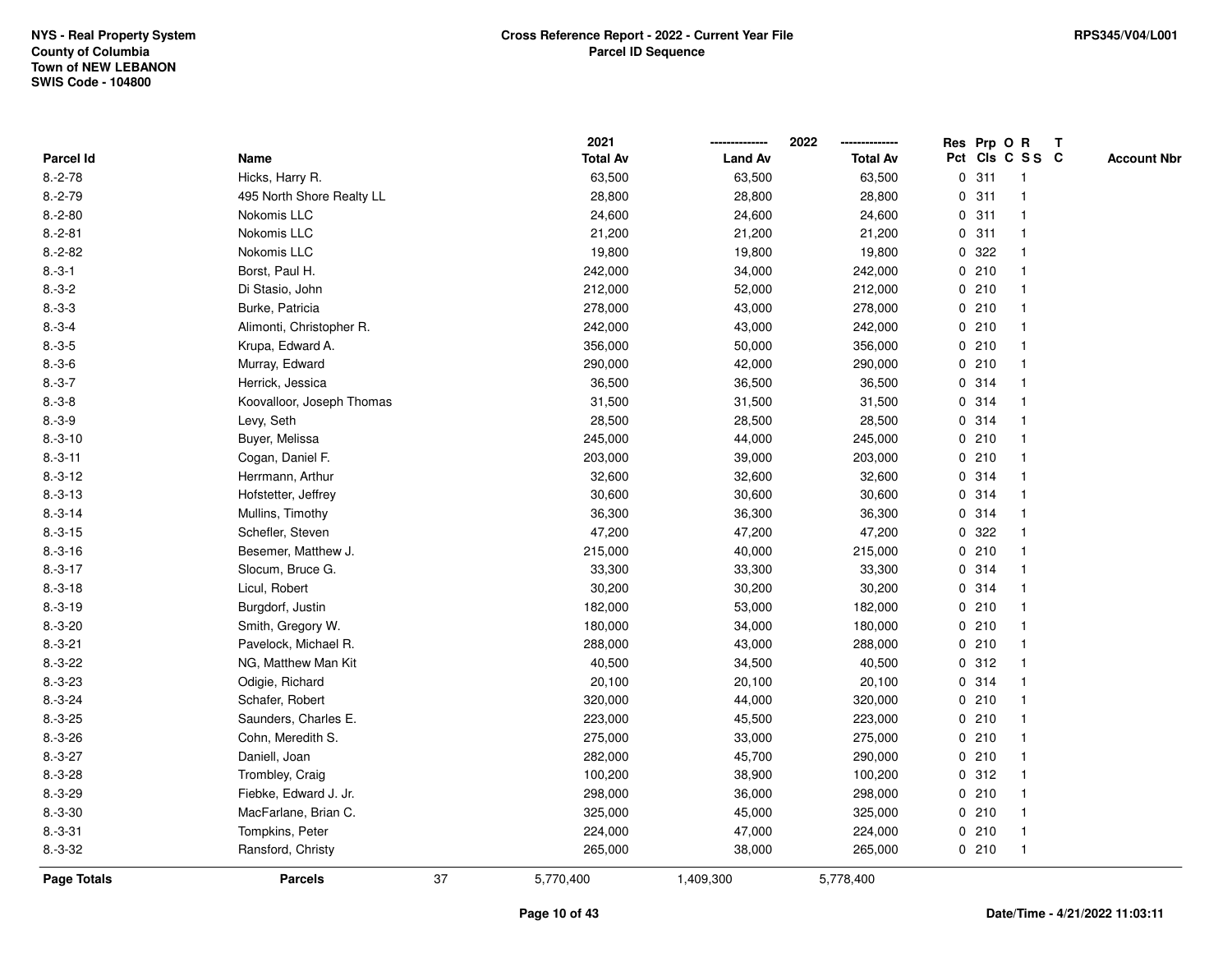|               |                               |    | 2021            |                | 2022            |   | Res Prp O R |                 | Т |                    |
|---------------|-------------------------------|----|-----------------|----------------|-----------------|---|-------------|-----------------|---|--------------------|
| Parcel Id     | Name                          |    | <b>Total Av</b> | <b>Land Av</b> | <b>Total Av</b> |   |             | Pct Cls C S S C |   | <b>Account Nbr</b> |
| $8.-3-33$     | Licul, Robert                 |    | 36,800          | 36,800         | 36,800          | 0 | 322         | $\mathbf{1}$    |   |                    |
| $8.-3-34$     | Fishing Brook Dr. Owners Inc. |    | 56,500          | 56,500         | 56,500          | 0 | 322         | 8               |   |                    |
| $9. - 1 - 1$  | Kunzelman, Robert J.          |    | 32,600          | 32,600         | 32,600          |   | 0.322       |                 |   |                    |
| $9.-1-2$      | Farm East LLC                 |    | 338,000         | 338,000        | 338,000         |   | 0.322       |                 |   |                    |
| $9.-1-4.110$  | Mifsud, Martin                |    | 138,400         | 138,400        | 138,400         |   | 0.322       |                 |   |                    |
| $9.-1-4.120$  | Martin, James F.              |    | 44,100          | 44,100         | 44,100          |   | 0.322       |                 |   |                    |
| $9.-1-4.200$  | Viola, Richard                |    | 227,000         | 131,000        | 227,000         |   | 0.240       |                 |   |                    |
| $9.-1-5$      | Mifsud, Martin                |    | 210,000         | 60,000         | 210,000         | 0 | 210         |                 |   |                    |
| $9 - 1 - 6$   | Cohen, Michael                |    | 235,000         | 58,500         | 235,000         |   | 0210        |                 |   |                    |
| $9.-1-7$      | Gail, Colby Alan              |    | 160,000         | 78,000         | 160,000         |   | 0.241       |                 |   |                    |
| $9.-1-8$      | Lettieri, Joseph              |    | 124,500         | 124,500        | 124,500         |   | 0.322       |                 |   |                    |
| $9. - 1 - 11$ | Lettieri, Joseph              |    | 25,000          | 25,000         | 25,000          |   | 0.311       |                 |   |                    |
| $9.-1-12.111$ | West Hill Farm, LLC           |    | 655,300         | 655,300        | 655,300         |   | 0 322       |                 |   |                    |
| $9.-1-12.112$ | Murad, Anthony                |    | 158,500         | 158,500        | 158,500         | 0 | 322         |                 |   |                    |
| $9.-1-12.121$ | Murad, Anthony                |    | 335,000         | 49,000         | 335,000         | 0 | 220         |                 |   |                    |
| $9. - 1 - 13$ | Condron, Mark C.              |    | 132,000         | 19,700         | 132,000         | 0 | 210         |                 |   |                    |
| $9 - 1 - 14$  | Condron, Mark C.              |    | 190,000         | 35,800         | 190,000         |   | 0210        |                 |   |                    |
| $9 - 1 - 16$  | Vyssotsky, Alexander          |    | 600,000         | 180,000        | 600,000         |   | 0210        |                 |   |                    |
| $9.-1-17.3$   | Sherman Development LLC       |    | 325,000         | 393,200        | 393,200         |   | 0 322       |                 |   |                    |
| $9.-1-17.122$ | Murad, Kari Lynne             |    | 450,000         | 198,000        | 450,000         |   | 0.240       |                 |   |                    |
| $9.-1-17.200$ | Herzeca, Christian S.         |    | 950,000         | 58,500         | 950,000         |   | 0.281       |                 |   |                    |
| $9.-1-18.120$ | Eddy, David                   |    | 283,000         | 40,000         | 283,000         |   | 0210        |                 |   |                    |
| $9.-1-21$     | Licul, Robert J.              |    | 303,000         | 303,000        | 303,000         | 0 | 322         |                 |   |                    |
| $9.-1-22$     | Licul, Robert                 |    | 9,400           | 9,400          | 9,400           |   | 0.314       |                 |   |                    |
| $9.-1-23$     | Licul, Robert J.              |    | 16,300          | 16,300         | 16,300          |   | 0.314       |                 |   |                    |
| $9.-1-24$     | Hashim, Joseph D. Jr.         |    | 9,700           | 9,700          | 9,700           |   | 0.314       |                 |   |                    |
| $9. - 1 - 25$ | Licul, Robert                 |    | 647,500         | 77,000         | 647,500         |   | 0.280       |                 |   |                    |
| $9.-1-26.111$ | Rapport, Seth                 |    | 119,000         | 119,000        | 119,000         | 0 | 322         |                 |   |                    |
| $9.-1-26.120$ | St. John, Mark R.             |    | 228,000         | 70,000         | 228,000         | 0 | 240         |                 |   |                    |
| $9.-1-26.200$ | Hanna, Gregory                |    | 348,000         | 109,000        | 348,000         | 0 | 215         |                 |   |                    |
| $9.-1-28$     | Farrell, John                 |    | 22,800          | 22,800         | 22,800          | 0 | 314         |                 |   |                    |
| $9.-1-29.111$ | Pin Oak LLC                   |    | 42,300          | 42,300         | 42,300          |   | 0.314       |                 |   |                    |
| $9.-1-29.112$ | Carnevale, Mark C.            |    | 76,100          | 76,100         | 76,100          |   | 0 322       |                 |   |                    |
| $9.-1-29.120$ | Jost, Bertrand                |    | 650,000         | 134,000        | 650,000         |   | 0.240       |                 |   |                    |
| $9.-1-29.210$ | Farrell, John                 |    | 415,000         | 240,000        | 415,000         |   | 0.240       |                 |   |                    |
| $9.-1-29.220$ | Pollock, Kenneth M.           |    | 480,000         | 89,000         | 480,000         |   | 0210        | $\overline{1}$  |   |                    |
| $9. - 1 - 30$ | Town Of New Lebanon           |    | 10,000          | 10,000         | 10,000          |   | 0.314       | 8               |   |                    |
| Page Totals   | <b>Parcels</b>                | 37 | 9,083,800       | 4,239,000      | 9,152,000       |   |             |                 |   |                    |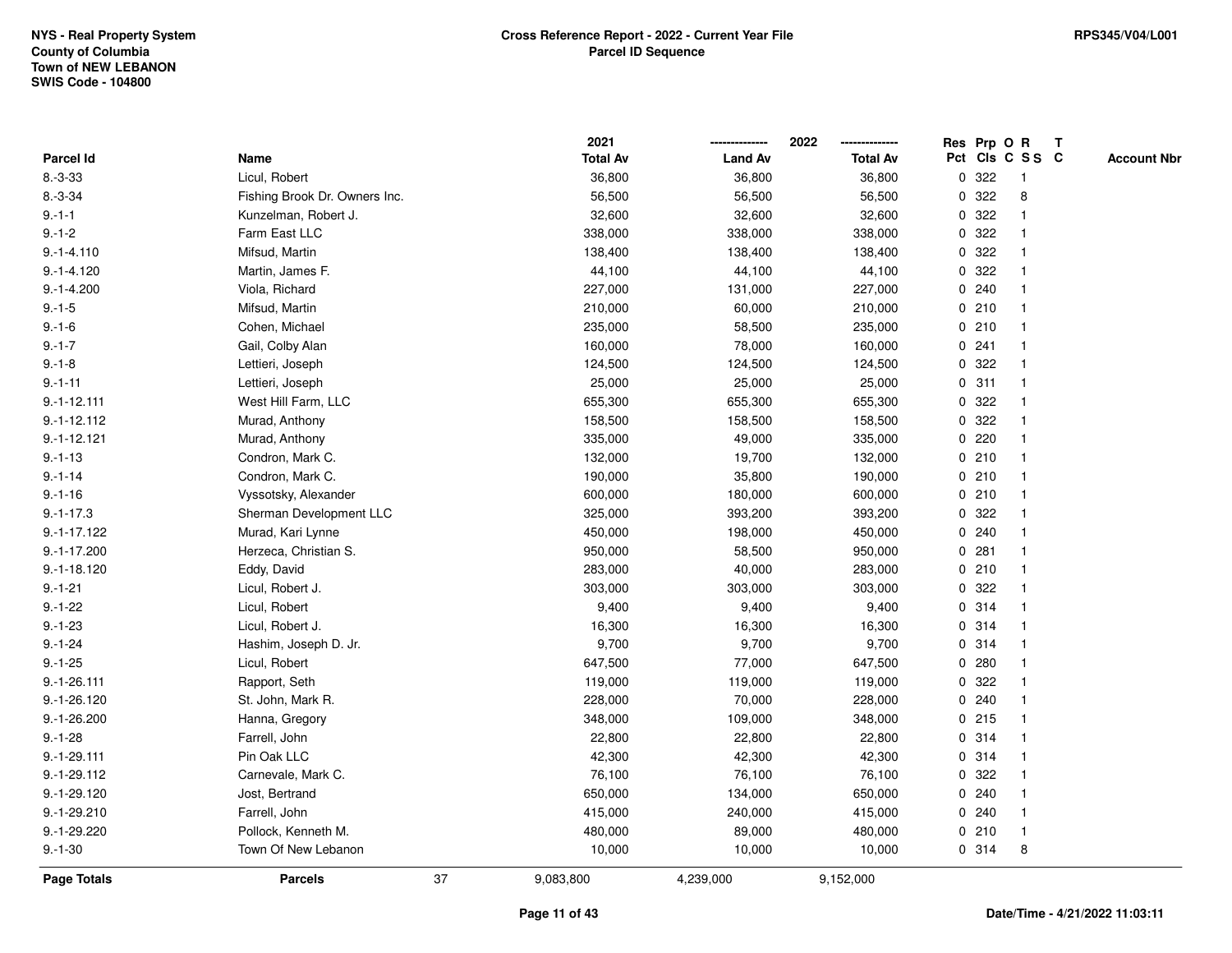|               |                       |    | 2021            |                | 2022            |             | Res Prp O R |                 | T |                    |
|---------------|-----------------------|----|-----------------|----------------|-----------------|-------------|-------------|-----------------|---|--------------------|
| Parcel Id     | Name                  |    | <b>Total Av</b> | <b>Land Av</b> | <b>Total Av</b> |             |             | Pct Cls C S S C |   | <b>Account Nbr</b> |
| $9.-1-31$     | Hodys, Paul           |    | 268,000         | 60,000         | 268,000         | 0           | 210         | $\mathbf{1}$    |   |                    |
| $9.-1-32$     | Katz, Gerald          |    | 475,000         | 76,100         | 475,000         | 0           | 215         | -1              |   |                    |
| $9.-1-34$     | Evans, Harold E.      |    | 184,000         | 44,500         | 184,000         |             | 0210        | $\mathbf 1$     |   |                    |
| $9.-1-35.1$   | Feigelson, Carolyn    |    | 89,500          | 89,500         | 89,500          |             | 0 322       |                 |   |                    |
| $9.-1-36$     | Pin Oak, LLC          |    | 580,000         | 440,000        | 580,000         |             | 0.241       |                 |   |                    |
| $9.-1-37$     | Earle, Susan E.       |    | 322,000         | 56,000         | 322,000         |             | 0210        |                 |   |                    |
| $9.-1-38$     | Condron, John Michael |    | 172,000         | 48,000         | 172,000         |             | 0210        | $\mathbf 1$     |   |                    |
| $9.-1-39$     | Anderson, Eliselle M. |    | 200,000         | 43,000         | 200,000         | 0           | 210         |                 |   |                    |
| $9.-1-40.1$   | Gilbert, Frank        |    | 250,000         | 41,000         | 250,000         |             | 73 280      | -1              |   |                    |
| $9.-1-40.2$   | Ross, Merrill         |    | 225,000         | 42,200         | 225,000         |             | 0210        | $\mathbf 1$     |   |                    |
| $9.-1-42$     | O'Toole, Patrick F.   |    | 234,000         | 40,000         | 234,000         |             | 0210        |                 |   |                    |
| $9.-1-45.3$   | Sigler, Derek C.      |    | 47,000          | 49,000         | 100,000         |             | 0.240       |                 |   |                    |
| $9.-1-45.4$   | Petrone, William C.   |    | 45,000          | 45,000         | 45,000          |             | 0.314       |                 |   |                    |
| $9.-1-45.200$ | Lambert, Timothy SR.  |    | 550,000         | 75,000         | 550,000         |             | 0.281       |                 |   |                    |
| $9 - 1 - 46$  | Vink, Douglas Henry   |    | 146,000         | 24,000         | 146,000         | $\mathbf 0$ | 210         |                 |   |                    |
| $9. - 1 - 47$ | Geraldi, Anna         |    | 242,000         | 112,000        | 242,000         |             | 69 240      | -1              |   |                    |
| $9. - 1 - 48$ | Salem, Theodore L.    |    | 345,000         | 38,000         | 345,000         | $\mathbf 0$ | 210         |                 |   |                    |
| $9.-1-50$     | Nestler, Beverly      |    | 10,500          | 10,500         | 10,500          |             | 0 322       |                 |   |                    |
| $9.-1-51$     | Bombard, Karen        |    | 275,000         | 45,000         | 275,000         |             | 0210        |                 |   |                    |
| $9.-1-52.100$ | Nestler, William      |    | 455,000         | 148,900        | 455,000         |             | 0.280       |                 |   |                    |
| $9.-1-52.200$ | Nestler, Ruth L.      |    | 330,000         | 48,000         | 330,000         |             | 0210        |                 |   |                    |
| $9.-1-53$     | Massaconi, Dominic G. |    | 243,000         | 179,000        | 243,000         |             | 0.240       |                 |   |                    |
| $9. - 1 - 54$ | Teague, Patrick       |    | 346,000         | 41,000         | 346,000         | 0           | 210         | $\mathbf 1$     |   |                    |
| $9.-1-55$     | Zinser, Louis A.      |    | 255,000         | 33,000         | 255,000         | $\mathbf 0$ | 210         |                 |   |                    |
| $9.-1-56$     | Shaker View Farm LLC  |    | 224,000         | 224,000        | 224,000         |             | $0$ 120     |                 |   |                    |
| $9. - 1 - 57$ | Shaker View Farm LLC  |    | 4,800           | 4,800          | 4,800           |             | 0 314       |                 |   |                    |
| $9.-1-59.2$   | Barry, Stephen F.     |    | 290,000         | 49,000         | 290,000         |             | 0210        |                 |   |                    |
| $9.-1-59.12$  | Licul, Robert         |    | 185,500         | 185,500        | 185,500         | 0           | 322         |                 |   |                    |
| $9 - 1 - 60$  | Walken, Glen          |    | 78,300          | 78,300         | 78,300          | 0           | 322         |                 |   |                    |
| $9.-1-61$     | Williams, Robert R.   |    | 560,000         | 45,000         | 560,000         | 0           | 210         |                 |   |                    |
| $9. - 1 - 65$ | Stoller, Evan         |    | 340,000         | 121,000        | 340,000         | 0           | 240         |                 |   |                    |
| $9.-1-66$     | Hanna, Greg           |    | 56,100          | 56,100         | 56,100          |             | 0 314       | -1              |   |                    |
| $9.-1-67$     | Godfroy, Kyle         |    | 295,000         | 71,000         | 295,000         |             | 0.240       |                 |   |                    |
| $9. - 1 - 68$ | Gellert, Philip       |    | 225,000         | 77,000         | 225,000         |             | 0.240       |                 |   |                    |
| $9. - 1 - 69$ | Stoller, Evan         |    | 92,700          | 92,700         | 92,700          | 0           | 322         |                 |   |                    |
| $9.-1-70$     | Stoller, Evan         |    | 71,800          | 71,800         | 71,800          | 0           | 322         | -1              |   |                    |
| $9. - 1 - 71$ | Tonetti, Jeannine     |    | 315,000         | 113,000        | 315,000         |             | 86 240      | $\overline{1}$  |   |                    |
| Page Totals   | <b>Parcels</b>        | 37 | 9,027,200       | 3,017,900      | 9,080,200       |             |             |                 |   |                    |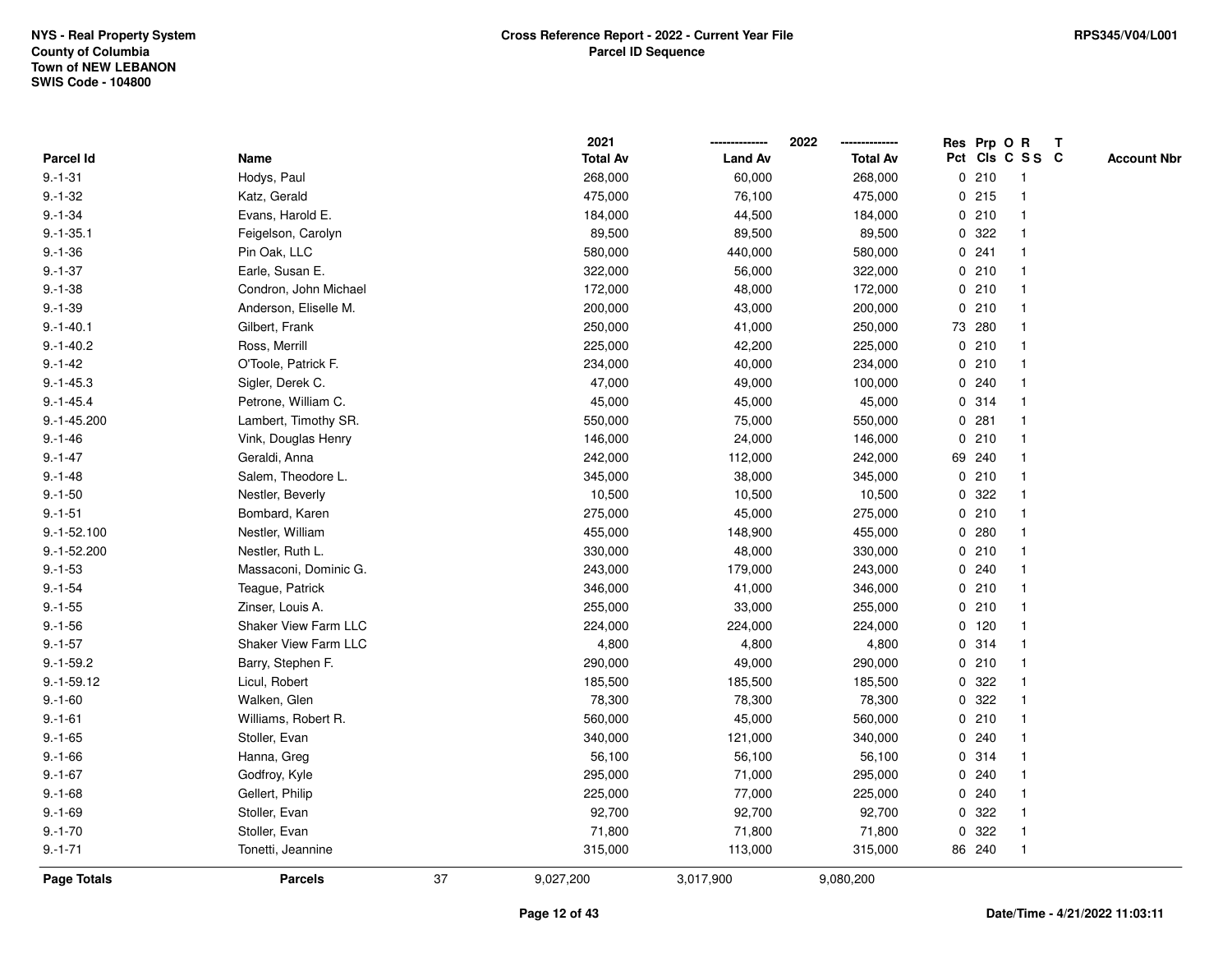|                 |                                   |    | 2021            |                | 2022<br>-------------- |   | Res Prp O R |                         | Т |                    |
|-----------------|-----------------------------------|----|-----------------|----------------|------------------------|---|-------------|-------------------------|---|--------------------|
| Parcel Id       | Name                              |    | <b>Total Av</b> | <b>Land Av</b> | <b>Total Av</b>        |   |             | Pct Cls C S S C         |   | <b>Account Nbr</b> |
| $9. - 1 - 72$   | Condron, Mark C.                  |    | 274,500         | 240,500        | 274,500                |   | 0.312       | $\overline{\mathbf{1}}$ |   |                    |
| $9. - 1 - 73.1$ | County of Columbia                |    | 125,000         | 116,600        | 125,000                |   | 0270        | $\overline{\mathbf{1}}$ |   |                    |
| $9.-1-73.2$     | Rock, Jeffery A.                  |    | 168,000         | 28,000         | 168,000                |   | 0210        | -1                      |   |                    |
| $10.-1-1$       | Sherman, Joy P.                   |    | 185,200         | 185,200        | 185,200                |   | 0 330       | -1                      |   |                    |
| $10.-1-2.111$   | Shaker Holdings LLC               |    | 262,000         | 262,000        | 262,000                |   | 0.912       |                         |   |                    |
| $10.-1-2.112$   | Ross, Jeffrey S.                  |    | 220,000         | 58,300         | 220,000                |   | 0210        |                         |   |                    |
| $10.-1-4$       | Kenney, Jennifer R.               |    | 200,000         | 28,000         | 200,000                |   | 0210        | -1                      |   |                    |
| $10.-1-6$       | Hudson River Valley Holdings      |    | 31,600          | 31,600         | 31,600                 |   | 0.311       | $\overline{\mathbf{1}}$ |   |                    |
| $10.-1-8$       | Darcy, Kevin                      |    | 132,000         | 21,000         | 132,000                |   | 0210        | $\overline{\mathbf{1}}$ |   |                    |
| $10.-1-9$       | Gellert, Philip                   |    | 55,000          | 32,000         | 55,000                 |   | 0210        | $\mathbf{1}$            |   |                    |
| $10.-1-10$      | <b>Stall Family Trust</b>         |    | 140,000         | 26,000         | 140,000                |   | 0210        |                         |   |                    |
| $10.-1-11$      | Guay, Lori A.                     |    | 1,700           | 1,700          | 1,700                  |   | 0.311       |                         |   |                    |
| $10.-1-12$      | Toro, Quintin Jr.                 |    | 130,000         | 33,000         | 130,000                |   | 0210        |                         |   |                    |
| 10.-1-13.110    | Potter, Daniel J.                 |    | 168,000         | 33,000         | 168,000                |   | 0210        |                         |   |                    |
| 10.-1-13.211    | Vidich, Andrew W.                 |    | 175,000         | 95,000         | 175,000                |   | 0.240       | -1                      |   |                    |
| 10.-1-13.212    | Vidich, Andrew                    |    | 22,500          | 22,500         | 22,500                 |   | 0.311       | $\overline{\mathbf{1}}$ |   |                    |
| 10.-1-13.220    | Shackett, Maxwell M.              |    | 215,000         | 43,000         | 215,000                |   | 0210        | $\mathbf{1}$            |   |                    |
| $10.-1-14$      | Gold, Robert L.                   |    | 210,000         | 47,800         | 210,000                |   | 0210        |                         |   |                    |
| $10.-1-15$      | Dunton, Thomas                    |    | 135,100         | 40,000         | 135,100                |   | 0210        |                         |   |                    |
| $10.-1-16$      | Dunton, Thomas                    |    | 223,000         | 46,000         | 223,000                |   | 0210        |                         |   |                    |
| $10.-1-17$      | Shackett, Maxwell                 |    | 82,000          | 22,500         | 82,000                 |   | 0210        | $\overline{1}$          |   |                    |
| $10.-1-18.1$    | Ross, Jeffery S.                  |    | 44,100          | 44,100         | 44,100                 |   | 0.311       | -1                      |   |                    |
| $10.-1-18.2$    | Ross, Jeffery                     |    | 350,000         | 224,000        | 350,000                | 0 | 241         | $\overline{\mathbf{1}}$ |   |                    |
| 10.-1-19.110    | Ross, Jeffery S.                  |    | 725,000         | 128,000        | 725,000                |   | 83 280      | $\mathbf{1}$            |   |                    |
| 10.-1-19.200    | Fogg, Tyler                       |    | 107,000         | 32,500         | 110,000                |   | 0210        |                         |   |                    |
| 10.-1-20.120    | Seakwood, John S.                 |    | 18,900          | 18,900         | 18,900                 |   | 0.314       |                         |   |                    |
| 10.-1-20.210    | Curtin, Edward Jr.                |    | 225,000         | 45,600         | 225,000                |   | 0210        |                         |   |                    |
| 10.-1-20.220    | Baer, Succ Co-Trustee, Kenneth H. |    | 200,000         | 41,000         | 200,000                |   | 0210        | -1                      |   |                    |
| $10.-1-21$      | Cornell, Kendall                  |    | 349,000         | 28,000         | 349,000                |   | 0210        | -1                      |   |                    |
| $10.-1-22$      | Ross, Jeffrey S.                  |    | 15,800          | 15,800         | 15,800                 |   | 0.314       | $\overline{\mathbf{1}}$ |   |                    |
| $10.-1-23$      | Cassidy, Susan                    |    | 153,000         | 35,000         | 153,000                |   | 0210        | -1                      |   |                    |
| $10.-1-24$      | Armstrong, Marie A.               |    | 297,000         | 109,000        | 297,000                |   | 0.240       |                         |   |                    |
| $10.-1-25.3$    | Sherman, Joy P.                   |    | 425,000         | 225,000        | 425,000                |   | 0416        |                         |   |                    |
| $10.-1-28$      | Condron, Mark C.                  |    | 3,500           | 3,500          | 3,500                  |   | 0.311       | 1                       |   |                    |
| $10.-1-29$      | Shaker Holdings LLC               |    | 65,000          | 65,000         | 65,000                 |   | 0.912       | $\overline{1}$          |   |                    |
| $10.-1-30$      | Shaker Holdings LLC               |    | 15,800          | 15,800         | 15,800                 | 0 | 322         | -1                      |   |                    |
| $10.3 - 1 - 3$  | Mole, Jane L.                     |    | 123,000         | 23,000         | 123,000                |   | 0210        | $\overline{1}$          |   |                    |
| Page Totals     | <b>Parcels</b>                    | 37 | 6,272,700       | 2,467,900      | 6,275,700              |   |             |                         |   |                    |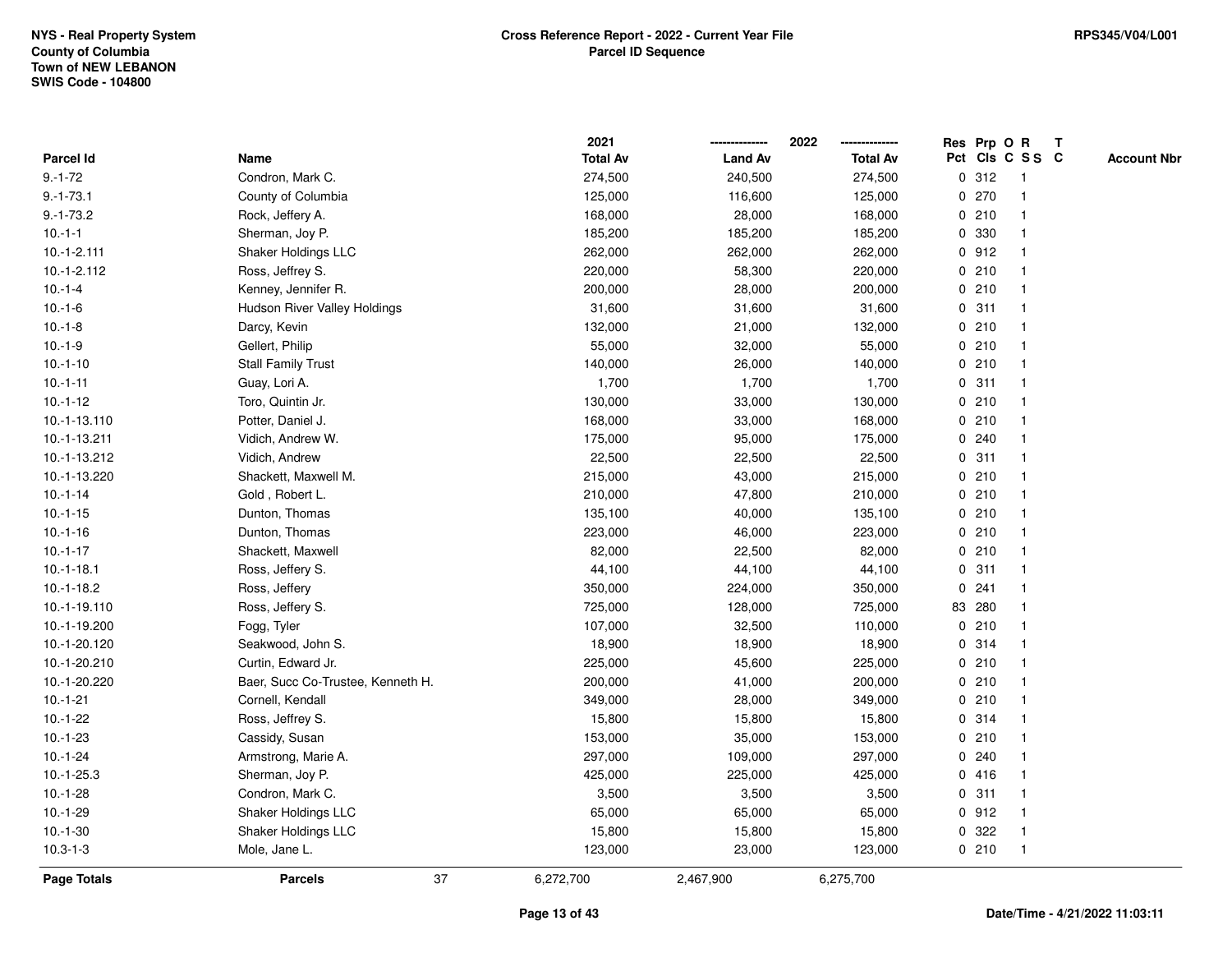|                  |                                             |    | 2021            |                | 2022            |             |       | Res Prp O R     | T |                    |
|------------------|---------------------------------------------|----|-----------------|----------------|-----------------|-------------|-------|-----------------|---|--------------------|
| <b>Parcel Id</b> | Name                                        |    | <b>Total Av</b> | <b>Land Av</b> | <b>Total Av</b> |             |       | Pct Cls C S S C |   | <b>Account Nbr</b> |
| $10.3 - 1 - 5$   | Lechner, Destiny                            |    | 140,000         | 26,000         | 140,000         | 0           | 210   | $\mathbf{1}$    |   |                    |
| $10.3 - 1 - 6$   | Sharp, Harold Jr.                           |    | 193,000         | 31,000         | 193,000         | 0           | 210   |                 |   |                    |
| $10.3 - 1 - 7$   | Molleur, Dorothy                            |    | 121,000         | 12,300         | 121,000         |             | 0210  | -1              |   |                    |
| $10.3 - 1 - 8$   | Potter, Jeffrey L.                          |    | 65,000          | 22,500         | 65,000          |             | 0 270 |                 |   |                    |
| $10.3 - 1 - 9$   | Hatch, Teresa                               |    | 100,000         | 24,000         | 100,000         |             | 0210  |                 |   |                    |
| $10.3 - 1 - 10$  | Sherman, Joy P.                             |    | 230,000         | 23,500         | 230,000         |             | 0 230 |                 |   |                    |
| $10.3 - 1 - 11$  | Sherman, Joy P.                             |    | 248,000         | 31,000         | 248,000         |             | 0210  |                 |   |                    |
| $10.3 - 1 - 12$  | Sherman, Joy P.                             |    | 1,200           | 1,200          | 1,200           | 0           | 311   | -1              |   |                    |
| $10.3 - 1 - 13$  | Collins, Shari L.                           |    | 174,000         | 38,000         | 174,000         | 0           | 210   |                 |   |                    |
| $10.3 - 1 - 14$  | Morgan, James R.                            |    | 170,000         | 24,000         | 170,000         |             | 0210  | -1              |   |                    |
| $10.3 - 1 - 15$  | Ross, Karen C.                              |    | 2,700           | 2,700          | 2,700           |             | 0.311 |                 |   |                    |
| $10.3 - 1 - 16$  | Ross, Jeffrey S.                            |    | 112,800         | 112,800        | 112,800         |             | 0 322 |                 |   |                    |
| $10.3 - 1 - 17$  | Mooney, Kent                                |    | 225,000         | 25,000         | 225,000         |             | 0210  |                 |   |                    |
| $10.3 - 1 - 20$  | Dauchy, Richard M.                          |    | 198,000         | 46,000         | 198,000         |             | 0.280 |                 |   |                    |
| $10.3 - 1 - 21$  | Shoobs, Adrian A.                           |    | 358,000         | 30,000         | 358,000         | $\mathbf 0$ | 210   |                 |   |                    |
| 10.3-1-22        | Wever, Edward                               |    | 90,000          | 11,500         | 90,000          | $\mathbf 0$ | 210   | $\mathbf{1}$    |   |                    |
| 10.3-1-24        | Kroboth, Joseph                             |    | 35,300          | 28,500         | 35,300          |             | 0.312 | $\mathbf{1}$    |   |                    |
| $10.3 - 1 - 25$  | Needleman, David V.                         |    | 22,500          | 22,500         | 22,500          |             | 0.314 |                 |   |                    |
| 10.3-1-26.1      | Knoll, Meghan                               |    | 385,000         | 30,800         | 385,000         |             | 0210  |                 |   |                    |
| $10.3 - 1 - 28$  | O'Connor, Peter                             |    | 800             | 800            | 800             |             | 0.311 |                 |   |                    |
| 10.3-1-29        | O'Connor, Peter                             |    | 192,000         | 20,100         | 192,000         |             | 0210  |                 |   |                    |
| $10.3 - 1 - 30$  | O'Connor, Peter                             |    | 2,700           | 2,700          | 2,700           |             | 0.311 |                 |   |                    |
| 10.3-1-32        | Gellert, Phillip                            |    | 84,000          | 18,000         | 84,000          | 0           | 210   | -1              |   |                    |
| $10.3 - 1 - 33$  | Gellert, Phillip                            |    | 110,000         | 18,000         | 110,000         | $\mathbf 0$ | 210   | $\overline{1}$  |   |                    |
| 10.3-1-34        | Church of Immaculate Conceptio, Catholic Co |    | 13,500          | 13,500         | 13,500          |             | 0 695 | 8               |   |                    |
| 10.3-1-35.1      | Ross, Jeffrey S.                            |    | 41,900          | 41,900         | 41,900          |             | 0 322 |                 |   |                    |
| 10.3-1-35.2      | St., Germain Paul H.                        |    | 230,000         | 53,800         | 230,000         |             | 0210  |                 |   |                    |
| $10.3 - 1 - 36$  | Daly, Stephen T.                            |    | 425,000         | 48,500         | 425,000         |             | 0210  |                 |   |                    |
| $10.3 - 1 - 37$  | Daly, Stephen T.                            |    | 105,000         | 27,000         | 105,000         |             | 0210  |                 |   |                    |
| $10.3 - 1 - 38$  | Myers, Jennifer S.                          |    | 133,000         | 23,400         | 133,000         | $\mathbf 0$ | 210   |                 |   |                    |
| 10.3-1-39        | Chasen, Barbara                             |    | 183,000         | 12,500         | 183,000         |             | 0210  |                 |   |                    |
| $10.3 - 1 - 40$  | Banker, Charles                             |    | 174,000         | 29,000         | 174,000         |             | 0210  | -1              |   |                    |
| $10.3 - 1 - 41$  | Van Der, Meulen Henry                       |    | 95,000          | 15,000         | 95,000          |             | 0210  |                 |   |                    |
| $10.3 - 1 - 42$  | Timreck, Theodore                           |    | 142,000         | 9,000          | 142,000         |             | 0210  |                 |   |                    |
| $10.3 - 1 - 43$  | Smith, Timothy L.                           |    | 24,000          | 24,000         | 24,000          |             | 0.311 | $\mathbf 1$     |   |                    |
| $10.3 - 1 - 44$  | Sheline, Mark                               |    | 103,000         | 14,000         | 103,000         |             | 0210  | $\mathbf{1}$    |   |                    |
| $10.3 - 1 - 45$  | Smith, Beth Ryanne                          |    | 147,000         | 6,000          | 147,000         |             | 0210  | $\overline{1}$  |   |                    |
| Page Totals      | <b>Parcels</b>                              | 37 | 5,077,400       | 920,500        | 5,077,400       |             |       |                 |   |                    |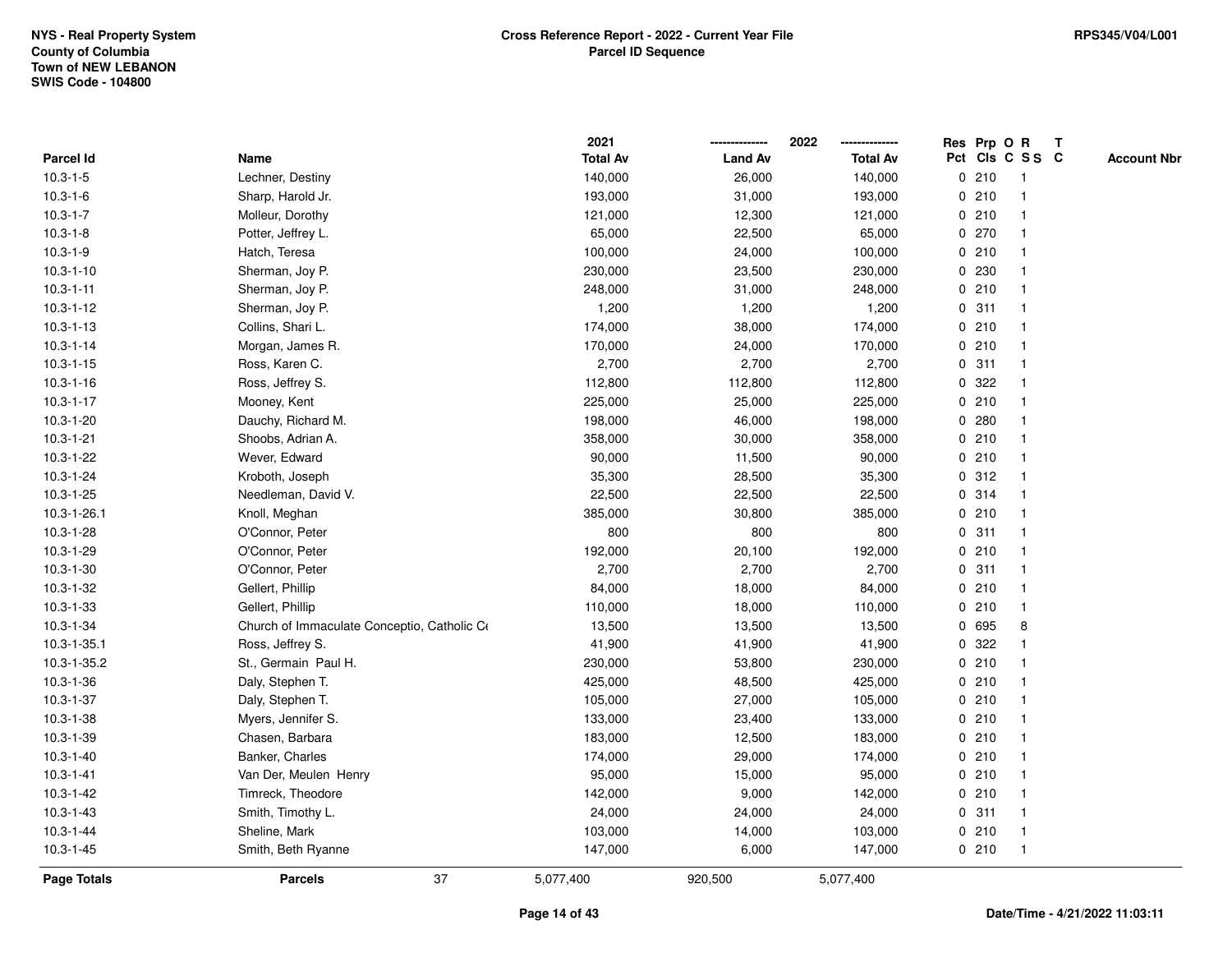|                  |                          |    | 2021            |                | 2022            |             | Res Prp O R |                 | T |                    |
|------------------|--------------------------|----|-----------------|----------------|-----------------|-------------|-------------|-----------------|---|--------------------|
| <b>Parcel Id</b> | Name                     |    | <b>Total Av</b> | <b>Land Av</b> | <b>Total Av</b> |             |             | Pct Cls C S S C |   | <b>Account Nbr</b> |
| $10.3 - 1 - 46$  | Smith, Beth Ryanne       |    | 1,500           | 1,500          | 1,500           | 0           | 311         | $\mathbf{1}$    |   |                    |
| $10.3 - 1 - 47$  | 44 Spring Hill Rd LLC    |    | 325,000         | 26,900         | 325,000         |             | 0411        | -1              |   |                    |
| $10.3 - 1 - 48$  | Gordon, Deborah S.       |    | 154,000         | 15,000         | 154,000         |             | 0.215       | $\mathbf{1}$    |   |                    |
| $10.3 - 1 - 49$  | Gordon, Deborah S.       |    | 46,000          | 5,000          | 46,000          |             | 0210        |                 |   |                    |
| $10.3 - 1 - 50$  | Barros, Amanda           |    | 145,000         | 17,900         | 145,000         |             | 0210        |                 |   |                    |
| $10.3 - 1 - 51$  | Post, Ruth H.            |    | 202,000         | 29,000         | 202,000         |             | 0210        |                 |   |                    |
| $10.3 - 1 - 52$  | Smith, Timothy L.        |    | 230,000         | 19,900         | 230,000         |             | 0210        | $\overline{1}$  |   |                    |
| $10.3 - 1 - 53$  | <b>Baptist Church</b>    |    | 130,000         | 7,500          | 130,000         | 0           | 210         | 8               |   |                    |
| $10.3 - 1 - 54$  | <b>Baptist Church</b>    |    | 235,000         | 9,800          | 235,000         |             | 0620        | 8               |   |                    |
| $10.3 - 1 - 55$  | Holt, Mary Edith         |    | 175,000         | 6,300          | 175,000         |             | 0210        |                 |   |                    |
| $10.3 - 1 - 56$  | Pautot, Amara            |    | 165,000         | 24,000         | 165,000         |             | 0 230       |                 |   |                    |
| $10.3 - 1 - 57$  | Harper, Est.             |    | 75,000          | 5,000          | 75,000          |             | 0210        |                 |   |                    |
| $10.3 - 1 - 58$  | Sandstrom, Andrew E.     |    | 3,700           | 1,200          | 3,700           |             | 0.312       |                 |   |                    |
| 10.3-1-59        | Tessler, Morgana Rose    |    | 14,000          | 14,000         | 14,000          |             | 0 330       |                 |   |                    |
| $10.3 - 1 - 60$  | Sandstrom, Andrew        |    | 185,000         | 21,000         | 185,000         | 0           | 210         |                 |   |                    |
| $10.3 - 1 - 61$  | Sandstrom, Andrew E.     |    | 145,000         | 23,000         | 145,000         | 0           | 220         | -1              |   |                    |
| 10.3-1-62        | Carey, Craig W.          |    | 152,000         | 6,400          | 195,000         | 0           | 220         | $\mathbf{1}$    |   |                    |
| $10.3 - 1 - 63$  | Town Of New Lebanon      |    | 8,300           | 8,300          | 8,300           |             | 0 591       | 8               |   |                    |
| $10.3 - 1 - 64$  | Town Of New Lebanon      |    | 980,000         | 73,800         | 980,000         |             | 0 652       | 8               |   |                    |
| $10.3 - 1 - 65$  | Murad, Anthony           |    | 320,000         | 26,000         | 320,000         |             | 0.281       |                 |   |                    |
| $10.3 - 1 - 66$  | Town Of New Lebanon      |    | 250,000         | 83,900         | 250,000         |             | 0 591       | 8               |   |                    |
| $10.3 - 1 - 67$  | Wehle, Daniel P.         |    | 149,000         | 18,000         | 149,000         |             | 0210        |                 |   |                    |
| $10.3 - 1 - 68$  | Verdrager, Martin        |    | 157,000         | 11,300         | 157,000         | 0           | 210         | $\mathbf 1$     |   |                    |
| 10.3-1-71.1      | Mole, Jane L.            |    | 38,000          | 38,000         | 38,000          | $\mathbf 0$ | 322         |                 |   |                    |
| 10.3-1-71.2      | O'Neil, Harley           |    | 105,000         | 32,000         | 105,000         |             | 0210        |                 |   |                    |
| $10.3 - 1 - 73$  | Shaw, Clinton H.         |    | 140,000         | 85,000         | 140,000         |             | 0.280       |                 |   |                    |
| $10.3 - 1 - 74$  | Dimanche, Michael A.     |    | 165,000         | 23,900         | 165,000         |             | 0210        |                 |   |                    |
| $10.3 - 1 - 76$  | Smith, Kenneth L.        |    | 100,000         | 23,000         | 100,000         |             | 0210        |                 |   |                    |
| $10.3 - 1 - 78$  | Smith, Kenneth L.        |    | 60,000          | 28,000         | 60,000          |             | 0270        |                 |   |                    |
| $10.3 - 1 - 80$  | <b>Shaker Cemetery</b>   |    | 3,100           | 3,100          | 3,100           | 0           | 695         | 8               |   |                    |
| $10.3 - 1 - 81$  | St. Germain, Paul H.     |    | 10,000          | 10,000         | 10,000          | 0           | 314         | $\mathbf 1$     |   |                    |
| $17.-1-1.100$    | Monsonis, James          |    | 91,000          | 86,200         | 91,000          |             | 0.312       |                 |   |                    |
| 17.-1-1.200      | Kuzin-Palmeri, Denise A. |    | 525,000         | 58,000         | 525,000         |             | 0.240       |                 |   |                    |
| $17.-1-2$        | Weaver, Steven C.        |    | 180,000         | 30,000         | 180,000         |             | 0210        |                 |   |                    |
| $17 - 1 - 3.1$   | 48 Lundy Lane LLC        |    | 266,900         | 266,900        | 266,900         |             | 0 322       | $\mathbf{1}$    |   |                    |
| $17 - 1 - 4$     | 48 Lundy Lane LLC        |    | 13,800          | 13,800         | 13,800          | 0           | 311         | $\mathbf{1}$    |   |                    |
| $17 - 1 - 5$     | 48 Lundy Lane LLC        |    | 41,000          | 41,000         | 41,000          |             | 0 322       | $\overline{1}$  |   |                    |
| Page Totals      | <b>Parcels</b>           | 37 | 5,986,300       | 1,193,600      | 6,029,300       |             |             |                 |   |                    |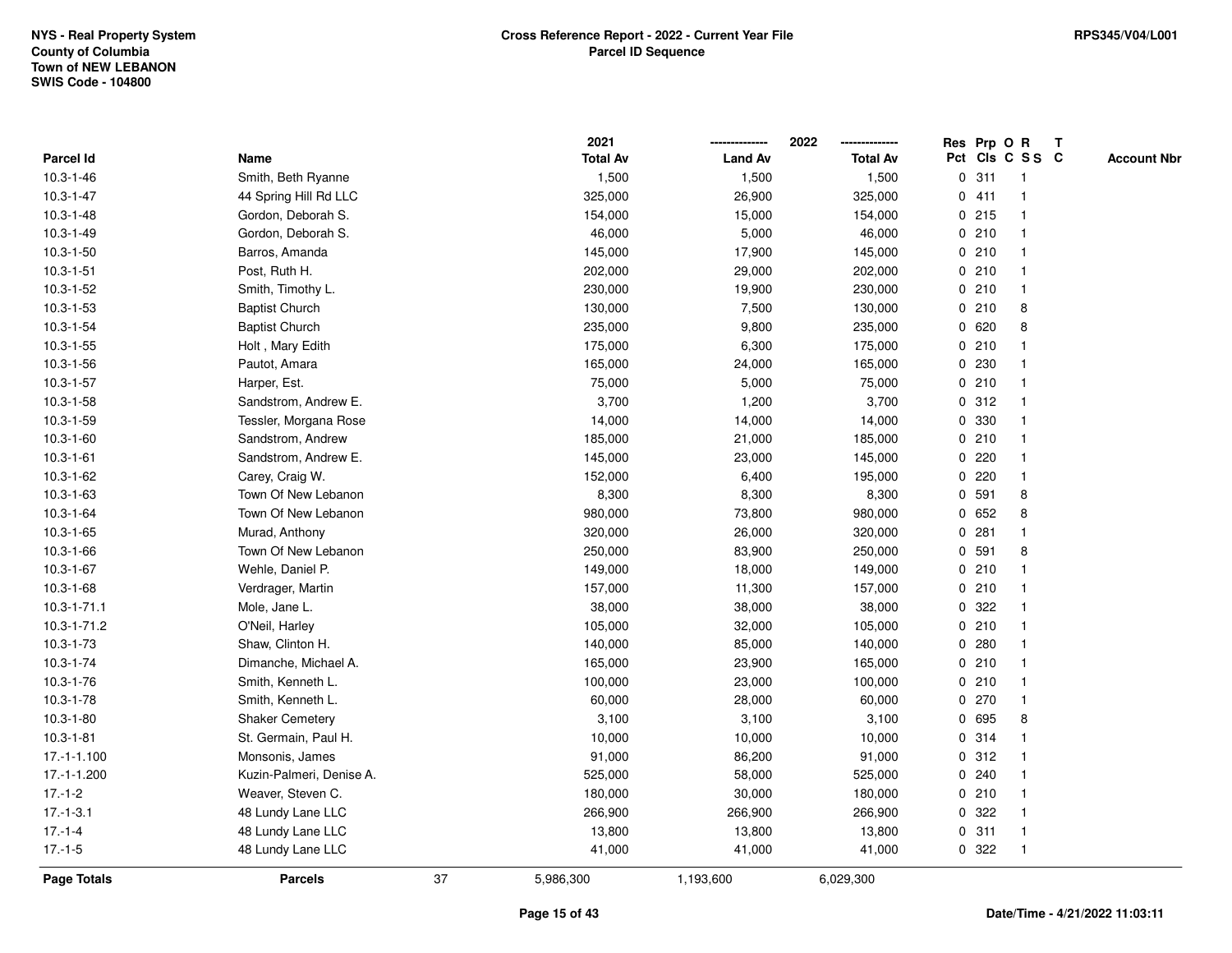|               |                            |    | 2021            |                | 2022<br>-------------- |              | Res Prp O R |                 | Т |                    |
|---------------|----------------------------|----|-----------------|----------------|------------------------|--------------|-------------|-----------------|---|--------------------|
| Parcel Id     | Name                       |    | <b>Total Av</b> | <b>Land Av</b> | <b>Total Av</b>        |              |             | Pct Cls C S S C |   | <b>Account Nbr</b> |
| 17.-1-6.100   | Lynch, Ann                 |    | 378,000         | 111,000        | 378,000                | $\mathbf 0$  | 240         | -1              |   |                    |
| 17.-1-6.200   | Herrmann, Cynthia          |    | 268,000         | 108,000        | 268,000                | 0            | 240         | -1              |   |                    |
| $17.-1-7$     | Arto, Stephen F.           |    | 78,000          | 25,000         | 78,000                 |              | 0210        | $\overline{1}$  |   |                    |
| $17.-1-8$     | Hogle, David T.            |    | 190,000         | 51,000         | 190,000                |              | 0210        |                 |   |                    |
| 17.-1-9.111   | Arto, Irene R.             |    | 100,000         | 33,000         | 100,000                |              | 0210        |                 |   |                    |
| 17.-1-10.110  | Hayes, Michael J.          |    | 59,500          | 59,500         | 59,500                 | 0            | 322         |                 |   |                    |
| 17.-1-10.120  | Hayes, Michael             |    | 20,800          | 20,800         | 20,800                 |              | 0 314       |                 |   |                    |
| 17.-1-10.200  | Rutigliano, John           |    | 345,000         | 82,300         | 345,000                |              | 89 240      |                 |   |                    |
| $17.-1-11$    | Last Patch, LLC            |    | 565,000         | 211,000        | 565,000                |              | 0.240       |                 |   |                    |
| 17.-1-12.111  | Mink, Jason R.             |    | 192,000         | 63,400         | 192,000                | $\mathbf{0}$ | 240         |                 |   |                    |
| 17.-1-12.112  | Polacinski, Remy           |    | 274,000         | 83,000         | 274,000                |              | 0.240       |                 |   |                    |
| 17.-1-12.120  | Hasso, Dennis              |    | 76,900          | 85,000         | 250,000                |              | 0.240       |                 |   |                    |
| 17.-1-12.200  | Pearce, Jacqueline         |    | 230,000         | 93,000         | 230,000                |              | 0.240       |                 |   |                    |
| 17.-1-13.22   | Brown, Phillip             |    | 260,000         | 44,000         | 260,000                |              | 0210        |                 |   |                    |
| 17.-1-13.110  | Columbia, Land Conservancy |    | 342,000         | 342,000        | 342,000                | 0            | 322         | 8               |   |                    |
| $17 - 1 - 14$ | Brown, Leonard & Claire    |    | 256,000         | 109,000        | 256,000                | 0            | 240         | $\mathbf{1}$    |   |                    |
| $17.-1-15.1$  | Columbia, Land Conservancy |    | 52,800          | 52,800         | 52,800                 | 0            | 322         | 8               |   |                    |
| $17.-1-15.2$  | Anson, Richard III.        |    | 23,300          | 23,300         | 23,300                 |              | 0.311       |                 |   |                    |
| 17.-1-18.111  | Dono, Carole Rochelle      |    | 485,000         | 195,000        | 485,000                |              | 0.240       |                 |   |                    |
| 17.-1-18.112  | Donnelly, Jill             |    | 25,000          | 25,000         | 25,000                 |              | 0 322       |                 |   |                    |
| 17.-1-18.120  | Smith, Ann                 |    | 95,000          | 46,000         | 95,000                 | 0            | 240         |                 |   |                    |
| 17.-1-18.211  | Wadhams, William Samuel    |    | 250,000         | 103,700        | 250,000                |              | 0.240       |                 |   |                    |
| 17.-1-18.212  | Gainer, Ronald J.          |    | 215,000         | 118,400        | 215,000                | $\mathbf 0$  | 240         |                 |   |                    |
| 17.-1-18.220  | Germond, Regina            |    | 166,000         | 43,000         | 166,000                |              | 0210        | -1              |   |                    |
| $17.-1-19$    | Graziano, Steven J.        |    | 179,000         | 52,000         | 179,000                |              | 0210        | -1              |   |                    |
| $17.-1-20$    | Hogle, Jeanne              |    | 14,500          | 14,500         | 14,500                 |              | 0.311       |                 |   |                    |
| $17.-1-21$    | Hogle, Miriam              |    | 300,000         | 24,500         | 300,000                |              | 0210        |                 |   |                    |
| 17.-1-22.111  | Columbia, Land Conservancy |    | 346,800         | 346,800        | 346,800                | 0            | 322         | 8               |   |                    |
| 17.-1-22.112  | Hoffman, David C.          |    | 415,000         | 110,000        | 415,000                | 0            | 280         |                 |   |                    |
| 17.-1-22.121  | Cooper, Richard            |    | 185,000         | 53,000         | 185,000                | 0            | 210         |                 |   |                    |
| 17.-1-22.122  | Stresemann, Andreas        |    | 130,000         | 53,000         | 130,000                | $\mathbf{0}$ | 210         | $\overline{1}$  |   |                    |
| 17.-1-22.200  | Columbia Land Conservancy  |    | 40,600          | 40,600         | 40,600                 |              | 0.311       | 8               |   |                    |
| 17.-1-23.111  | Pike, Howard               |    | 150,100         | 150,100        | 150,100                |              | 0.322       |                 |   |                    |
| 17.-1-23.112  | Belfi, Ronald              |    | 198,000         | 52,900         | 198,000                |              | 0210        |                 |   |                    |
| 17.-1-23.122  | Redmon, Varner H.          |    | 27,100          | 27,100         | 27,100                 |              | 0.311       |                 |   |                    |
| 17.-1-23.200  | Dunavin, Robert            |    | 122,100         | 122,100        | 122,100                | 0            | 322         |                 |   |                    |
| $17.-1-24$    | Lathers, Tracy Mark L.     |    | 175,000         | 43,000         | 175,000                |              | 0210        | $\overline{1}$  |   |                    |
| Page Totals   | <b>Parcels</b>             | 37 | 7,230,500       | 3,217,800      | 7,403,600              |              |             |                 |   |                    |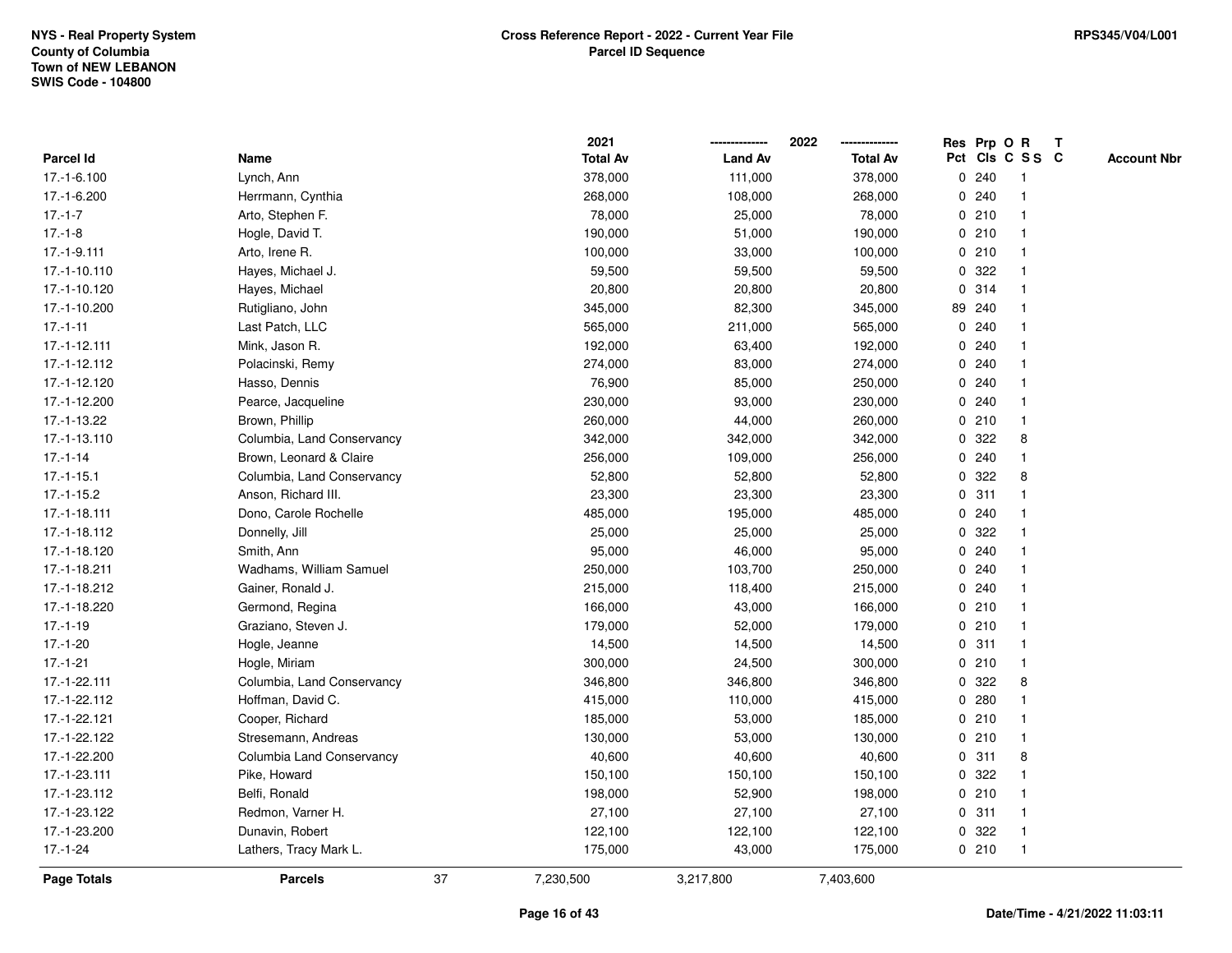|                    |                            |    | 2021            |                | 2022            |             | Res Prp O R |                 | T |                    |
|--------------------|----------------------------|----|-----------------|----------------|-----------------|-------------|-------------|-----------------|---|--------------------|
| Parcel Id          | Name                       |    | <b>Total Av</b> | <b>Land Av</b> | <b>Total Av</b> |             |             | Pct Cls C S S C |   | <b>Account Nbr</b> |
| $17.-1-25$         | Caiola, John               |    | 450,000         | 136,700        | 450,000         | 0           | 240         | -1              |   |                    |
| 17.-1-26.100       | Child, Jonathan            |    | 134,700         | 134,700        | 134,700         | 0           | 322         | -1              |   |                    |
| 17.-1-26.200       | Child, Jonathan            |    | 625,000         | 178,300        | 625,000         |             | 0.240       | -1              |   |                    |
| $17.-1-27$         | 48 Lundy Lane LLC          |    | 137,000         | 137,000        | 137,000         |             | 0 322       |                 |   |                    |
| 17.-1-28.100       | Sedlmayr, Christopher      |    | 1,325,000       | 208,000        | 1,325,000       |             | 0.240       |                 |   |                    |
| 17.-1-28.200       | Montag, William            |    | 42,500          | 42,500         | 42,500          |             | 0.311       |                 |   |                    |
| 17.-1-29.100       | Sedlmayr, Susan            |    | 58,100          | 58,100         | 58,100          |             | 0.314       |                 |   |                    |
| 17.-1-29.210       | Cohen, Scott E.            |    | 275,000         | 137,000        | 275,000         | 0           | 240         |                 |   |                    |
| 17.-1-29.220       | Kelly, Betsy J.            |    | 187,000         | 87,100         | 187,000         | 0           | 240         |                 |   |                    |
| $17.-1-30.3$       | 48 Lundy Lane LLC          |    | 195,000         | 195,000        | 195,000         |             | 0 322       |                 |   |                    |
| $17.-1-30.4$       | Sandpiper Ranch Llc        |    | 85,500          | 85,500         | 85,500          |             | 0.322       |                 |   |                    |
| 17.-1-30.12        | Sandpiper Ranch Llc        |    | 39,700          | 39,700         | 39,700          |             | 0.314       |                 |   |                    |
| 17.-1-30.112       | Slater, Brett              |    | 475,000         | 44,000         | 475,000         |             | 0210        |                 |   |                    |
| 17.-1-30.200       | Greenwald, Judith          |    | 420,000         | 49,000         | 420,000         |             | 0210        |                 |   |                    |
| 17.-1-31.110       | Waters, Bonnie             |    | 229,500         | 177,000        | 229,500         | $\mathbf 0$ | 312         |                 |   |                    |
| 17.-1-31.120       | Waters, Garry              |    | 260,000         | 37,000         | 260,000         | 0           | 280         | -1              |   |                    |
| 17.-1-31.200       | Paton, Eric                |    | 290,000         | 87,000         | 290,000         | $\mathbf 0$ | 240         | $\mathbf{1}$    |   |                    |
| 17.-1-32           | Zander, Nancy              |    | 140,000         | 44,000         | 140,000         |             | 0210        |                 |   |                    |
| $17.-1-34$         | Impellizeri, Melissa A.    |    | 14,400          | 14,400         | 14,400          |             | 0.311       |                 |   |                    |
| $17.-1-35$         | Sears, Paul C.             |    | 96,000          | 34,500         | 96,000          |             | 0 270       |                 |   |                    |
| $17.-1-37$         | Wadsworth, Christopher D.  |    | 350,400         | 35,200         | 350,400         |             | 0 283       |                 |   |                    |
| 17.-1-38           | Wadsworth, Christopher     |    | 27,000          | 6,800          | 27,000          | 0           | 331         |                 |   |                    |
| $17.-1-39$         | Coughlin, Francis          |    | 425,000         | 140,000        | 425,000         | 0           | 280         | -1              |   |                    |
| $17.-1-40$         | Pope, Ethan J.             |    | 212,000         | 38,000         | 212,000         | $\mathbf 0$ | 210         | $\overline{1}$  |   |                    |
| 17.-1-41.200       | Winter, Carrie Ann         |    | 220,000         | 43,000         | 220,000         |             | 0210        |                 |   |                    |
| 17.-1-42.200       | Wagner, Erich              |    | 195,000         | 33,000         | 195,000         |             | 0210        |                 |   |                    |
| $17 - 1 - 43.1$    | Buckenroth, William T.     |    | 265,000         | 49,000         | 265,000         |             | 0.240       |                 |   |                    |
| $17.-1-43.2$       | Crowdy, Peter              |    | 225,000         | 51,500         | 225,000         | 0           | 210         |                 |   |                    |
| 17.-1-44.100       | Gregory, John              |    | 280,000         | 100,000        | 280,000         |             | 83 240      |                 |   |                    |
| $17.-1-45$         | Dilis, Dimitrios           |    | 196,000         | 41,000         | 196,000         | 0           | 210         |                 |   |                    |
| 17.-1-46           | Salimbene, Marie G.        |    | 240,000         | 122,000        | 240,000         | 0           | 240         | -1              |   |                    |
| $17.-1-47$         | Blackwell, William         |    | 85,000          | 18,000         | 85,000          |             | 0210        | -1              |   |                    |
| $17.-1-48$         | Askins, Grover J.          |    | 214,000         | 50,000         | 214,000         |             | 93 240      |                 |   |                    |
| $17.-1-49$         | Mc Guire, Forrest          |    | 165,000         | 57,000         | 165,000         |             | 0210        |                 |   |                    |
| $17.-1-51$         | Columbia, Land Conservancy |    | 507,500         | 507,500        | 507,500         |             | 0 322       | 8               |   |                    |
| $17.-1-52$         | Redmon, Varner H.          |    | 206,000         | 50,200         | 206,000         | 0           | 210         | -1              |   |                    |
| 17.-1-53.100       | Meizinger, Douglas         |    | 317,500         | 59,000         | 317,500         |             | 0.240       | $\overline{1}$  |   |                    |
| <b>Page Totals</b> | <b>Parcels</b>             | 37 | 9,609,800       | 3,327,700      | 9,609,800       |             |             |                 |   |                    |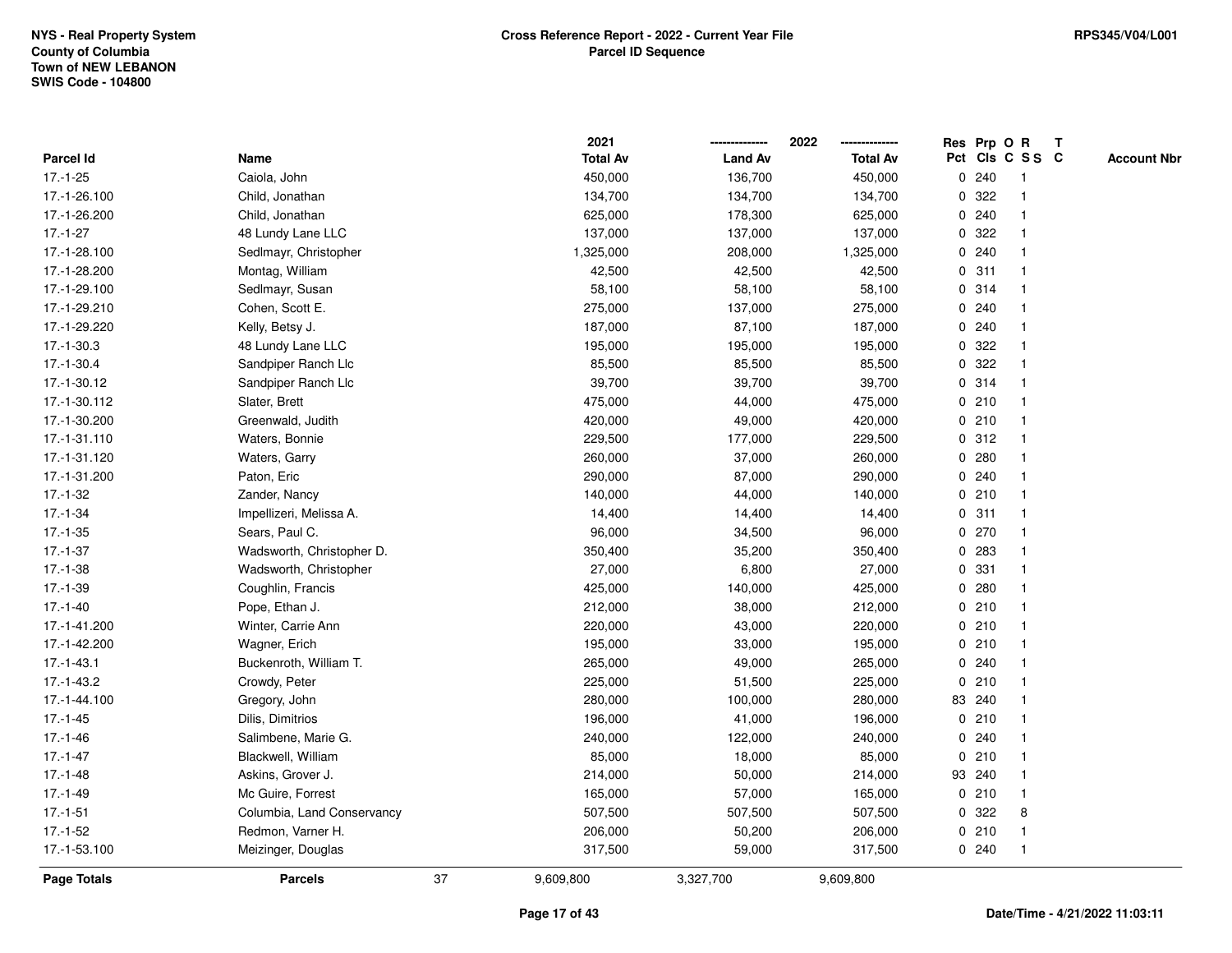|                  |                                  |    | 2021            |                | 2022            | Res Prp O R |                 | $\mathbf{T}$ |                    |
|------------------|----------------------------------|----|-----------------|----------------|-----------------|-------------|-----------------|--------------|--------------------|
| <b>Parcel Id</b> | Name                             |    | <b>Total Av</b> | <b>Land Av</b> | <b>Total Av</b> |             | Pct Cls C S S C |              | <b>Account Nbr</b> |
| 17.-1-53.200     | Meizinger, Daniel                |    | 125,000         | 27,000         | 125,000         | 0210        | $\overline{1}$  |              |                    |
| $17.-1-54$       | Wadsworth, Christopher D.        |    | 18,400          | 7,000          | 18,400          | 0 331       | $\mathbf{1}$    |              |                    |
| $17.-1-56$       | Arto, Stephen F. Jr.             |    | 350,000         | 212,400        | 350,000         | 50 240      | $\mathbf{1}$    |              |                    |
| 17.-1-58.12      | Lewis, John Sherman              |    | 47,400          | 47,400         | 47,400          | 0.322       | $\mathbf{1}$    |              |                    |
| 17.-1-58.111     | Schefler, Steven                 |    | 290,000         | 55,500         | 290,000         | 0210        |                 |              |                    |
| $17.-1-60$       | Donato, Richard                  |    | 334,000         | 71,000         | 334,000         | 0.240       |                 |              |                    |
| $17.-1-63$       | Columbia, Land Conservancy       |    | 112,000         | 112,000        | 112,000         | 0.322       | 8               |              |                    |
| $17.-1-64$       | Mink, Jason                      |    | 79,700          | 79,700         | 79,700          | 0 322       | $\mathbf{1}$    |              |                    |
| $17.-1-66$       | Sandpiper Ranch Llc              |    | 35,500          | 35,500         | 35,500          | 0 314       | $\mathbf{1}$    |              |                    |
| $17.-1-67.1$     | Van Keuren, Donald               |    | 25,000          | 25,000         | 25,000          | 0.322       | $\mathbf{1}$    |              |                    |
| 17.-1-67.2       | Columbia, Land Conservancy       |    | 59,500          | 59,500         | 59,500          | 0.322       | 8               |              |                    |
| $17.-1-68$       | Kreig, Tyson                     |    | 6,300           | 6,300          | 6,300           | 0 314       |                 |              |                    |
| $18.-1-1$        | Bankston, Catherine D.           |    | 145,000         | 22,700         | 145,000         | 0210        |                 |              |                    |
| $18.-1-2$        | Popalis, Jeanine M.              |    | 180,000         | 40,000         | 180,000         | 0210        | $\mathbf{1}$    |              |                    |
| $18.-1-3$        | Johnson, Troy                    |    | 180,000         | 44,500         | 180,000         | 0210        | $\mathbf{1}$    |              |                    |
| $18.-1-4.111$    | Smith, Catherine                 |    | 36,200          | 36,200         | 36,200          | 0.314       | $\mathbf{1}$    |              |                    |
| 18.-1-4.112      | Di Venuto, Alfred J.             |    | 40,200          | 40,200         | 40,200          | 0 314       | $\mathbf{1}$    |              |                    |
| 18.-1-4.121      | Hulbert, Phyllis                 |    | 49,000          | 29,500         | 34,000          | 0.312       | $\mathbf 1$     |              |                    |
| 18.-1-4.122      | Heinsohn, Gail                   |    | 183,000         | 39,500         | 183,000         | 0210        |                 |              |                    |
| 18.-1-4.200      | Kroboth, Janet                   |    | 188,000         | 61,000         | 188,000         | 0210        |                 |              |                    |
| $18.-1-5.3$      | <b>Black Matter RE Solutions</b> |    |                 | 47,000         | 200,000         | 0210        | $\overline{1}$  |              |                    |
| $18.-1-5.4$      | <b>Black Matter RE Solutions</b> |    |                 | 15,000         | 15,000          | 0.311       | $\mathbf{1}$    |              |                    |
| $18.-1-5.5$      | <b>Black Matter RE Solutions</b> |    |                 | 25,000         | 35,000          | 0270        | $\mathbf{1}$    |              |                    |
| $*$ 18.-1-5.12   | <b>Black Matter RE Solutions</b> |    | 169,000         | 47,000         | 210,000         | 0.280       | $\mathbf{1}$    |              |                    |
| $18.-1-5.21$     | Van Deusen, Peter W. Sr.         |    | 40,000          | 26,300         | 40,000          | $0$ 270     | $\mathbf{1}$    |              |                    |
| $18.-1-5.22$     | Van Deusen, Peter W. Sr.         |    | 45,000          | 19,700         | 45,000          | $0$ 270     |                 |              |                    |
| $18.-1-5.111$    | VanDuesen, Richard Jr.           |    | 14,000          | 14,000         | 14,000          | 0.311       |                 |              |                    |
| 18.-1-5.112      | Guido, Michael J.                |    | 40,000          | 21,600         | 40,000          | 0270        | 1               |              |                    |
| $18.-1-6$        | Massaconi, Anne                  |    | 190,000         | 45,500         | 190,000         | 0210        | $\mathbf{1}$    |              |                    |
| $18.-1-7$        | Van Deusen, Carol M.             |    | 243,000         | 108,000        | 243,000         | 67 280      | $\mathbf{1}$    |              |                    |
| 18.-1-8.111      | Van Deusen, Jeffery T.           |    | 64,200          | 53,200         | 64,200          | 0.312       | $\mathbf{1}$    |              |                    |
| 18.-1-8.112      | Van Deusen, Jeffrey T.           |    | 66,800          | 66,800         | 66,800          | 0.322       | $\mathbf{1}$    |              |                    |
| 18.-1-8.120      | Van Deusen, Jeffrey              |    | 214,000         | 47,700         | 214,000         | 0210        | $\mathbf{1}$    |              |                    |
| $18.-1-9.12$     | Prashad Holdings LLC             |    | 750,000         | 152,800        | 750,000         | 0710        |                 |              |                    |
| 18.-1-9.111      | Ceramx Corporation               |    | 144,000         | 144,000        | 144,000         | 0 330       | $\mathbf{1}$    |              |                    |
| 18.-1-9.112      | Winestock, Jeffrey A.            |    | 137,500         | 137,500        | 137,500         | 0 322       | $\mathbf{1}$    |              |                    |
| 18.-1-9.200      | Melido, Michael                  |    | 790,000         | 191,400        | 790,000         | 0710        | $\mathbf{1}$    |              |                    |
| Page Totals      | <b>Parcels</b>                   | 36 | 5,222,700       | 2,167,400      | 5,457,700       |             |                 |              |                    |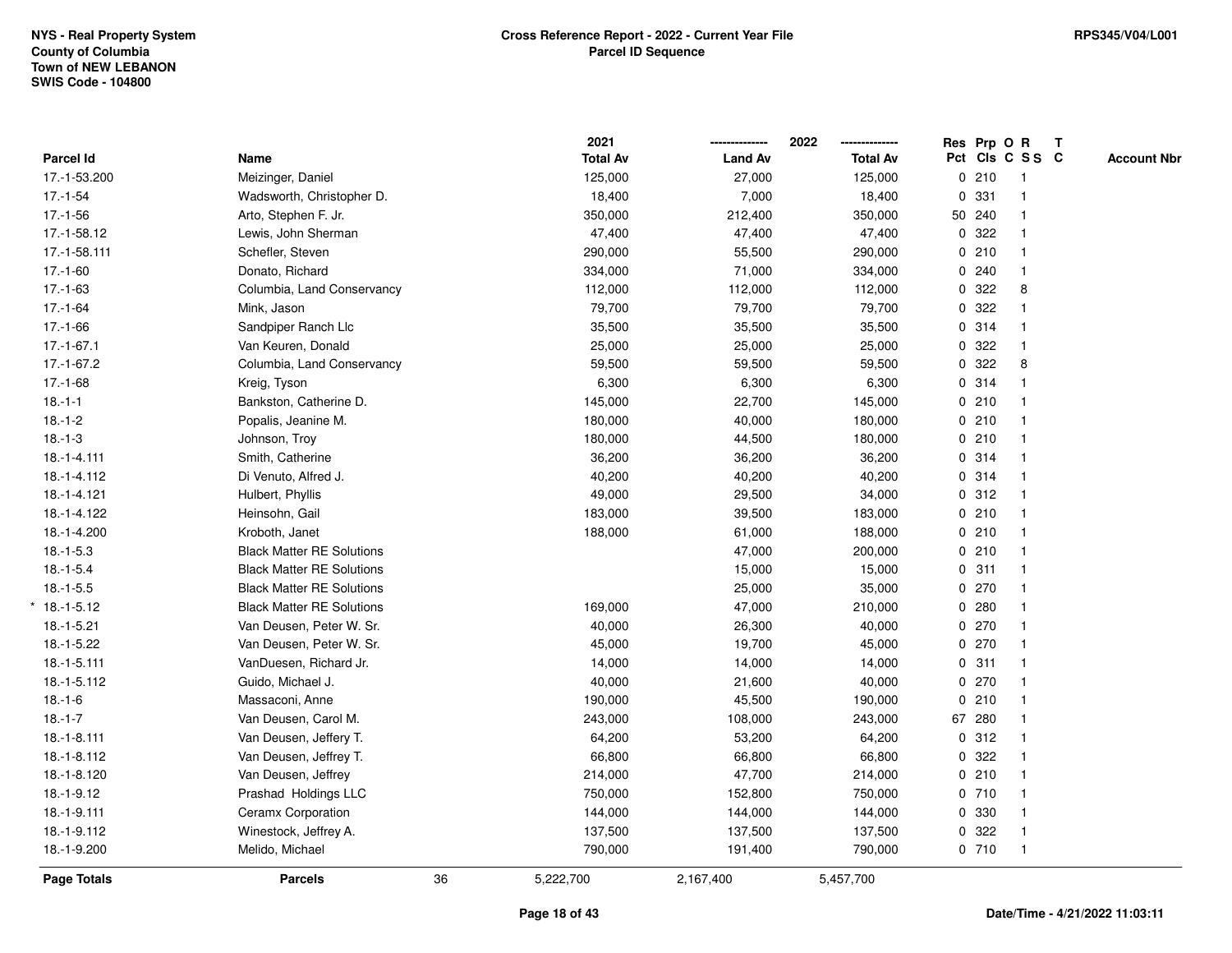|                |                               | 2021            |                | 2022            |   |         | Res Prp O R     | Т |                    |
|----------------|-------------------------------|-----------------|----------------|-----------------|---|---------|-----------------|---|--------------------|
| Parcel Id      | Name                          | <b>Total Av</b> | <b>Land Av</b> | <b>Total Av</b> |   |         | Pct Cls C S S C |   | <b>Account Nbr</b> |
| $18.-1-10$     | Neohumanist Ed Foundation Inc | 180,000         | 70,000         | 180,000         | 0 | 281     | $\mathbf{1}$    |   |                    |
| $18.-1-11$     | Wasuk, Michael J.             | 135,000         | 47,500         | 135,000         |   | 0431    | 1               |   |                    |
| 18.-1-12.111   | 998 US 20 LLC                 | 250,000         | 62,500         | 250,000         |   | 0411    | $\mathbf{1}$    |   |                    |
| 18.-1-12.112   | Regina Hanson LLC             | 720,000         | 330,000        | 720,000         |   | 0416    | -1              |   |                    |
| $18. - 1 - 13$ | Regina Hanson LLC             | 260,000         | 46,500         | 260,000         |   | 0411    |                 |   |                    |
| $18.-1-14$     | Harmon, Thomas R.             | 130,000         | 65,000         | 130,000         |   | 0 433   |                 |   |                    |
| 18.-1-15.100   | Cascante-Borbon, Gabriel      | 144,100         | 49,300         | 144,100         |   | 0210    | $\mathbf 1$     |   |                    |
| 18.-1-15.200   | McCarty, Mark A.              | 70,000          | 16,300         | 70,000          |   | 0210    | $\mathbf{1}$    |   |                    |
| $18.-1-16$     | Watson, Peter                 | 500,000         | 84,000         | 500,000         |   | 0.240   | 1               |   |                    |
| $18.-1-18$     | Montague, John                | 258,000         | 28,000         | 258,000         |   | 0210    | $\mathbf{1}$    |   |                    |
| $18.-1-19$     | Sanford, Dorothy              | 115,000         | 17,000         | 115,000         |   | 0210    | $\mathbf 1$     |   |                    |
| $18.-1-20$     | Patch, Jeana F.               | 130,000         | 10,000         | 130,000         |   | 0210    |                 |   |                    |
| $18.-1-21$     | LePage, John D. Jr.           | 145,000         | 12,500         | 145,000         |   | 0210    |                 |   |                    |
| $18.-1-22$     | <b>BPG Park, LLC</b>          | 260,000         | 63,700         | 260,000         |   | 0416    | $\mathbf 1$     |   |                    |
| $18.-1-23$     | Robertson, Barbara            | 190,000         | 56,000         | 190,000         |   | 0210    | $\mathbf{1}$    |   |                    |
| $18.-1-24$     | Robertson, Barbara L.         | 108,300         | 108,300        | 108,300         | 0 | 322     | $\mathbf{1}$    |   |                    |
| $18.-1-25$     | Winestock, Jeffrey A.         | 165,000         | 76,000         | 165,000         |   | 0.240   | $\mathbf{1}$    |   |                    |
| 18.-1-26       | NYS-ENCON                     | 823,190         | 823,190        | 823,190         |   | 0.322   | 3               |   |                    |
| $18.-1-27$     | NYS-ENCON                     | 135,630         | 135,630        | 135,630         |   | 0.322   | 3               |   |                    |
| $18.-1-28$     | Bigelow, Robert               | 258,000         | 36,000         | 258,000         |   | 0210    |                 |   |                    |
| 18.-1-29.1     | Briggs, Paul W.               | 230,000         | 41,500         | 230,000         |   | $0$ 215 | $\mathbf{1}$    |   |                    |
| 18.-1-29.2     | Newton, Jesse                 | 117,000         | 38,000         | 117,000         |   | 0210    | 1               |   |                    |
| $18.-1-30$     | Nakovics, Dorothy K.          | 185,000         | 25,000         | 185,000         |   | 0210    | $\mathbf{1}$    |   |                    |
| $18.-1-31$     | Brown, Phillip E.             | 60,000          | 32,000         | 60,000          |   | 0270    | $\mathbf 1$     |   |                    |
| $18.-1-32$     | Dufopulos, Barbara            | 128,000         | 35,000         | 128,000         |   | 0210    | $\mathbf{1}$    |   |                    |
| 18.-1-33.110   | Columbia Land Conservancy Inc | 124,700         | 124,700        | 124,700         |   | 0.322   | 8               |   |                    |
| 18.-1-33.200   | Raven & Boar LLC              | 211,700         | 211,700        | 211,700         | 0 | 322     |                 |   |                    |
| 18.-1-34.111   | Powell, Willard W.            | 170,000         | 63,000         | 170,000         |   | 0.240   | $\mathbf 1$     |   |                    |
| 18.-1-34.112   | Mancini, Stephanie A.         | 220,000         | 47,000         | 220,000         |   | 0210    | $\mathbf{1}$    |   |                    |
| 18.-1-34.120   | Arnold, Philip V.             | 275,000         | 43,000         | 275,000         |   | 0210    | $\mathbf{1}$    |   |                    |
| 18.-1-34.200   | Stelling, William & Jean      | 215,000         | 61,000         | 215,000         |   | 0.240   | $\mathbf 1$     |   |                    |
| $18.-1-35$     | Robinson, Lisa                | 525,000         | 248,000        | 525,000         |   | 0.283   | $\mathbf 1$     |   |                    |
| $18.-1-36$     | Ortiz, Phillip                | 209,000         | 32,000         | 209,000         |   | 0210    | $\mathbf 1$     |   |                    |
| 18.-1-37.121   | Duke, Sather                  | 290,000         | 75,000         | 290,000         |   | 0.241   | -1              |   |                    |
| 18.-1-37.122   | NYS-ENCON                     | 22,800          | 22,800         | 22,800          |   | 0.314   | 3               |   |                    |
| 18.-1-37.200   | NYS-Encon                     | 837,500         | 837,500        | 837,500         |   | 0.322   | 3               |   |                    |
| $18.-1-39$     | Handley, James                | 195,000         | 24,000         | 195,000         |   | 0215    | $\mathbf{1}$    |   |                    |
| Page Totals    | 37<br><b>Parcels</b>          | 8,992,920       | 4,098,620      | 8,992,920       |   |         |                 |   |                    |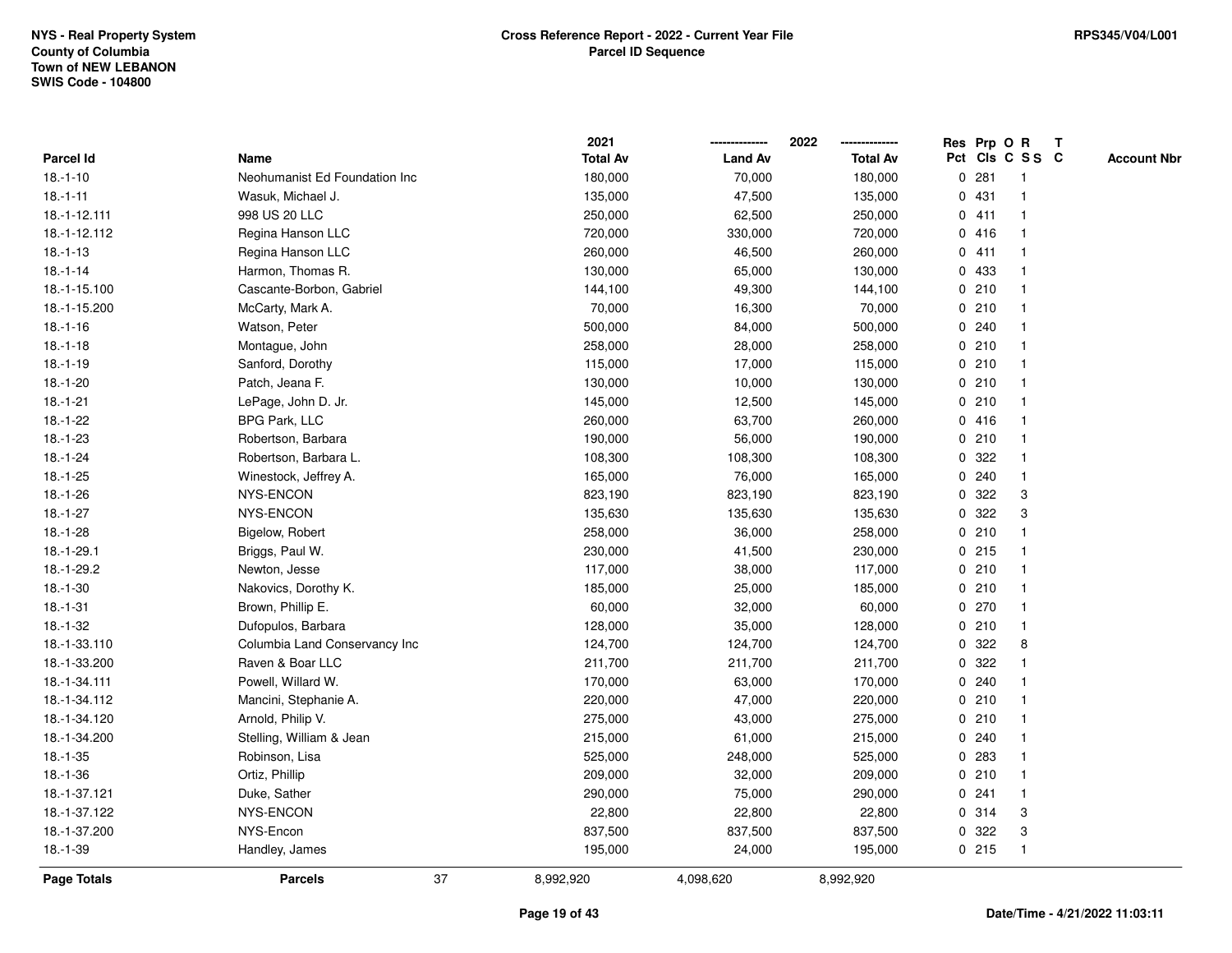|              |                              |    | 2021            |                | 2022<br>-------------- |   | Res Prp O R |                 | T |                    |
|--------------|------------------------------|----|-----------------|----------------|------------------------|---|-------------|-----------------|---|--------------------|
| Parcel Id    | Name                         |    | <b>Total Av</b> | <b>Land Av</b> | <b>Total Av</b>        |   |             | Pct Cls C S S C |   | <b>Account Nbr</b> |
| $18.-1-40.2$ | Wolf, Eric                   |    | 136,000         | 42,000         | 136,000                |   | 0210        | $\mathbf{1}$    |   |                    |
| 18.-1-40.11  | Rickeyville Land Holding Co. |    | 620,000         | 177,800        | 620,000                | 0 | 283         | $\mathbf{1}$    |   |                    |
| 18.-1-40.121 | Huntington, Amanda           |    | 370,000         | 58,700         | 370,000                |   | 0.240       | $\mathbf{1}$    |   |                    |
| 18.-1-40.122 | Ward, John Anthony III.      |    | 92,000          | 11,000         | 92,000                 |   | 0210        | $\mathbf{1}$    |   |                    |
| $18.-1-41$   | Brown, Benjamin P.           |    | 230,000         | 32,500         | 230,000                |   | 0.280       | $\mathbf{1}$    |   |                    |
| $18.-1-42$   | Mckeon, Walter F. Jr.        |    | 80,000          | 32,400         | 80,000                 |   | 0210        |                 |   |                    |
| $18.-1-43$   | Blacker, Brian D.            |    | 195,000         | 40,000         | 195,000                |   | 0210        | $\mathbf 1$     |   |                    |
| $18.-1-44$   | Shutts, Michael              |    | 188,000         | 54,700         | 188,000                |   | 0210        | $\mathbf{1}$    |   |                    |
| $18.-1-45$   | NYS-ENCON                    |    | 244,980         | 244,980        | 244,980                | 0 | 322         | 3               |   |                    |
| $18.-1-46$   | Forman, Laura                |    | 352,000         | 97,000         | 352,000                |   | 0.240       | $\mathbf{1}$    |   |                    |
| $18.-1-47$   | Muadin, Michael              |    | 168,000         | 32,000         | 168,000                |   | 0210        | $\mathbf{1}$    |   |                    |
| $18.-1-48$   | Cemetery                     |    | 4,300           | 4,300          | 4,300                  |   | 0 695       | 8               |   |                    |
| $18.-1-49$   | Sherman, Rebecca L.          |    | 175,000         | 22,800         | 175,000                |   | 0210        |                 |   |                    |
| $18.-1-50$   | Sherman, Rebecca L.          |    | 38,900          | 38,900         | 38,900                 |   | 0.314       | $\mathbf 1$     |   |                    |
| $18.-1-51$   | Cimbalo, Michael R.          |    | 224,500         | 224,500        | 224,500                | 0 | 322         | $\mathbf{1}$    |   |                    |
| $18.-1-52$   | Goeke, Anne C.               |    | 115,000         | 45,000         | 115,000                |   | 0210        | $\mathbf{1}$    |   |                    |
| $18.-1-53$   | Lamarre, Albert M.           |    | 900             | 900            | 900                    |   | 0.314       | $\mathbf{1}$    |   |                    |
| $18.-1-54$   | Lamarre, Albert M.           |    | 30,000          | 8,000          | 30,000                 |   | 0270        | $\mathbf{1}$    |   |                    |
| $18.-1-55$   | Lamarre, Albert M.           |    | 700             | 700            | 700                    |   | 0.311       | $\mathbf{1}$    |   |                    |
| $18.-1-56$   | Hatch, Steven H.             |    | 90,000          | 30,000         | 90,000                 |   | 0210        | $\mathbf 1$     |   |                    |
| $18.-1-57$   | Sears, Judith J.             |    | 60,000          | 36,300         | 60,000                 |   | 0270        | $\mathbf{1}$    |   |                    |
| 18.-1-59.2   | Hatch, Steven H.             |    | 2,600           | 2,600          | 2,600                  |   | 0.311       | $\mathbf{1}$    |   |                    |
| $18.-1-60$   | Owen, James                  |    | 47,500          | 23,000         | 47,500                 | 0 | 312         | $\mathbf{1}$    |   |                    |
| $18.-1-61$   | McKinney, Jeffrey M.         |    | 132,000         | 28,000         | 132,000                |   | 0210        | $\mathbf{1}$    |   |                    |
| $18.-1-64$   | Reed, Laura A.               |    | 94,000          | 24,000         | 94,000                 |   | 0210        | $\mathbf{1}$    |   |                    |
| $18.-1-65$   | Bryant, Dylan                |    | 69,200          | 69,200         | 69,200                 |   | 0.322       | $\mathbf{1}$    |   |                    |
| 18.-1-66     | Stockhammer, Oliver          |    | 665,000         | 325,000        | 665,000                |   | 0.240       |                 |   |                    |
| 18.-1-67.2   | Bromberg, Kenneth            |    | 286,000         | 47,000         | 286,000                |   | 0210        | $\mathbf{1}$    |   |                    |
| 18.-1-67.110 | Dreyfus, Christine           |    | 525,000         | 178,000        | 525,000                |   | 0.241       | $\mathbf{1}$    |   |                    |
| 18.-1-67.120 | NYS-ENCON                    |    | 1,715,800       | 1,715,800      | 1,715,800              | 0 | 322         | 3               |   |                    |
| $18.-1-69$   | Schwartz, David E.           |    | 235,000         | 44,800         | 235,000                |   | 0210        | $\mathbf{1}$    |   |                    |
| 18.-1-70.22  | Yauch, Frances               |    | 282,000         | 52,300         | 282,000                |   | 0210        | $\mathbf{1}$    |   |                    |
| 18.-1-70.210 | NYS-ENCON                    |    | 322,900         | 322,900        | 322,900                |   | 0.322       | 3               |   |                    |
| $18.-1-71.2$ | Winestock, Jeffrey A.        |    | 39,800          | 36,100         | 39,800                 |   | 0.312       | $\mathbf 1$     |   |                    |
| 18.-1-71.11  | Lapierre, Barbara            |    | 57,600          | 57,600         | 57,600                 |   | 0.322       | $\mathbf{1}$    |   |                    |
| 18.-1-71.12  | Tax, Alan                    |    | 314,000         | 83,000         | 314,000                |   | 0.240       | $\mathbf{1}$    |   |                    |
| $18.-1-72$   | St., Pierre Edward J.        |    | 140,000         | 97,500         | 140,000                |   | $0$ 271     | $\mathbf{1}$    |   |                    |
| Page Totals  | <b>Parcels</b>               | 37 | 8,343,680       | 4,341,280      | 8,343,680              |   |             |                 |   |                    |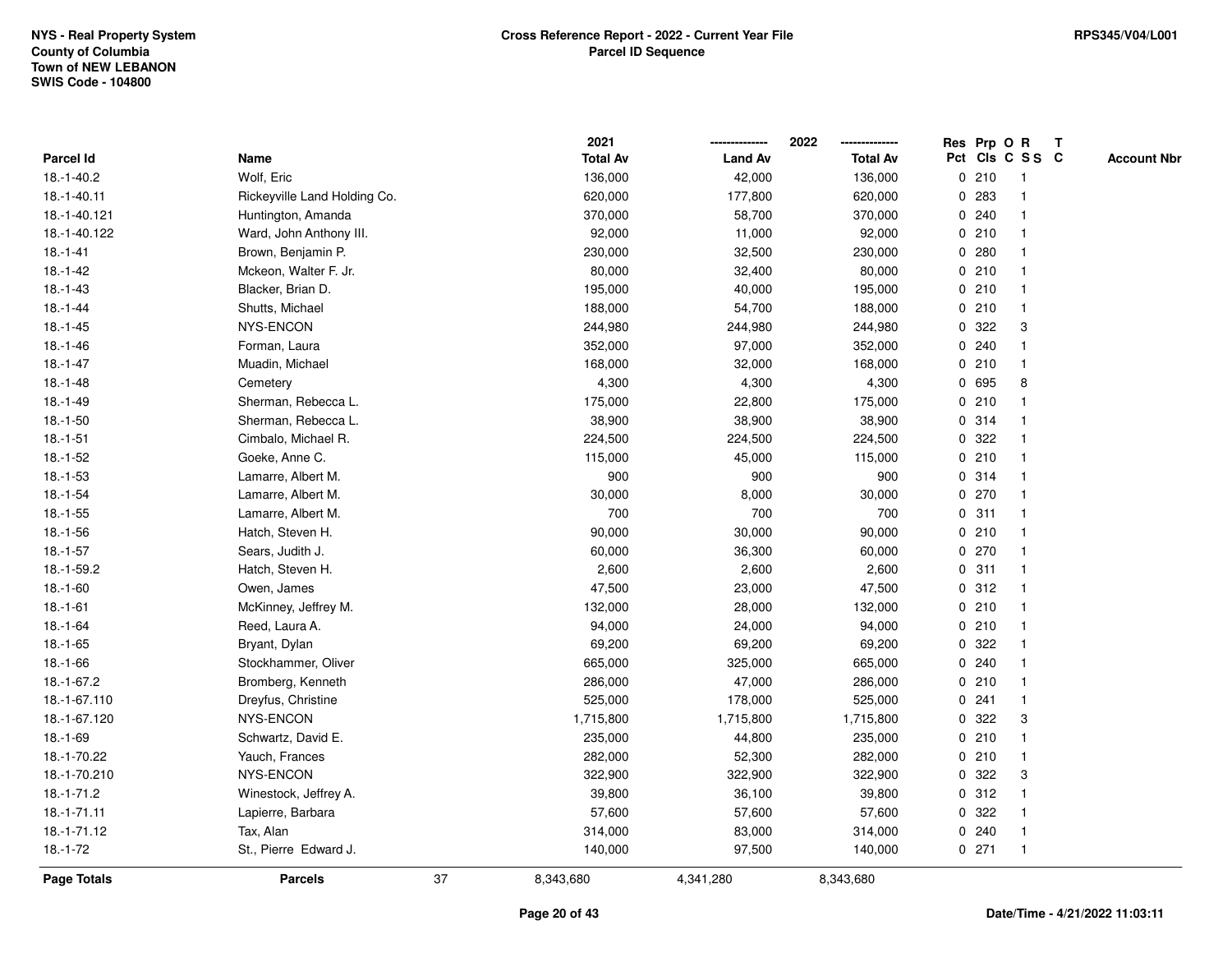|                |                                             | 2021            |                | 2022            |   |         | Res Prp O R     | T |                    |
|----------------|---------------------------------------------|-----------------|----------------|-----------------|---|---------|-----------------|---|--------------------|
| Parcel Id      | Name                                        | <b>Total Av</b> | <b>Land Av</b> | <b>Total Av</b> |   |         | Pct Cls C S S C |   | <b>Account Nbr</b> |
| $18.-1-74$     | Evans, Luba                                 | 353,000         | 34,000         | 353,000         |   | 0210    | $\mathbf{1}$    |   |                    |
| $18.-1-76$     | Parker, Matthew F.                          | 130,000         | 37,000         | 130,000         | 0 | 210     | $\mathbf{1}$    |   |                    |
| $18.-1-77$     | Lebanon Valley Protective                   | 290,000         | 54,300         | 290,000         |   | 0 534   | 8               |   |                    |
| $18.-1-78$     | Durlack, Richard                            | 105,000         | 55,800         | 105,000         |   | 81 270  |                 |   |                    |
| $18.-1-79$     | Winestock, Jeffrey A.                       | 53,900          | 53,900         | 53,900          |   | 0 322   |                 |   |                    |
| $18.-1-80$     | Watson, Peter                               | 32,500          | 32,500         | 32,500          |   | 0.311   |                 |   |                    |
| $18. - 1 - 81$ | Sotherden, Stanley J.                       | 495,000         | 73,000         | 495,000         |   | 0.240   |                 |   |                    |
| $18.-1-83$     | Travis, Joanne W.                           | 242,000         | 98,000         | 242,000         | 0 | 240     | $\mathbf{1}$    |   |                    |
| $18.-1-84$     | Cummings, Brian K.                          | 64,100          | 64,100         | 64,100          | 0 | 322     |                 |   |                    |
| $18.-1-85$     | Carrillo, Manuel                            | 31,900          | 31,900         | 31,900          |   | 0.314   | $\mathbf{1}$    |   |                    |
| $18.-1-86$     | Kroboth, Robert J.                          | 38,200          | 48,000         | 295,000         |   | 0210    |                 |   |                    |
| $18.-1-87$     | Wheeler, Benjamin A.                        | 295,000         | 55,000         | 295,000         |   | 0210    |                 |   |                    |
| $18.-1-89$     | Spiegel, Mathias L.                         | 26,800          | 26,800         | 26,800          |   | 0.314   |                 |   |                    |
| $18.-1-90$     | Hendel Phillip J Trustee, for H and G Spohn | 30,100          | 30,100         | 30,100          |   | 0.314   |                 |   |                    |
| $19.-1-1$      | Rose, Ulrich E.                             | 700,000         | 419,000        | 700,000         | 0 | 240     | $\mathbf{1}$    |   |                    |
| $19.-1-1.3$    | Rose, Ulrich E.                             |                 | 75,000         | 420,000         |   | 0.240   | $\mathbf{1}$    |   |                    |
| $19.-1-1.4$    | EB 5, LLC                                   |                 | 265,000        | 265,000         |   | 0 322   |                 |   |                    |
| $19.-1-2$      | McCagg, Peter                               | 74,000          | 53,400         | 74,000          |   | 0270    |                 |   |                    |
| $19.-1-3$      | Leavitt, Zachary J.                         | 75,000          | 26,700         | 75,000          |   | 0270    |                 |   |                    |
| $19.-1-4$      | Mieschonz, Samuel D.                        | 210,000         | 43,000         | 210,000         |   | 0210    |                 |   |                    |
| 19.-1-5.111    | Shirley H Schaye                            | 971,000         | 287,500        | 971,000         |   | 0.280   |                 |   |                    |
| 19.-1-5.200    | Russo, Carmine S.                           | 320,000         | 60,200         | 320,000         |   | 0210    | $\mathbf{1}$    |   |                    |
| $19.-1-6$      | Rufo, Jill N.                               | 173,000         | 24,000         | 173,000         |   | 0210    | $\mathbf{1}$    |   |                    |
| $19.-1-7$      | Avallon, James A.                           | 180,000         | 24,000         | 180,000         |   | 0210    | $\mathbf{1}$    |   |                    |
| $19.-1-8$      | Benzie, Karen M.                            | 232,000         | 29,000         | 232,000         |   | 0210    | $\mathbf 1$     |   |                    |
| $19.-1-9$      | Rathgeb, Philipp Christoph                  | 2,800           | 2,800          | 2,800           |   | 0.311   |                 |   |                    |
| $19.-1-10$     | Rathgeb, Philipp Christoph                  | 280,000         | 25,000         | 280,000         |   | 0210    |                 |   |                    |
| $19.-1-11.1$   | <b>Shaker View Farm LLC</b>                 | 985,000         | 126,900        | 985,000         |   | 0.240   |                 |   |                    |
| $19.-1-11.2$   | Benson, J. Lawrence                         | 465,000         | 93,000         | 465,000         |   | 0.240   |                 |   |                    |
| $19.-1-12$     | Shaker View Farm LLC                        | 106,000         | 106,000        | 106,000         |   | $0$ 120 | 1               |   |                    |
| $19.-1-13$     | Phelps, Joan                                | 230,000         | 22,000         | 230,000         |   | 0210    | $\mathbf{1}$    |   |                    |
| $19. - 1 - 15$ | Cedar, Karen A.                             | 130,000         | 20,100         | 130,000         |   | 0210    | $\mathbf{1}$    |   |                    |
| $19.-1-16$     | Squier, Lore                                | 842,000         | 230,000        | 842,000         |   | 76 240  |                 |   |                    |
| $19.-1-17$     | Robertson, Margaret Ellen                   | 136,000         | 25,000         | 136,000         |   | 0210    |                 |   |                    |
| $19.-1-18$     | Saviano III, Joseph                         | 177,500         | 40,500         | 177,500         |   | $0$ 215 | $\mathbf{1}$    |   |                    |
| $19.-1-19$     | Curtiss, Helen E.                           | 96,000          | 21,000         | 96,000          |   | 0210    | $\mathbf{1}$    |   |                    |
| $19.-1-20$     | Felter, Michael                             | 148,000         | 27,500         | 148,000         |   | 0210    | $\mathbf{1}$    |   |                    |
| Page Totals    | 36<br><b>Parcels</b>                        | 8,020,800       | 2,322,000      | 8,962,600       |   |         |                 |   |                    |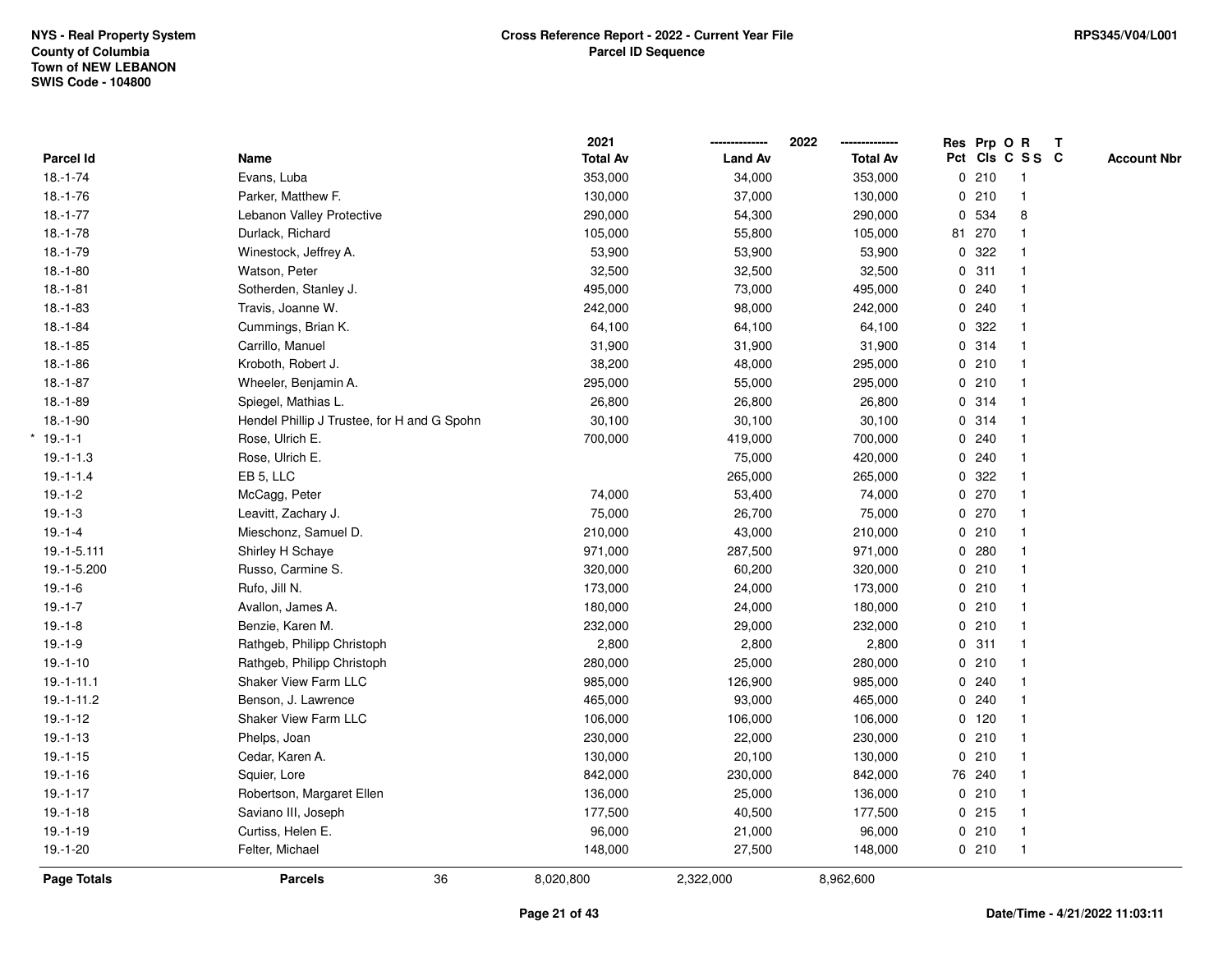|                  |                           |    | 2021            |                | 2022            | Res Prp O R |                         | $\mathbf{T}$ |                    |
|------------------|---------------------------|----|-----------------|----------------|-----------------|-------------|-------------------------|--------------|--------------------|
| Parcel Id        | Name                      |    | <b>Total Av</b> | <b>Land Av</b> | <b>Total Av</b> |             | Pct Cls C S S C         |              | <b>Account Nbr</b> |
| $19.-1-21$       | Chauncey, Mackenzie       |    | 124,000         | 13,000         | 124,000         | 0210        | $\overline{1}$          |              |                    |
| $19.-1-22$       | Gracie, Mike              |    | 140,000         | 10,000         | 140,000         | 0210        | $\overline{1}$          |              |                    |
| 19.-1-23.100     | Chittenden, Karl B.       |    | 259,000         | 50,000         | 259,000         | 0210        | $\mathbf{1}$            |              |                    |
| 19.-1-23.200     | Chittenden, Karl B.       |    | 1,115,000       | 664,400        | 1,115,000       | $0$ 112     |                         |              |                    |
| $19.-1-24$       | Darcy, Constance M.       |    | 123,000         | 15,000         | 123,000         | 0210        |                         |              |                    |
| $19.-1-25$       | Davies, Mark W.           |    | 134,000         | 13,000         | 134,000         | 0210        |                         |              |                    |
| $19.-1-26$       | Doherty, Aileen           |    | 180,000         | 25,000         | 180,000         | 0210        |                         |              |                    |
| $19.-1-27$       | Smith, Stephen H.         |    | 174,000         | 25,000         | 174,000         | 0210        | $\overline{1}$          |              |                    |
| 19.-1-28.110     | Pin Oak LLC               |    | 208,400         | 208,400        | 208,400         | $0$ 120     |                         |              |                    |
| 19.-1-28.200     | Godfroy, Louis E. IV.     |    | 230,000         | 30,600         | 230,000         | 0210        | $\mathbf{1}$            |              |                    |
| 19.-1-29.3       | Northeast Pyr Rescue Inc  |    |                 | 50,700         | 54,200          | 0.312       | 8                       |              |                    |
| 19.-1-29.4       | Godfroy, Louis            |    |                 | 3,680          | 169,800         | 0210        |                         |              |                    |
| 19.-1-29.110     | Carey, Debra L.           |    | 160,000         | 31,000         | 160,000         | 0210        |                         |              |                    |
| $*$ 19.-1-29.120 | Godfroy, Louis            |    | 165,000         | 32,000         | 165,000         | 0210        |                         |              |                    |
| $*$ 19.-1-29.200 | Northeast Pyr Rescue Inc  |    | 38,000          | 38,000         | 38,000          | 0.314       | $\overline{\mathbf{1}}$ |              |                    |
| $19.-1-30$       | Sime, Theresa L.          |    | 175,000         | 76,000         | 175,000         | 0.240       | $\mathbf{1}$            |              |                    |
| $19.-1-31$       | Shaker Museum and Library |    | 179,000         | 179,000        | 179,000         | 0.322       | 8                       |              |                    |
| $19.-1-32$       | Smith, Adam               |    | 83,000          | 83,000         | 83,000          | 0.322       |                         |              |                    |
| 19.-1-33.1       | Foster, Gail E.           |    | 44,000          | 44,000         | 44,000          | 0.314       |                         |              |                    |
| 19.-1-33.2       | Powers, Sharon            |    | 406,000         | 41,000         | 406,000         | 0210        |                         |              |                    |
| $19.-1-34$       | Case, Heidi H.            |    | 725,000         | 143,000        | 725,000         | 0.240       |                         |              |                    |
| $19.-1-35.1$     | Smith Young, Carol        |    | 305,000         | 97,000         | 305,000         | 83 240      |                         |              |                    |
| 19.-1-35.3       | Nainis, Linda             |    | 57,900          | 57,900         | 57,900          | 0.314       |                         |              |                    |
| $19.-1-36$       | O'Neil, Patrick           |    | 31,500          | 31,500         | 31,500          | 0.322       | $\mathbf{1}$            |              |                    |
| $19.-1-38$       | Darrow School             |    | 152,000         | 152,000        | 152,000         | 0.322       | 8                       |              |                    |
| 19.-1-39.2       | Church, Lloyd             |    | 32,500          | 32,500         | 32,500          | 0.311       |                         |              |                    |
| 19.-1-39.12      | Carr, Matthew J.          |    | 214,000         | 24,000         | 214,000         | 0210        |                         |              |                    |
| 19.-1-39.111     | Church, Lloyd W.          |    | 114,000         | 25,000         | 114,000         | 0210        |                         |              |                    |
| 19.-1-39.112     | Church, Lloyd W.          |    | 73,400          | 73,400         | 73,400          | 0.322       |                         |              |                    |
| $19.-1-40$       | Nugent, Edward G.         |    | 348,000         | 214,600        | 348,000         | 0.240       | $\overline{1}$          |              |                    |
| $19.-1-41$       | Cemetery                  |    | 11,200          | 11,200         | 11,200          | 0 695       | 8                       |              |                    |
| 19.-1-42.2       | Russell, Robert           |    | 16,900          | 16,900         | 16,900          | 0.311       |                         |              |                    |
| 19.-1-42.11      | Russell, Robert           |    | 11,000          | 11,000         | 11,000          | 0.311       |                         |              |                    |
| 19.-1-42.12      | Russell, Robert           |    | 16,400          | 16,400         | 16,400          | 0.311       |                         |              |                    |
| $19.-1-43$       | Ansel, James C.           |    | 18,500          | 18,500         | 18,500          | 0.311       | $\overline{\mathbf{1}}$ |              |                    |
| $19.-1-44$       | Ansel, James C.           |    | 238,000         | 51,000         | 238,000         | 0210        | $\overline{1}$          |              |                    |
| 19.-1-45.100     | LaGrange, Jesse T.        |    | 122,000         | 27,000         | 122,000         | 0210        | $\overline{1}$          |              |                    |
| Page Totals      | <b>Parcels</b>            | 35 | 6,221,700       | 2,565,680      | 6,445,700       |             |                         |              |                    |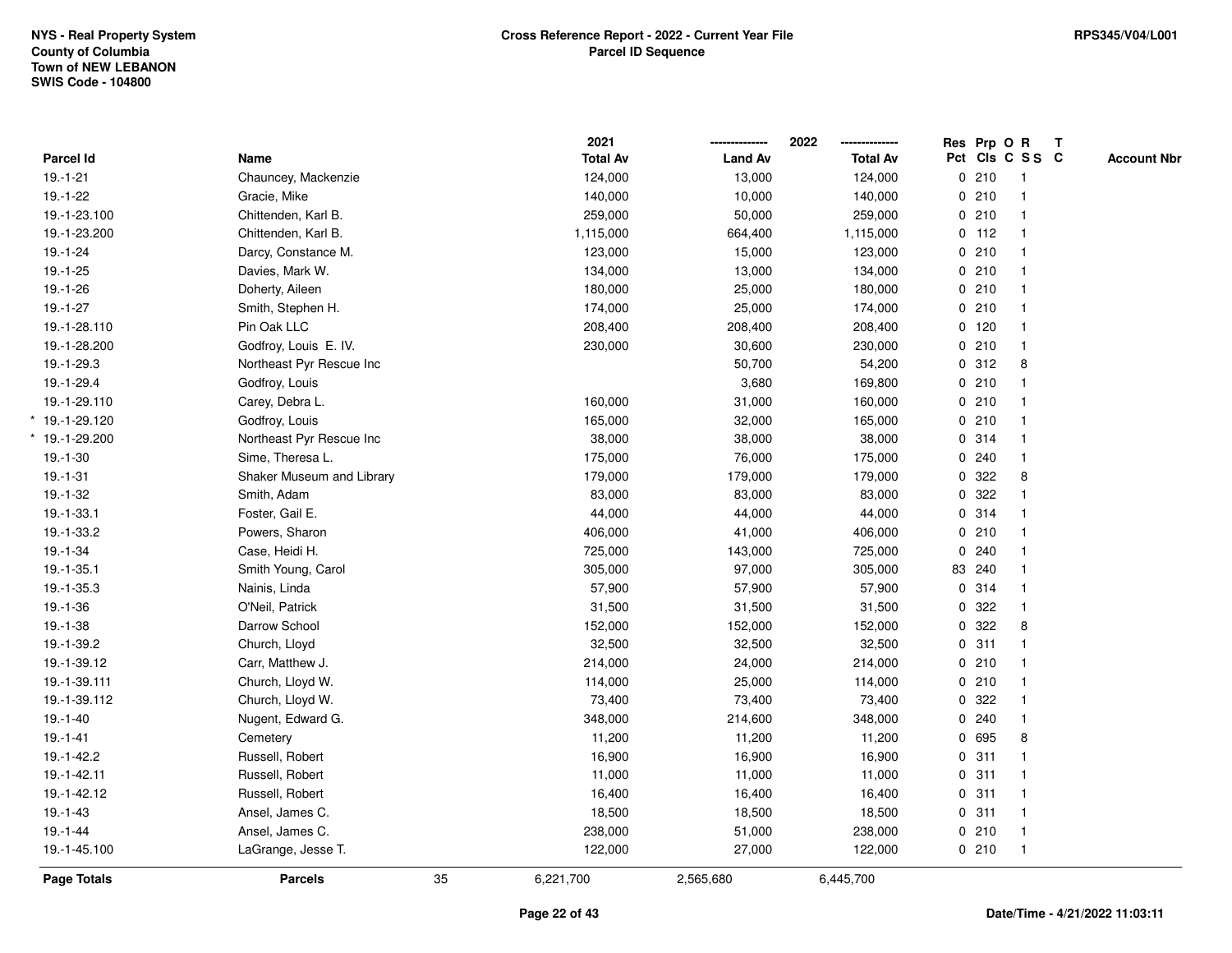|                  |                               |    | 2021            |                | 2022<br>-------------- |             | Res Prp O R |                 | T |                    |
|------------------|-------------------------------|----|-----------------|----------------|------------------------|-------------|-------------|-----------------|---|--------------------|
| <b>Parcel Id</b> | Name                          |    | <b>Total Av</b> | <b>Land Av</b> | <b>Total Av</b>        |             |             | Pct Cls C S S C |   | <b>Account Nbr</b> |
| 19.-1-45.200     | Wittig, Ronald                |    | 166,000         | 24,400         | 166,000                |             | 0210        | $\mathbf{1}$    |   |                    |
| 19.-1-46         | Breads, Daniel R.             |    | 145,000         | 23,000         | 145,000                |             | 0210        | $\overline{1}$  |   |                    |
| $19.-1-47$       | Amuso, Zachary                |    | 100,000         | 9,000          | 150,000                |             | 0210        | 1               |   |                    |
| 19.-1-48.112     | Moncecchi, David              |    | 155,000         | 46,000         | 155,000                |             | 0210        |                 |   |                    |
| 19.-1-48.120     | Ellen Lambert Revocable Trust |    | 200,000         | 59,000         | 200,000                |             | 0.240       |                 |   |                    |
| 19.-1-48.200     | Fennick, Cynthia              |    | 190,000         | 50,000         | 190,000                |             | 0210        |                 |   |                    |
| 19.-1-49.100     | Smith, Jason H.               |    | 360,000         | 53,000         | 360,000                |             | 0210        | $\mathbf{1}$    |   |                    |
| 19.-1-49.200     | Moshimer, Brent H.            |    | 131,000         | 29,000         | 131,000                | 0           | 210         | -1              |   |                    |
| $19.-1-50$       | Chakejian, Virginia           |    | 382,000         | 50,000         | 382,000                |             | 0210        | $\overline{1}$  |   |                    |
| 19.-1-52.3       | Murphy, Maureen E.            |    | 375,000         | 43,000         | 375,000                |             | 0210        | $\mathbf{1}$    |   |                    |
| 19.-1-52.4       | Murphy, Maureen E.            |    | 46,100          | 46,100         | 46,100                 |             | 0.311       | -1              |   |                    |
| 19.-1-52.5       | Masciarotte, Anthony          |    | 32,500          | 32,500         | 32,500                 |             | 0.311       |                 |   |                    |
| 19.-1-53.2       | Wasch, Monroe                 |    | 314,000         | 45,000         | 314,000                |             | 0210        |                 |   |                    |
| 19.-1-53.110     | Hall, Tony M.                 |    | 475,000         | 77,000         | 475,000                |             | 0.240       | 1               |   |                    |
| 19.-1-53.120     | Masciarotte, Anthony          |    | 147,400         | 147,400        | 147,400                | 0           | 322         | 1               |   |                    |
| 19.-1-54         | Abram, Ruth J.                |    | 562,000         | 94,200         | 562,000                | 0           | 280         | -1              |   |                    |
| $19.-1-55$       | Masciarotte, Anthony          |    | 86,000          | 86,000         | 86,000                 |             | 0.322       | $\mathbf 1$     |   |                    |
| 19.-1-56.1       | Whitman, Heather              |    | 33,700          | 33,700         | 33,700                 |             | 0.314       |                 |   |                    |
| 19.-1-56.2       | Patch, Trevor                 |    | 199,000         | 43,700         | 199,000                |             | 0210        |                 |   |                    |
| 19.-1-57.4       | Polacinski, Kelly B.          |    | 170,000         | 47,000         | 170,000                |             | 0210        |                 |   |                    |
| 19.-1-57.5       | Benson, Thomas                |    | 129,200         | 129,200        | 129,200                |             | 0 105       |                 |   |                    |
| 19.-1-57.6       | Klafehn, Matthew              |    | 145,000         | 105,000        | 306,000                | 0           | 240         | $\mathbf{1}$    |   |                    |
| 19.-1-57.7       | Benson, Thomas                |    | 275,000         | 30,000         | 275,000                | 0           | 210         | $\overline{1}$  |   |                    |
| 19.-1-57.112     | Columbia SBF II LLC           |    | 430,000         | 161,000        | 430,000                |             | 0.240       | $\mathbf 1$     |   |                    |
| $19.-1-58$       | Columbia SBF III LLC          |    | 395,000         | 158,600        | 395,000                |             | $0$ 113     | 1               |   |                    |
| $19.-1-59$       | Gray, Roxanne                 |    | 295,000         | 90,000         | 295,000                |             | 0.240       |                 |   |                    |
| $19.-1-60$       | Patch, Jeana                  |    | 187,000         | 27,500         | 187,000                |             | 0210        |                 |   |                    |
| 19.-1-61         | Masciarotte, Anthony          |    | 66,300          | 66,300         | 66,300                 |             | 0.322       |                 |   |                    |
| 19.-1-62         | Woodward, Jeremiah            |    | 140,000         | 27,500         | 142,000                | 0           | 210         | $\overline{1}$  |   |                    |
| $19.-1-63$       | Bues, Philip                  |    | 146,000         | 28,000         | 146,000                | 0           | 210         | $\overline{1}$  |   |                    |
| 19.-1-64.100     | Blatt, Michael Sr.            |    | 8,800           | 8,800          | 8,800                  | $\mathbf 0$ | 311         | $\mathbf{1}$    |   |                    |
| 19.-1-64.200     | Pearson, Mark A.              |    | 185,000         | 29,000         | 185,000                |             | 0210        | 1               |   |                    |
| $19.-1-65$       | Moon, Sharon A.               |    | 237,000         | 58,000         | 237,000                |             | 0.240       |                 |   |                    |
| $19.-1-66$       | Berman, Michael J.            |    | 625,000         | 92,400         | 625,000                |             | 0.280       |                 |   |                    |
| 19.-1-67.110     | Chittenden, Karl B.           |    | 97,900          | 97,900         | 97,900                 |             | 0 105       | $\mathbf{1}$    |   |                    |
| 19.-1-67.120     | Chittenden, Ralph W.          |    | 10,400          | 10,400         | 10,400                 |             | 0.311       | $\overline{1}$  |   |                    |
| 19.-1-67.200     | Shaker View Farm LLC          |    | 23,500          | 23,500         | 23,500                 |             | 0.314       | $\overline{1}$  |   |                    |
| Page Totals      | <b>Parcels</b>                | 37 | 7,665,800       | 2,182,100      | 7,878,800              |             |             |                 |   |                    |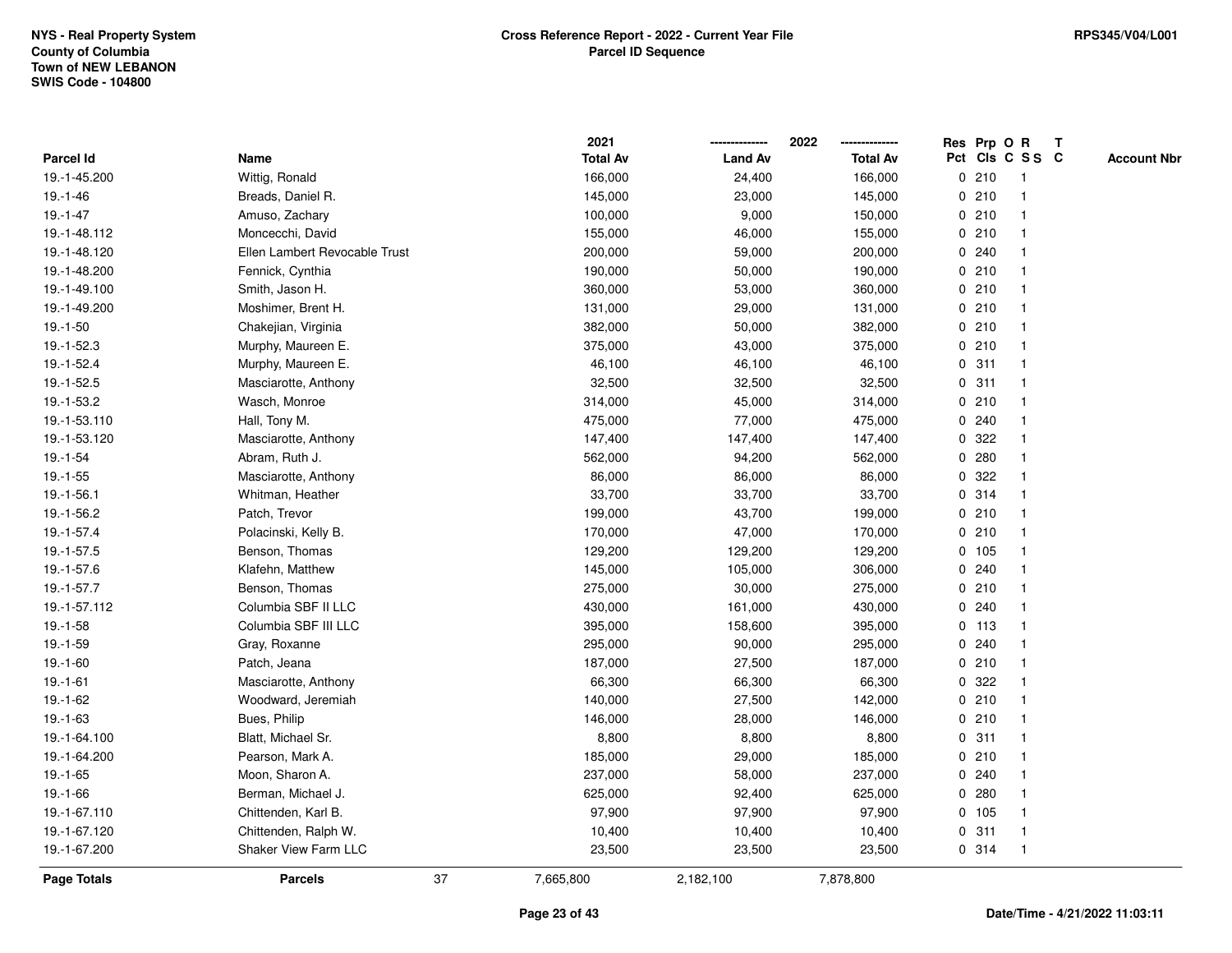|                 |                        |    | 2021            |                | 2022            |         | Res Prp O R             | Т |                    |
|-----------------|------------------------|----|-----------------|----------------|-----------------|---------|-------------------------|---|--------------------|
| Parcel Id       | Name                   |    | <b>Total Av</b> | <b>Land Av</b> | <b>Total Av</b> |         | Pct Cls C S S C         |   | <b>Account Nbr</b> |
| 19.-1-69        | Mount Lebanon Heritage |    | 1,200,000       | 265,200        | 1,200,000       | 0615    | 8                       |   |                    |
| 19.-1-71.11     | EZ Farm NL LLC         |    | 163,800         | 115,500        | 163,800         | 26 113  | -1                      |   |                    |
| 19.-1-71.12     | EZ Farm NL LLC         |    | 95,100          | 95,100         | 95,100          | $0$ 113 | -1                      |   |                    |
| 19.-1-71.200    | 246 Cemetery Road LLC  |    | 500,000         | 49,400         | 500,000         | 80 210  | -1                      |   |                    |
| $19.-1-72$      | Carson, Scott          |    | 222,000         | 47,500         | 222,000         | 0210    |                         |   |                    |
| $19.-1-73$      | Farrell, James J. Jr.  |    | 192,000         | 43,000         | 192,000         | 0210    |                         |   |                    |
| $19.-1-80$      | EZ Farm NL LLC         |    | 169,000         | 169,000        | 169,000         | $0$ 113 | $\overline{1}$          |   |                    |
| $19.1 - 1 - 2$  | Priest, Joel           |    | 118,000         | 40,800         | 118,000         | 0210    | $\overline{\mathbf{1}}$ |   |                    |
| $19.1 - 1 - 3$  | Haas, Saul             |    | 105,000         | 10,000         | 105,000         | 0210    | $\overline{\mathbf{1}}$ |   |                    |
| $19.1 - 1 - 4$  | Lally, Fiona           |    | 275,000         | 26,400         | 275,000         | 0.280   | $\mathbf{1}$            |   |                    |
| $19.1 - 1 - 5$  | Mcdougall, Scott N.    |    | 42,000          | 24,000         | 42,000          | 0270    |                         |   |                    |
| $19.1 - 1 - 6$  | Shea, Kimberly         |    | 106,000         | 16,000         | 106,000         | 0210    |                         |   |                    |
| $19.1 - 1 - 7$  | McDougall, Charlotte   |    | 120,000         | 5,000          | 120,000         | 0210    |                         |   |                    |
| $19.1 - 1 - 8$  | McDougall, Scott       |    | 400             | 400            | 400             | 0.311   | -1                      |   |                    |
| $19.1 - 1 - 9$  | Ogilvie, Joseph        |    | 245,000         | 42,000         | 245,000         | 0.280   | $\overline{\mathbf{1}}$ |   |                    |
| $19.1 - 1 - 10$ | Sedgwick, Brian        |    | 134,000         | 23,000         | 134,000         | 0210    | $\overline{\mathbf{1}}$ |   |                    |
| $19.1 - 1 - 11$ | Stall, Dorothy I.      |    | 156,000         | 25,000         | 156,000         | 0210    | -1                      |   |                    |
| $19.1 - 1 - 13$ | Schrump, Andrew        |    | 95,000          | 45,000         | 95,000          | 0 331   |                         |   |                    |
| $19.1 - 1 - 14$ | Davis, John L.         |    | 130,000         | 25,000         | 130,000         | $0$ 220 |                         |   |                    |
| 19.1-1-15.110   | Smith, Kevin           |    | 42,000          | 23,500         | 42,000          | 0270    |                         |   |                    |
| 19.1-1-15.200   | Smith, Kevin           |    | 90,000          | 32,000         | 90,000          | 0422    | -1                      |   |                    |
| $19.1 - 1 - 17$ | Shea, Kimberly         |    | 2,900           | 2,900          | 2,900           | 0.311   | $\overline{\mathbf{1}}$ |   |                    |
| $19.1 - 1 - 18$ | Bamba, Scott           |    | 14,900          | 9,900          | 9,900           | 0.311   | $\overline{\mathbf{1}}$ |   |                    |
| $19.1 - 1 - 19$ | Murdock, Andrew        |    | 139,000         | 24,500         | 139,000         | 0210    | -1                      |   |                    |
| 19.1-1-20       | Meyson, Robert H.      |    | 230,000         | 11,000         | 230,000         | 0210    | -1                      |   |                    |
| 19.1-1-22       | O'Brient, Alan         |    | 375,000         | 50,000         | 375,000         | 0210    |                         |   |                    |
| 19.1-1-23       | Hattat, Cheryl B.      |    | 250,000         | 48,500         | 250,000         | 0.280   |                         |   |                    |
| $19.1 - 1 - 24$ | Mieschonz, Samuel D.   |    | 90,000          | 7,000          | 90,000          | 0 283   |                         |   |                    |
| 19.1-1-25       | Richardson, Stuart     |    | 115,000         | 16,300         | 115,000         | 0210    | $\overline{\mathbf{1}}$ |   |                    |
| 19.1-1-26       | Klasner, Joseph        |    | 290,000         | 26,000         | 290,000         | 0210    | $\overline{\mathbf{1}}$ |   |                    |
| $19.1 - 1 - 27$ | Doyne, Kenneth W.      |    | 197,000         | 52,000         | 197,000         | 0210    | $\overline{1}$          |   |                    |
| 19.1-1-28       | Fiske, James F.        |    | 146,000         | 31,000         | 146,000         | 0210    | -1                      |   |                    |
| 19.1-1-29.1     | Beckwith, Richard A.   |    | 240,000         | 67,000         | 240,000         | 0 485   |                         |   |                    |
| 19.1-1-29.2     | Beckwith, Richard A.   |    | 116,600         | 54,000         | 116,600         | 0.281   |                         |   |                    |
| $19.1 - 1 - 30$ | Pandey, Jagat N.       |    | 219,000         | 55,000         | 219,000         | 0210    | $\overline{\mathbf{1}}$ |   |                    |
| $19.1 - 1 - 31$ | Chittenden, Mary C.    |    | 14,100          | 14,100         | 14,100          | 0.311   | $\overline{1}$          |   |                    |
| 19.1-1-32       | Alfonso, Rosemary      |    | 184,000         | 49,500         | 184,000         | 84 283  | $\overline{\mathbf{1}}$ |   |                    |
| Page Totals     | <b>Parcels</b>         | 37 | 6,823,800       | 1,641,500      | 6,818,800       |         |                         |   |                    |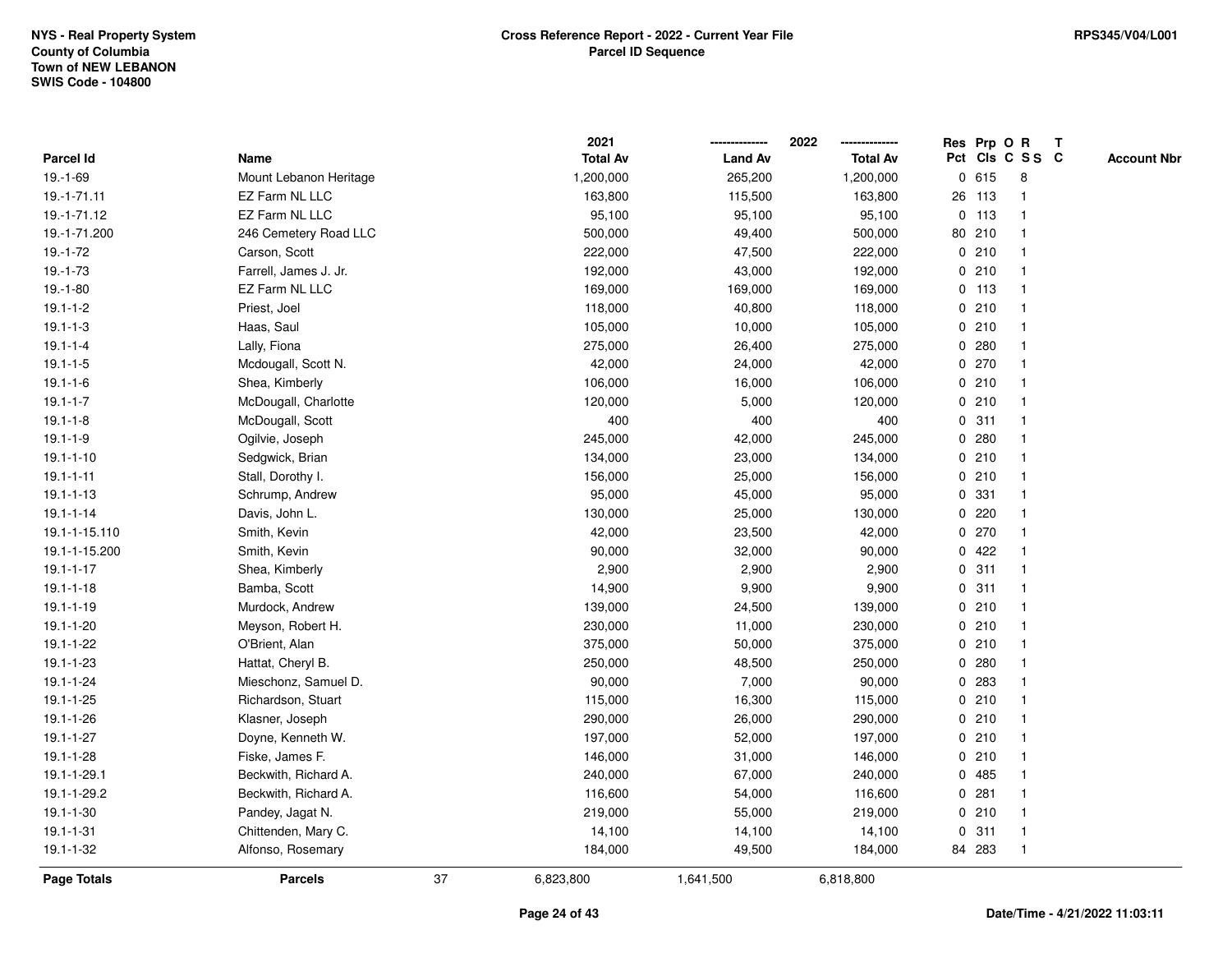|                  |                                             | 2021            |                | 2022            | Res Prp O R |     |                 | Т |                    |
|------------------|---------------------------------------------|-----------------|----------------|-----------------|-------------|-----|-----------------|---|--------------------|
| <b>Parcel Id</b> | Name                                        | <b>Total Av</b> | <b>Land Av</b> | <b>Total Av</b> |             |     | Pct Cls C S S C |   | <b>Account Nbr</b> |
| 19.1-1-33        | Immaculate Conception, Church of            | 25,000          | 25,000         | 25,000          | 0           | 330 | 8               |   |                    |
| 19.1-1-34        | Immaculate Conception, Church Of            | 365,000         | 55,000         | 365,000         | 0           | 620 | 8               |   |                    |
| 19.1-1-35        | Immaculate Conception, Church of            | 560,000         | 100,000        | 560,000         | 0620        |     | 8               |   |                    |
| 19.1-1-36        | Immaculate Conception, Church of            | 60,000          | 60,000         | 60,000          | 0620        |     | 8               |   |                    |
| 19.1-1-37        | Kerichenko, Colleen                         | 166,000         | 20,500         | 166,000         | 0210        |     |                 |   |                    |
| 19.1-1-38        | Hubbard, Edward H.                          | 145,000         | 22,500         | 145,000         | 0210        |     |                 |   |                    |
| 19.1-1-39.3      | Chittenden, Mary C.                         | 2,000           | 2,000          | 2,000           | 0.311       |     |                 |   |                    |
| 19.1-1-39.100    | Wadsworth, Doris S.                         | 180,000         | 15,000         | 180,000         | $\mathbf 0$ | 220 |                 |   |                    |
| 19.1-1-39.200    | Geraldi, Charles E.                         | 115,000         | 14,500         | 115,000         | 0210        |     | $\mathbf 1$     |   |                    |
| $19.1 - 1 - 40$  | Minahan, William Jr                         | 100,000         | 24,000         | 100,000         | 0.281       |     | -1              |   |                    |
| 19.1-1-41.100    | Chittenden, Ralph W.                        | 320,000         | 32,300         | 320,000         | 0 433       |     |                 |   |                    |
| 19.1-1-41.200    | Chittenden, Mary C.                         | 155,000         | 14,000         | 155,000         | 0210        |     |                 |   |                    |
| 19.1-1-42.100    | Immaculate Conception                       | 42,600          | 42,600         | 42,600          | 0.311       |     | 8               |   |                    |
| 19.1-1-42.200    | Lancelin, Cassidy R.                        | 90,000          | 28,700         | 90,000          | 0210        |     |                 |   |                    |
| 19.1-1-43        | Lepage, Wayne A.                            | 150,000         | 19,200         | 150,000         | 0210        |     |                 |   |                    |
| 19.1-1-44        | Boutard, John Roger                         | 190,000         | 36,500         | 190,000         | 0210        |     | -1              |   |                    |
| $19.1 - 1 - 45$  | Graves, Janna                               | 178,000         | 33,000         | 178,000         | 0210        |     |                 |   |                    |
| 19.1-1-46        | Lukas, Randolph E.                          | 50,000          | 48,000         | 50,000          | 0210        |     |                 |   |                    |
| $19.1 - 1 - 47$  | Dooren, Dorothy F.E.                        | 113,000         | 9,500          | 113,000         | 0210        |     |                 |   |                    |
| 19.1-1-48        | Gardner, Julie M.                           | 2,500           | 2,500          | 2,500           | 0.311       |     |                 |   |                    |
| 19.1-1-49        | Gardner, Julie M.                           | 164,000         | 32,500         | 164,000         | 0210        |     |                 |   |                    |
| 19.1-1-50        | Pressey, Robbie                             | 450,000         | 41,000         | 650,000         | $0$ 215     |     |                 |   |                    |
| $19.1 - 1 - 51$  | Vanoort, Heather J.                         | 210,000         | 30,000         | 210,000         | 0           | 483 |                 |   |                    |
| 19.1-1-52        | Bashaw, Christy                             | 162,000         | 15,000         | 162,000         | 0           | 220 | $\mathbf 1$     |   |                    |
| $19.1 - 1 - 53$  | Pratt, Justin                               | 100,000         | 6,000          | 100,000         | 0210        |     | $\mathbf 1$     |   |                    |
| $19.1 - 1 - 54$  | Church of Immaculate Conceptio, Catholic Co | 22,500          | 22,500         | 22,500          | 0 695       |     | 8               |   |                    |
| 19.1-1-55        | Benson, Michael                             | 660,000         | 28,000         | 660,000         | 0210        |     |                 |   |                    |
| 19.1-1-56.100    | Baumli, Mark                                | 92,000          | 25,000         | 92,000          | 0210        |     |                 |   |                    |
| 19.1-1-56.200    | Hatch, Ward and Elizabeth                   | 75,000          | 43,500         | 75,000          | 0           | 421 |                 |   |                    |
| $19.1 - 1 - 57$  | Bates, Bruce H. Sr.                         | 170,000         | 21,000         | 170,000         | 0210        |     | -1              |   |                    |
| 19.1-1-58        | Crosby, Michael S.                          | 2,900           | 2,900          | 2,900           | 0.311       |     |                 |   |                    |
| 19.1-1-59        | Crosby, Michael S.                          | 188,000         | 16,000         | 188,000         | 0215        |     | -1              |   |                    |
| 19.1-1-60        | Crosby, Michael S.                          | 140,000         | 58,000         | 140,000         | 0.240       |     |                 |   |                    |
| $19.1 - 1 - 61$  | Pratt, Justin                               | 1,900           | 1,900          | 1,900           | 0.311       |     |                 |   |                    |
| $19.2 - 1 - 1$   | Sullivan, Erin T.                           | 128,000         | 21,000         | 128,000         | 0210        |     |                 |   |                    |
| 19.2-1-3         | Dianne L Dittmeyer Family Trst              | 136,000         | 18,000         | 136,000         | 0210        |     | -1              |   |                    |
| $19.2 - 1 - 4$   | Jacobsen, Tara Arline                       | 187,000         | 28,000         | 187,000         | 0210        |     | $\mathbf{1}$    |   |                    |
| Page Totals      | 37<br><b>Parcels</b>                        | 5,898,400       | 1,015,100      | 6,098,400       |             |     |                 |   |                    |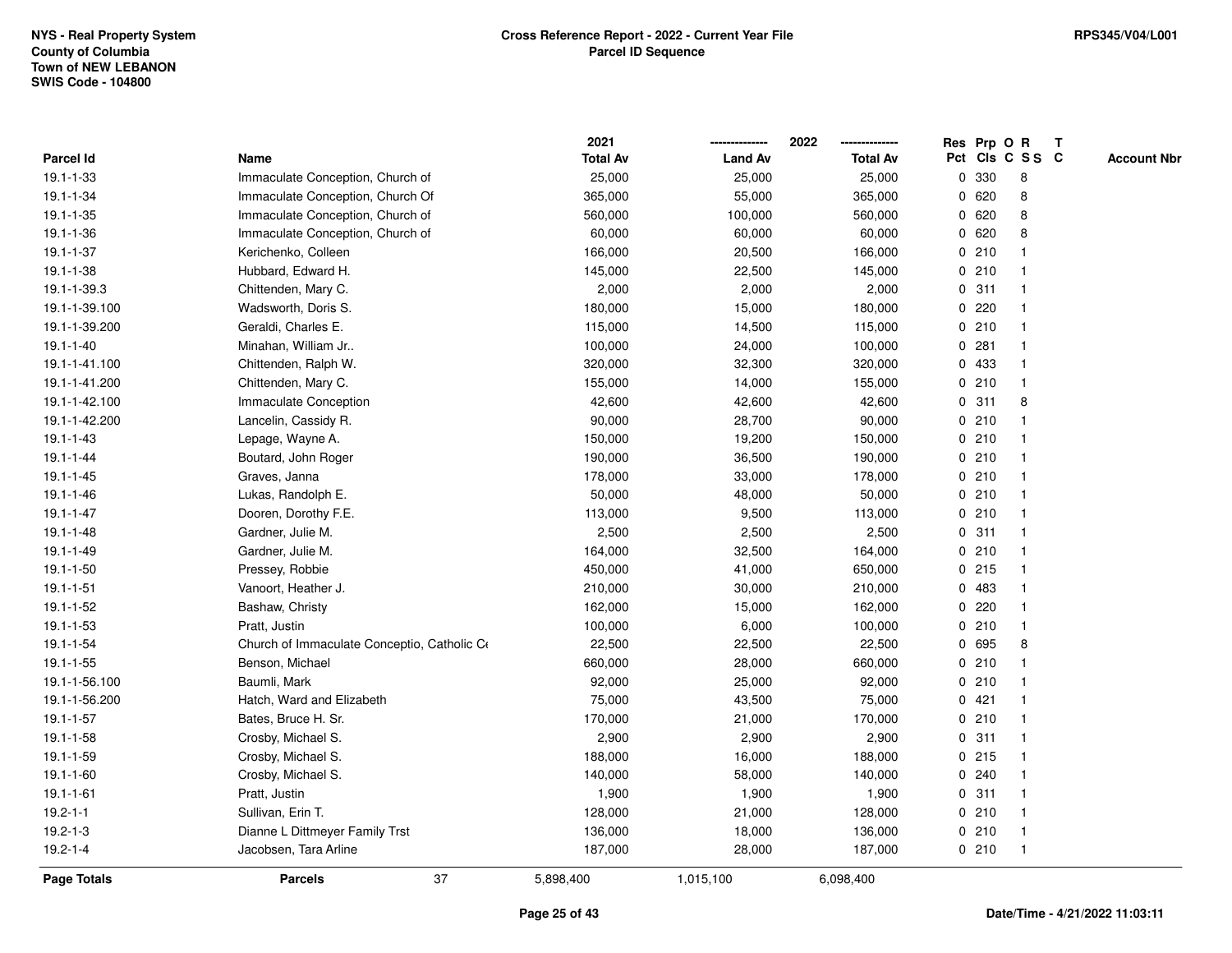|                    |                             |    | 2021            |                | 2022            |             | Res Prp O R |                         | Т |                    |
|--------------------|-----------------------------|----|-----------------|----------------|-----------------|-------------|-------------|-------------------------|---|--------------------|
| Parcel Id          | Name                        |    | <b>Total Av</b> | <b>Land Av</b> | <b>Total Av</b> |             |             | Pct Cls C S S C         |   | <b>Account Nbr</b> |
| $19.2 - 1 - 5$     | Nestler, Kimberly           |    | 110,000         | 25,000         | 110,000         |             | 0210        | $\mathbf{1}$            |   |                    |
| $19.2 - 1 - 7$     | Mark W. Baumli Irr Trust    |    | 190,000         | 35,500         | 190,000         |             | 0210        | $\mathbf 1$             |   |                    |
| $19.2 - 1 - 8$     | Petell, Ruth A.             |    | 195,000         | 21,000         | 195,000         |             | 0210        | $\mathbf{1}$            |   |                    |
| $19.2 - 1 - 10$    | Martin, Wayne R.            |    | 146,000         | 23,500         | 146,000         |             | 0210        |                         |   |                    |
| $19.2 - 1 - 11$    | Knable, Helen S.            |    | 166,000         | 31,500         | 166,000         |             | 0220        |                         |   |                    |
| 19.2-1-13.100      | Menegio, Richard J.         |    | 116,000         | 7,000          | 116,000         |             | 0210        |                         |   |                    |
| 19.2-1-13.200      | MacVeigh, Katie L.          |    | 105,000         | 18,000         | 105,000         |             | 0210        | -1                      |   |                    |
| $19.2 - 1 - 14$    | Phelps, Paul A.             |    | 128,000         | 9,000          | 128,000         |             | 0210        | -1                      |   |                    |
| $19.2 - 1 - 15$    | Townend O'Driscoll, Maeve   |    | 153,000         | 13,500         | 185,000         |             | 0210        | $\mathbf 1$             |   |                    |
| $19.2 - 1 - 16$    | Duhon, Anna M.              |    | 4,800           | 4,800          | 4,800           |             | 0.314       | $\mathbf{1}$            |   |                    |
| $19.2 - 1 - 17$    | Corkscrew Rail Trail Assco. |    | 25,800          | 24,700         | 25,800          |             | 0.312       | 8                       |   |                    |
| 19.2-1-18.100      | Duhon, Anna M.              |    | 210,000         | 61,000         | 210,000         |             | 0.240       |                         |   |                    |
| 19.2-1-19          | Lind, Bevis F.              |    | 144,000         | 7,000          | 144,000         |             | 0210        |                         |   |                    |
| 19.2-1-20          | Sandstrom, Andrew E.        |    | 51,600          | 48,600         | 51,600          |             | 0.312       | -1                      |   |                    |
| 19.2-1-21          | Larabee, Malcolm A.         |    | 28,900          | 18,000         | 28,900          | $\mathbf 0$ | 312         | $\mathbf{1}$            |   |                    |
| 19.2-1-22          | Larabee, Susan              |    | 182,000         | 23,000         | 182,000         |             | 0210        | -1                      |   |                    |
| 19.2-1-23          | Johnson, Theodore R.        |    | 79,000          | 7,000          | 79,000          |             | 0210        | $\mathbf{1}$            |   |                    |
| 19.2-1-24          | Schmidt, Samatha L.         |    | 72,000          | 7,000          | 105,000         |             | 0210        |                         |   |                    |
| 19.2-1-25          | Johnson, Eric F.            |    | 171,000         | 40,000         | 171,000         |             | 0210        |                         |   |                    |
| 19.2-1-26          | Shamblen, Ralph H. Jr.      |    | 147,000         | 30,000         | 147,000         |             | 0210        |                         |   |                    |
| 19.2-1-27          | Jiang, Dianda               |    | 95,000          | 17,500         | 95,000          |             | 0210        | -1                      |   |                    |
| 19.2-1-28          | Larabee, Malcolm A.         |    | 23,000          | 23,000         | 23,000          | $\mathbf 0$ | 311         |                         |   |                    |
| 19.2-1-29          | Lorusso, Vesna K.           |    | 1,900           | 1,900          | 1,900           |             | 0.314       | $\mathbf{1}$            |   |                    |
| 19.2-1-30          | Lorusso, Vesna K.           |    | 106,000         | 19,700         | 106,000         |             | 0210        | $\mathbf 1$             |   |                    |
| 19.2-1-31          | Gendron, Sam                |    | 165,000         | 17,900         | 165,000         |             | 0210        | -1                      |   |                    |
| 19.2-1-32          | Young, Christopher J.       |    | 280,000         | 17,000         | 280,000         |             | 0210        |                         |   |                    |
| 19.2-1-33          | McCall, Amanda              |    | 192,000         | 20,000         | 192,000         |             | 0210        |                         |   |                    |
| 19.2-1-34          | Larabee, Malcolm            |    | 175,000         | 29,400         | 175,000         |             | 0.281       | -1                      |   |                    |
| 19.2-1-35          | Belk, Daniel M.             |    | 214,000         | 12,500         | 214,000         |             | 0210        | $\overline{\mathbf{1}}$ |   |                    |
| 19.2-1-37          | Cahill, Matthew R.          |    | 159,000         | 23,000         | 159,000         |             | 0210        | $\mathbf{1}$            |   |                    |
| 19.2-1-38          | Esposito, Joseph A.         |    | 200,000         | 38,000         | 200,000         |             | 0210        | $\mathbf{1}$            |   |                    |
| 19.2-1-39          | Baumli, Gregory L. Jr.      |    | 77,000          | 8,000          | 77,000          |             | 0210        | -1                      |   |                    |
| 19.2-1-41          | Gellert, Phillip            |    | 95,000          | 9,800          | 95,000          |             | 0210        |                         |   |                    |
| 19.2-1-42          | Suburban, Propane P.L.      |    | 425,000         | 71,500         | 425,000         |             | 0441        |                         |   |                    |
| 19.2-1-43          | Meissner, Dolores           |    | 480,000         | 114,500        | 480,000         |             | 0457        | $\mathbf{1}$            |   |                    |
| 19.2-1-44          | Kempthorne, Justus          |    | 132,000         | 26,500         | 132,000         |             | 0210        | $\mathbf{1}$            |   |                    |
| 19.2-1-45          | Raney, Jo                   |    | 330,000         | 58,500         | 330,000         |             | 0421        | $\mathbf{1}$            |   |                    |
| <b>Page Totals</b> | <b>Parcels</b>              | 37 | 5,575,000       | 963,800        | 5,640,000       |             |             |                         |   |                    |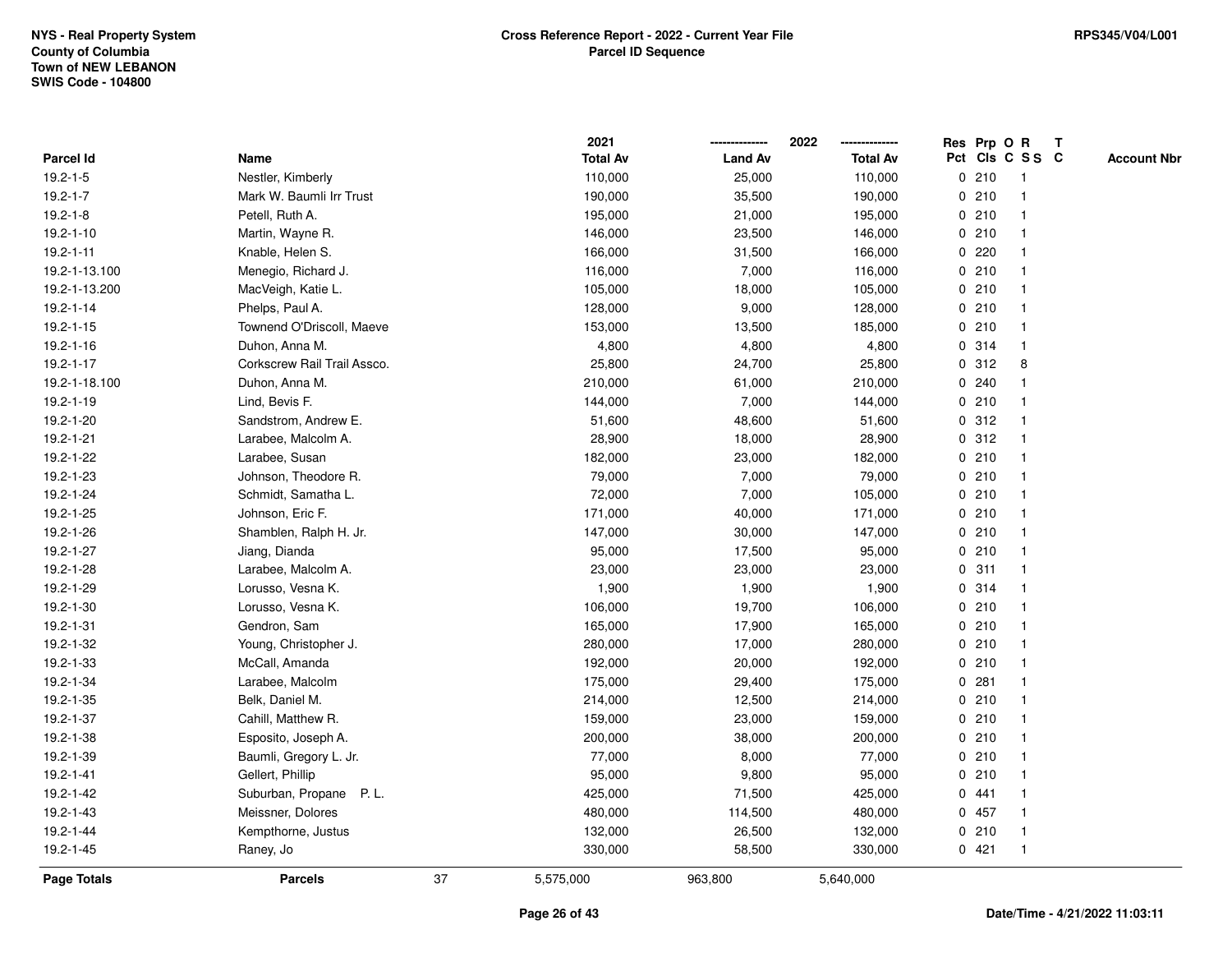|                   |                               |    | 2021            |                | 2022            | Res Prp O R |                 | $\mathbf{T}$ |                    |
|-------------------|-------------------------------|----|-----------------|----------------|-----------------|-------------|-----------------|--------------|--------------------|
| Parcel Id         | Name                          |    | <b>Total Av</b> | <b>Land Av</b> | <b>Total Av</b> |             | Pct Cls C S S C |              | <b>Account Nbr</b> |
| 19.2-1-46.100     | Larabee, Malcolm              |    | 23,400          | 23,400         | 23,400          | 0.311       | $\overline{1}$  |              |                    |
| 19.2-1-46.200     | Raney, Jo                     |    | 248,000         | 28,200         | 248,000         | 0210        | $\mathbf{1}$    |              |                    |
| 19.2-1-47.2       | Larabee, Malcolm              |    | 158,000         | 26,000         | 158,000         | 0210        | $\mathbf{1}$    |              |                    |
| 19.2-1-47.11      | Larabee, Malcolm              |    | 700,000         | 72,700         | 700,000         | 0.441       | 1               |              |                    |
| 19.2-1-48         | Stewart's Shops Corp.         |    | 1,100,000       | 59,500         | 1,100,000       | 0 432       | 1               |              |                    |
| 19.2-1-49.100     | Pin Oak LLC                   |    | 25,000          | 25,000         | 25,000          | 0 330       | 1               |              |                    |
| 19.2-1-49.200     | Prudence Properties LLC       |    | 200,000         | 40,000         | 200,000         | 0457        | $\mathbf{1}$    |              |                    |
| 19.2-1-50         | Stall, Richard B.             |    | 175,000         | 72,300         | 175,000         | 0411        | $\mathbf{1}$    |              |                    |
| 19.2-1-51         | <b>Shaker Mill Properties</b> |    | 935,000         | 61,500         | 935,000         | 0452        | $\mathbf{1}$    |              |                    |
| 19.2-1-52         | Kempthorne, Amber             |    | 265,000         | 33,000         | 265,000         | 0210        | $\mathbf{1}$    |              |                    |
| 19.2-1-53         | Rattray, Mary                 |    | 165,000         | 30,000         | 165,000         | 0210        | 1               |              |                    |
| 19.2-1-54         | Schmidt, Kyle                 |    | 105,000         | 1,800          | 105,000         | 0210        | 1               |              |                    |
| 19.2-1-55.1       | Cullen, David                 |    | 255,000         | 23,100         | 255,000         | 56 230      |                 |              |                    |
| 19.2-1-55.2       | M Hunt LLC                    |    | 395,000         | 39,500         | 395,000         | 0 483       | $\mathbf{1}$    |              |                    |
| 19.2-1-56         | Lebanon Valley Protective     |    | 320,000         | 48,000         | 320,000         | 0 662       | 8               |              |                    |
| 19.2-1-57         | Hursa Michael & Linda         |    | 99,000          | 16,800         | 99,000          | 0 483       | $\mathbf{1}$    |              |                    |
| 19.2-1-58.200     | New Lebanon Valley Investors  |    | 250,000         | 62,400         | 250,000         | 0421        | $\mathbf{1}$    |              |                    |
| 19.2-1-60         | New Lebanon Valley Investors  |    | 1,000,000       | 110,000        | 1,000,000       | 0452        | 1               |              |                    |
| $19.2 - 1 - 61$   | County Of Columbia            |    | 150,000         | 22,500         | 150,000         | 0 651       | 8               |              |                    |
| 19.2-1-62         | Hayes, William D. Jr.         |    | 162,000         | 11,000         | 162,000         | 0210        | $\mathbf{1}$    |              |                    |
| 19.2-1-63         | Brueckman, Margaret S.        |    | 269,000         | 14,000         | 269,000         | $0$ 220     | $\mathbf{1}$    |              |                    |
| 19.2-1-64         | Cosmicloyal LLC               |    | 176,000         | 8,300          | 176,000         | 0210        | $\mathbf{1}$    |              |                    |
| 19.2-1-65         | Weber, Robert W. Jr.          |    | 140,000         | 11,000         | 140,000         | 0.220       | $\mathbf{1}$    |              |                    |
| 19.2-1-66         | The Pheonix Project           |    | 112,500         | 9,600          | 112,500         | 0 483       | $\mathbf{1}$    |              |                    |
| 19.2-1-67         | Murad, Anthony                |    | 32,600          | 6,500          | 100,000         | 0210        | 1               |              |                    |
| 19.2-1-67.-21     | Murad, Anthony                |    |                 | 0              | 0               | 0210        | 9               |              |                    |
| * 19.2-1-67.-2021 | Murad, Anthony                |    |                 | 0              | $\mathbf 0$     | 0210        | $\mathbf{1}$    |              |                    |
| 19.2-1-68         | Joseph, Pierre                |    | 200,000         | 28,500         | 200,000         | 0 483       | $\mathbf{1}$    |              |                    |
| 19.2-1-69         | Rubino, Frank                 |    | 365,000         | 65,000         | 365,000         | 0452        | $\mathbf{1}$    |              |                    |
| 19.2-1-71         | <b>BER Enterprises LLC</b>    |    | 121,100         | 55,500         | 121,100         | 0 430       | $\mathbf{1}$    |              |                    |
| 19.2-1-72         | Hatch, Randall H.             |    | 415,000         | 54,000         | 415,000         | 0 470       | $\mathbf{1}$    |              |                    |
| 19.2-1-73         | New Lebanon Library           |    | 260,000         | 12,600         | 260,000         | 0 611       | 8               |              |                    |
| 19.2-1-74         | Barbaro, Edward S.            |    | 70,000          | 8,400          | 70,000          | 0 464       | 1               |              |                    |
| 19.2-1-75         | Mclaughlin, John III J.       |    | 280,000         | 39,000         | 280,000         | 0480        | $\mathbf{1}$    |              |                    |
| 19.2-1-76         | Kyle, Nancy J.                |    | 1,350,000       | 41,400         | 1,350,000       | 0210        | $\mathbf{1}$    |              |                    |
| 19.2-1-77         | Sandstrom, Lloyd W.           |    | 275,000         | 57,500         | 275,000         | 0411        | $\mathbf{1}$    |              |                    |
| 19.2-1-78         | Lindig, Robert                |    | 180,000         | 71,500         | 180,000         | 0 483       | $\mathbf{1}$    |              |                    |
| Page Totals       | <b>Parcels</b>                | 36 | 10,976,600      | 1,289,500      | 11,044,000      |             |                 |              |                    |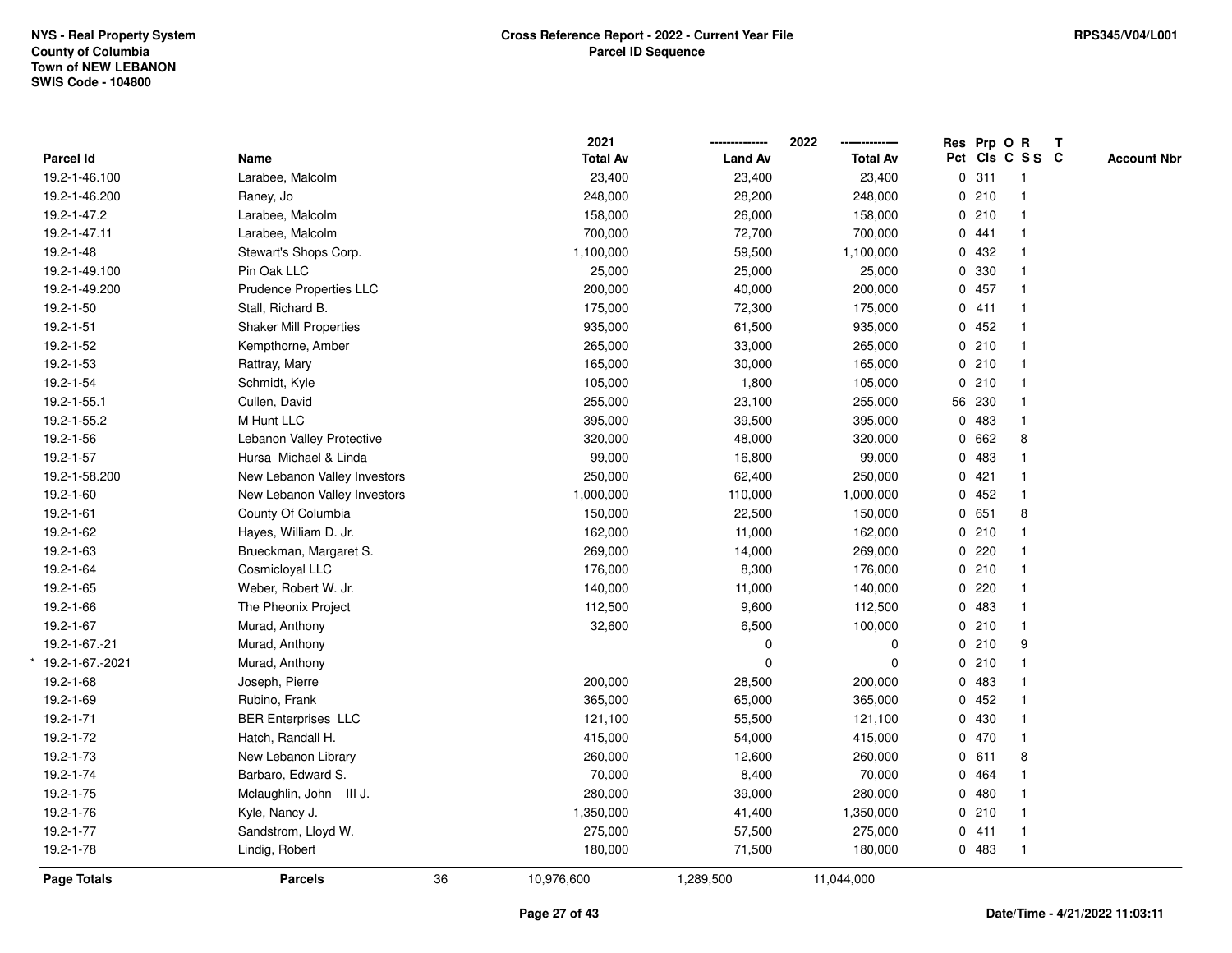|                    |                               |    | 2021            |                | 2022            |             | Res Prp O R |                         | Т |                    |
|--------------------|-------------------------------|----|-----------------|----------------|-----------------|-------------|-------------|-------------------------|---|--------------------|
| Parcel Id          | Name                          |    | <b>Total Av</b> | <b>Land Av</b> | <b>Total Av</b> |             |             | Pct Cls C S S C         |   | <b>Account Nbr</b> |
| 19.2-1-79          | Hatch, Ward                   |    | 245,000         | 56,000         | 245,000         | $\mathbf 0$ | 483         | $\mathbf{1}$            |   |                    |
| 19.2-1-80          | Ruhe, Frederick               |    | 141,000         | 18,000         | 141,000         |             | 0210        | $\mathbf 1$             |   |                    |
| 19.2-1-81          | Quinn, Terrence               |    | 295,000         | 34,900         | 295,000         |             | 0220        | $\mathbf{1}$            |   |                    |
| 19.2-1-82          | Harriet Vail IRR Family Trust |    | 124,000         | 26,000         | 124,000         |             | 0210        |                         |   |                    |
| 19.2-1-84          | Winestock, James B.           |    | 176,000         | 33,500         | 176,000         |             | 0210        |                         |   |                    |
| 19.2-1-85          | Darcy, Michael                |    | 210,000         | 25,000         | 210,000         |             | 0210        |                         |   |                    |
| 19.2-1-86          | Bruno, Domenic N.             |    | 140,000         | 21,000         | 140,000         |             | 0210        |                         |   |                    |
| 19.2-1-87          | McMillan, Kellie              |    | 160,000         | 24,000         | 160,000         | 0           | 280         |                         |   |                    |
| 19.2-1-88.1        | Jo Jo's Dream, LLC            |    | 635,000         | 64,200         | 635,000         |             | 0480        | $\mathbf 1$             |   |                    |
| 19.2-1-89          | Patch, Christine A.           |    | 142,000         | 18,100         | 142,000         |             | 0210        | $\mathbf{1}$            |   |                    |
| 19.2-1-90          | Larabee, Malcolm A.           |    | 8,900           | 4,500          | 8,900           |             | 0.312       |                         |   |                    |
| 19.2-1-91          | Larabee, Malcolm A.           |    | 15,400          | 15,400         | 15,400          |             | 0 330       |                         |   |                    |
| $19.4 - 1 - 1$     | Simmons, Richard              |    | 80,000          | 12,300         | 80,000          |             | 0210        |                         |   |                    |
| $19.4 - 1 - 1 - 1$ | Lamar Outdoor Advertising     |    | 30,000          | 0              | 30,000          |             | 0 474       | -1                      |   |                    |
| $19.4 - 1 - 2$     | Baumli, Mark W.               |    | 35,000          | 5,000          | 35,000          |             | 0210        | $\overline{\mathbf{1}}$ |   |                    |
| $19.4 - 1 - 3$     | Cormier, Thomas James         |    | 35,000          | 22,500         | 35,000          |             | 0270        | -1                      |   |                    |
| $19.4 - 1 - 4$     | Akers, James                  |    | 99,000          | 24,000         | 99,000          |             | 0210        | $\mathbf{1}$            |   |                    |
| $19.4 - 1 - 5$     | Smith, Donna                  |    | 180,000         | 27,000         | 180,000         |             | 72 283      |                         |   |                    |
| $19.4 - 1 - 6$     | Nugent, Edward G.             |    | 22,400          | 22,400         | 22,400          |             | $0$ 120     |                         |   |                    |
| 19.4-1-7.100       | Baumli, Gregory L.            |    | 5,800           | 5,800          | 5,800           |             | 0.314       |                         |   |                    |
| 19.4-1-7.200       | Darcy, Joseph                 |    | 150,000         | 77,800         | 150,000         |             | 0 484       |                         |   |                    |
| $19.4 - 1 - 8$     | Smith, Allen                  |    | 155,000         | 37,300         | 155,000         | 0           | 283         |                         |   |                    |
| $19.4 - 1 - 10$    | Roberts, Joan C.              |    | 99,000          | 21,000         | 99,000          |             | 0210        | $\mathbf{1}$            |   |                    |
| $19.4 - 1 - 11$    | Roberts, Joan C.              |    | 2,800           | 2,800          | 2,800           |             | 0.311       | $\mathbf 1$             |   |                    |
| 19.4-1-13          | Baumli, Gregory J.            |    | 800             | 800            | 800             |             | 0.314       | -1                      |   |                    |
| $19.4 - 1 - 14$    | Smith, Matthew                |    | 118,000         | 27,000         | 118,000         |             | 0210        |                         |   |                    |
| $19.4 - 1 - 15$    | Lebanon, Springs Car Wash     |    | 270,000         | 57,500         | 270,000         |             | 0 436       |                         |   |                    |
| 19.4-1-16          | Brown, Richard F.             |    | 163,000         | 19,000         | 275,000         |             | 0215        |                         |   |                    |
| 19.4-1-17.1        | Ornslo Corp                   |    | 200,000         | 65,000         | 200,000         |             | 0 464       |                         |   |                    |
| 19.4-1-17.2        | Francoeur, Melissa            |    | 177,000         | 17,000         | 177,000         |             | 0210        | $\mathbf{1}$            |   |                    |
| $19.4 - 1 - 18$    | Congregational Church         |    | 143,000         | 22,500         | 143,000         |             | 0210        | 8                       |   |                    |
| 19.4-1-19          | Congregational Church         |    | 585,000         | 55,000         | 585,000         |             | 0620        | 8                       |   |                    |
| 19.4-1-20          | Donovan, Allison              |    | 90,000          | 7,300          | 90,000          |             | 0210        |                         |   |                    |
| 19.4-1-21          | Dugger, Clinton G.            |    | 145,000         | 14,000         | 145,000         |             | 0210        |                         |   |                    |
| 19.4-1-22          | Camp DD LLC                   |    | 157,500         | 157,500        | 157,500         |             | 0 330       | $\overline{\mathbf{1}}$ |   |                    |
| 19.4-1-23          | Kyle, Nancy J.                |    | 300,000         | 61,000         | 300,000         |             | 0 470       | $\mathbf{1}$            |   |                    |
| 19.4-1-24          | Kyle, Nancy                   |    | 25,600          | 25,600         | 25,600          |             | 0 330       | $\mathbf{1}$            |   |                    |
| <b>Page Totals</b> | <b>Parcels</b>                | 37 | 5,561,200       | 1,127,700      | 5,673,200       |             |             |                         |   |                    |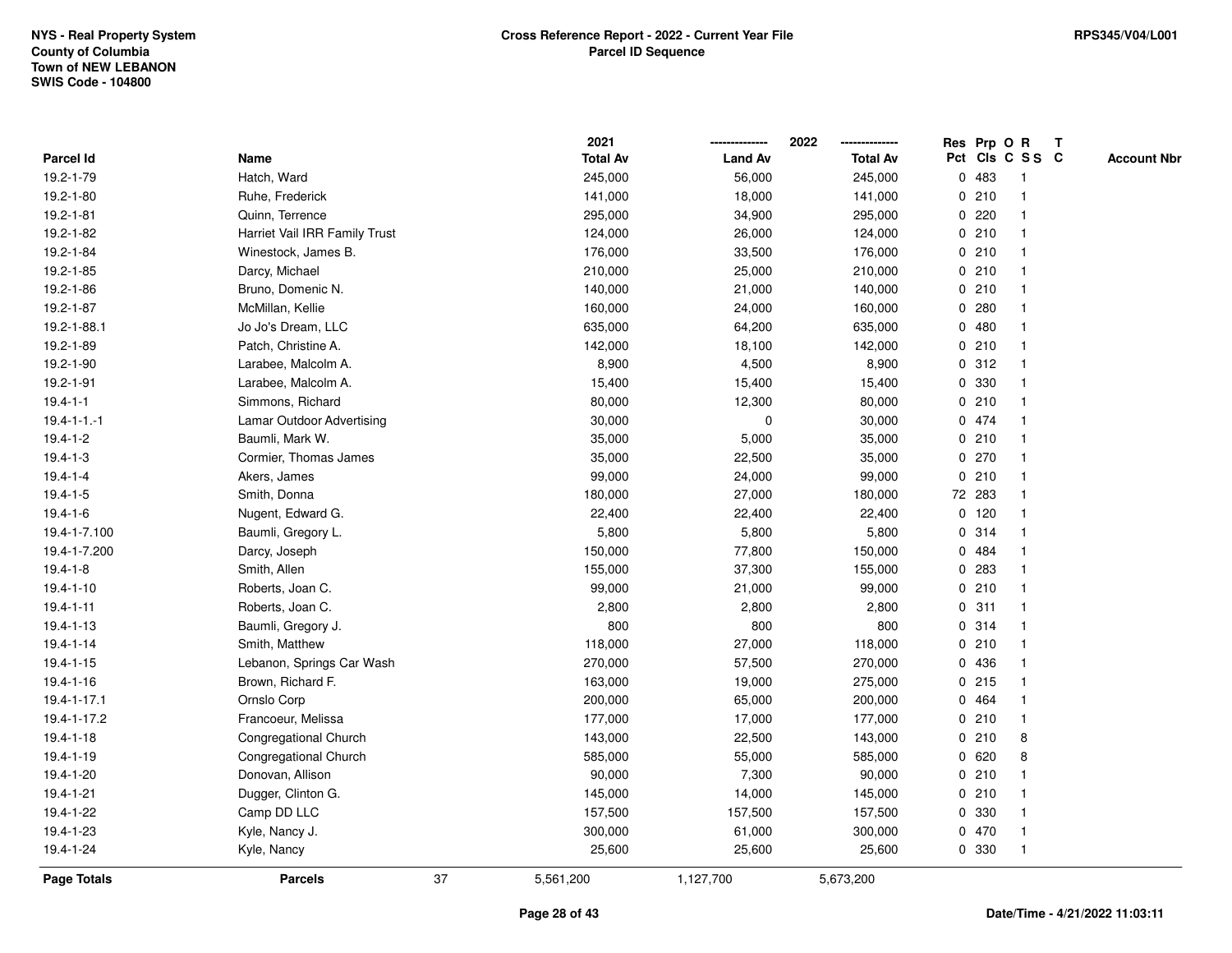|                    |                                 |    | 2021            |                | 2022            |   |        | Res Prp O R             | Т |                    |
|--------------------|---------------------------------|----|-----------------|----------------|-----------------|---|--------|-------------------------|---|--------------------|
| <b>Parcel Id</b>   | Name                            |    | <b>Total Av</b> | <b>Land Av</b> | <b>Total Av</b> |   |        | Pct Cls C S S C         |   | <b>Account Nbr</b> |
| 19.4-1-25.-1       | <b>Fairpoint Communications</b> |    | 100,000         | 27,600         | 100,000         |   | 0 831  | 6                       |   |                    |
| 19.4-1-26          | Grice, Charles                  |    | 250,000         | 46,500         | 250,000         |   | 0457   | $\mathbf 1$             |   |                    |
| 19.4-1-27          | LeBarnes, John H.               |    | 85,000          | 22,200         | 85,000          |   | 0483   | $\mathbf{1}$            |   |                    |
| 19.4-1-28          | Schonour, Shantel N.            |    | 166,000         | 42,000         | 166,000         |   | 0 283  |                         |   |                    |
| 19.4-1-29          | Schonour, Shantel N.            |    | 50,300          | 50,300         | 50,300          |   | 0 330  |                         |   |                    |
| 19.4-1-30.100      | 20 Shaker Rd LLC                |    | 340,000         | 101,500        | 340,000         |   | 0 464  |                         |   |                    |
| 19.4-1-30.200      | Dilis, Dimitrios                |    | 495,000         | 56,300         | 495,000         |   | 0422   |                         |   |                    |
| 19.4-1-31          | Archambeult, John               |    | 104,000         | 12,300         | 104,000         |   | 0210   | $\overline{\mathbf{1}}$ |   |                    |
| 19.4-1-32          | Wagner, Rachel                  |    | 50,000          | 13,500         | 50,000          |   | 0270   | -1                      |   |                    |
| 19.4-1-34.3        | Roden, Sheryl                   |    | 185,000         | 31,000         | 185,000         |   | 0210   | $\mathbf 1$             |   |                    |
| 19.4-1-34.4        | Roden, Sheryl                   |    | 17,800          | 17,800         | 17,800          |   | 0.311  | -1                      |   |                    |
| 19.4-1-34.210      | Eriole, Michael J.              |    | 185,000         | 29,000         | 185,000         |   | 0210   |                         |   |                    |
| 19.4-1-34.220      | O'Neil, Patrick                 |    | 140,000         | 30,000         | 140,000         |   | 0210   |                         |   |                    |
| 19.4-1-35.12       | Kyle, Nancy                     |    | 20,000          | 20,000         | 20,000          |   | 0 330  | -1                      |   |                    |
| 19.4-1-35.110      | The Shaker Swamp Conservany     |    | 19,500          | 19,500         | 19,500          | 0 | 330    | 8                       |   |                    |
| 19.4-1-36          | Brown, Phillip E.               |    | 3,500           | 3,500          | 3,500           | 0 | 330    | -1                      |   |                    |
| 19.4-1-37          | Van Tassel, Lance               |    | 182,000         | 24,200         | 182,000         |   | 0.240  | -1                      |   |                    |
| 19.4-1-38          | Sutherland, Robert F.           |    | 210,000         | 58,000         | 210,000         |   | 0210   | -1                      |   |                    |
| 19.4-1-39.1-1      | Lamar Outdoor Advertising       |    | 30,000          | 0              | 30,000          |   | 0 474  |                         |   |                    |
| 19.4-1-39.100      | M Callahan Inc                  |    | 6,200           | 6,200          | 6,200           |   | 0 330  |                         |   |                    |
| 19.4-1-39.200      | Baumli, Gregory Leo Jr.         |    | 200,000         | 54,000         | 200,000         |   | 0.240  |                         |   |                    |
| 19.4-1-40.1        | York, Casey O.                  |    | 145,000         | 28,000         | 145,000         |   | 0210   | -1                      |   |                    |
| 19.4-1-40.2        | Robertson, Marsha               |    | 145,000         | 28,700         | 145,000         |   | 0215   | $\mathbf{1}$            |   |                    |
| 19.4-1-43.200      | Fallon, Kevin M.                |    | 166,000         | 33,000         | 166,000         |   | 0210   | $\mathbf 1$             |   |                    |
| 19.4-1-44          | Brown, Phillip                  |    | 5,000           | 1,400          | 5,000           |   | 0 331  | $\mathbf 1$             |   |                    |
| $20.-1-1$          | Brown, Charles J.               |    | 290,000         | 52,300         | 290,000         |   | 88 240 |                         |   |                    |
| $20.-1-1.-1$       | Lamar Outdoor Advertising       |    | 30,000          | 0              | 30,000          |   | 0 474  |                         |   |                    |
| $20.-1-2$          | Godfroy, Louis E. III.          |    | 126,000         | 31,000         | 126,000         |   | 0210   | -1                      |   |                    |
| $20.-1-3$          | Patten, Michael                 |    | 3,000           | 3,000          | 3,000           |   | 0.314  | $\overline{\mathbf{1}}$ |   |                    |
| $20.-1-4$          | Olivieri, Anthony L.            |    | 70,000          | 4,300          | 70,000          |   | 0210   | -1                      |   |                    |
| $20.-1-5$          | Patten, Michael                 |    | 985,000         | 314,200        | 985,000         | 0 | 480    | $\mathbf 1$             |   |                    |
| 20.-1-7.100        | Coughlin, Christopher           |    | 43,300          | 43,300         | 43,300          |   | 0.314  | $\mathbf 1$             |   |                    |
| 20.-1-7.200        | Schwartz, Anne                  |    | 750,000         | 86,000         | 750,000         |   | 0.215  |                         |   |                    |
| $20.-1-8$          | Moore, Jonathan                 |    | 180,000         | 17,500         | 180,000         |   | 0210   |                         |   |                    |
| 20.-1-9.110        | Barbaro, Edward S.              |    | 346,300         | 346,300        | 346,300         |   | 0.322  | -1                      |   |                    |
| 20.-1-9.120        | Hassmann, Russell P.            |    | 50,000          | 50,000         | 50,000          |   | 0.311  | $\mathbf 1$             |   |                    |
| 20.-1-9.200        | Gadson, Wesaline                |    | 40,900          | 40,900         | 40,900          |   | 0.314  | $\mathbf{1}$            |   |                    |
| <b>Page Totals</b> | <b>Parcels</b>                  | 37 | 6,214,800       | 1,745,300      | 6,214,800       |   |        |                         |   |                    |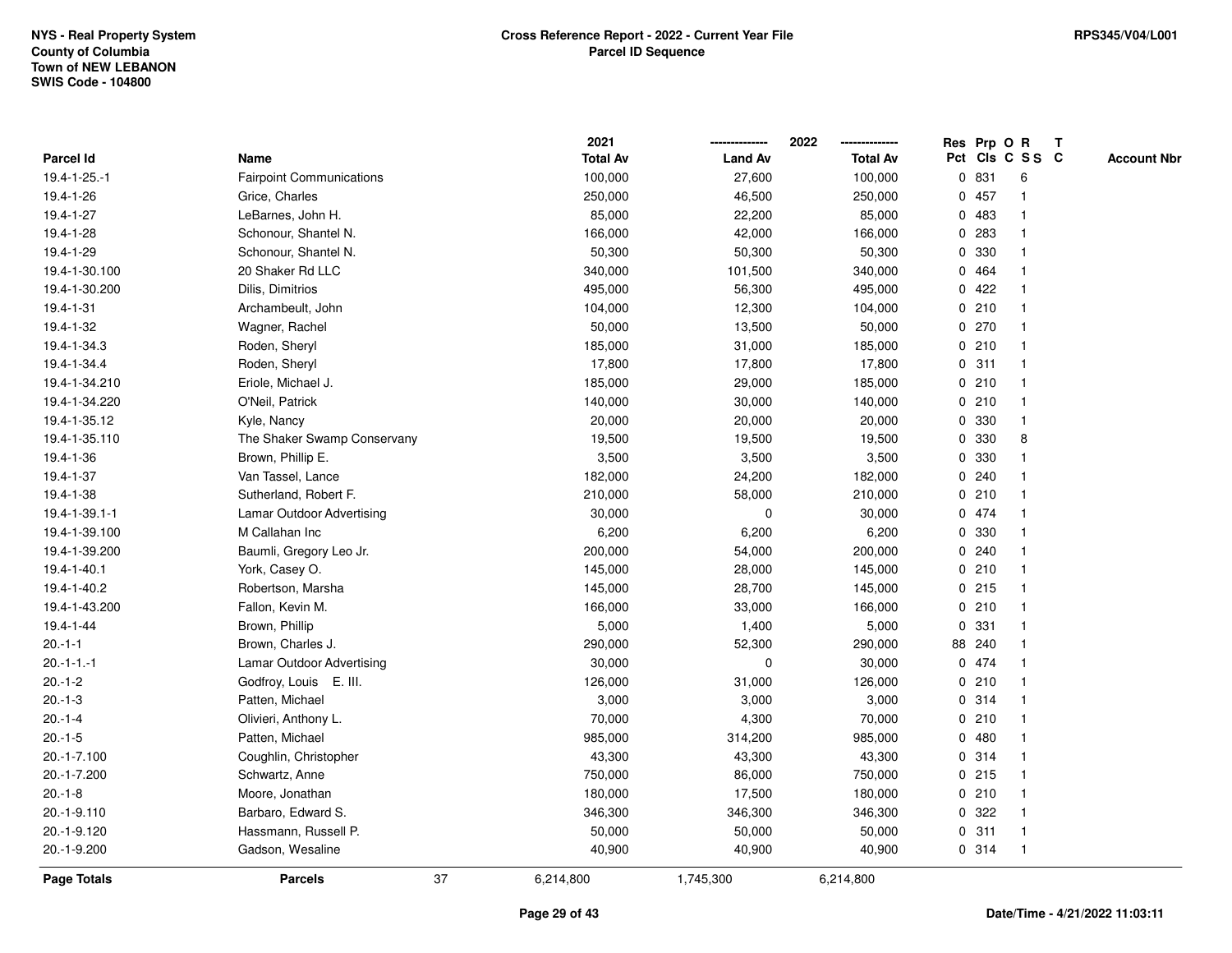|                  |                           |    | 2021            |                | 2022            |             |       | Res Prp O R             | T |                    |
|------------------|---------------------------|----|-----------------|----------------|-----------------|-------------|-------|-------------------------|---|--------------------|
| Parcel Id        | Name                      |    | <b>Total Av</b> | <b>Land Av</b> | <b>Total Av</b> |             |       | Pct Cls C S S C         |   | <b>Account Nbr</b> |
| $20.-1-10$       | Doherty, Aileen           |    | 17,300          | 17,300         | 17,300          | $\mathbf 0$ | 311   | $\mathbf{1}$            |   |                    |
| 20.-1-11.200     | D'Angelo, Stephen         |    | 295,000         | 53,000         | 295,000         | 0           | 210   | -1                      |   |                    |
| $20.-1-12$       | Condron, John M.          |    | 332,000         | 66,000         | 332,000         |             | 0210  | $\mathbf{1}$            |   |                    |
| $20.-1-13$       | Louie, James              |    | 40,700          | 40,700         | 40,700          |             | 0 314 |                         |   |                    |
| $20.-1-14$       | Morgan, James J.          |    | 206,400         | 142,300        | 206,400         |             | 0.312 |                         |   |                    |
| $20.-1-16$       | Munsinger, Frederick      |    | 112,000         | 60,000         | 112,000         |             | 0210  |                         |   |                    |
| $20.-1-17$       | Zimmerman, Jeff           |    | 39,600          | 39,600         | 39,600          |             | 0.311 | $\mathbf{1}$            |   |                    |
| $20.-1-18$       | Zimmerman, Jeffrey M.     |    | 540,000         | 85,000         | 540,000         | 0           | 210   | -1                      |   |                    |
| $20.-1-25$       | Treanor, Michael          |    | 285,000         | 64,000         | 285,000         | 0           | 210   | -1                      |   |                    |
| $20.-1-26$       | Manzolini, Alan           |    | 32,900          | 32,900         | 32,900          |             | 0.311 | $\mathbf{1}$            |   |                    |
| $20.-1-27$       | Doherty, Aileen           |    | 27,600          | 27,600         | 27,600          |             | 0.311 |                         |   |                    |
| $20.-1-28$       | Manzolini, Alan P.        |    | 384,000         | 69,000         | 384,000         |             | 0210  |                         |   |                    |
| $20.-1-29$       | Avallon, James A.         |    | 248,000         | 53,000         | 248,000         |             | 0210  |                         |   |                    |
| $20.-1-34$       | Weber, Jerrad J.          |    | 262,000         | 43,000         | 262,000         |             | 0210  | -1                      |   |                    |
| $20.-1-35$       | Doherty, Aileen           |    | 16,300          | 16,300         | 16,300          | 0           | 311   | -1                      |   |                    |
| $20.-1-36$       | Barbaro, Edward S.        |    | 34,100          | 34,100         | 34,100          | 0           | 314   | $\mathbf{1}$            |   |                    |
| $20.-1-38$       | Barbaro, Edward S.        |    | 474,000         | 64,000         | 474,000         |             | 0210  | $\mathbf{1}$            |   |                    |
| $20.-1-42$       | <b>Shaker Mt. Estates</b> |    | 300             | 300            | 300             |             | 0.314 | 8                       |   |                    |
| $20.-1-43$       | Town Of New Lebanon       |    | 50,100          | 50,100         | 50,100          |             | 0 322 | 8                       |   |                    |
| $20.-1-43.2$     | Patten, Michael           |    | 2,500           | 2,500          | 2,500           |             | 0 314 |                         |   |                    |
| $20.1 - 1 - 1$   | Cemetery Of The           |    | 82,000          | 82,000         | 82,000          |             | 0 695 | 8                       |   |                    |
| $20.1 - 1 - 2$   | Jansson, Christopher      |    | 185,000         | 23,000         | 185,000         | 0           | 210   | $\mathbf{1}$            |   |                    |
| $20.1 - 1 - 4$   | New Lebanon Central       |    | 200,000         | 65,000         | 200,000         |             | 0 449 | 8                       |   |                    |
| $20.1 - 1 - 6$   | New Lebanon Central       |    | 36,500          | 36,500         | 36,500          |             | 0 612 | 8                       |   |                    |
| $20.1 - 1 - 7$   | Central School Dist No 1  |    | 3,200,000       | 75,000         | 3,200,000       |             | 0 612 | 8                       |   |                    |
| $20.1 - 1 - 8.3$ | Amlaw, Francis            |    | 90,200          | 90,200         | 90,200          |             | 0 320 |                         |   |                    |
| $20.1 - 1 - 8.4$ | Amlaw, Francis            |    | 205,000         | 34,000         | 205,000         |             | 0210  |                         |   |                    |
| $20.1 - 1 - 9$   | Tamas, Christine          |    | 103,000         | 11,300         | 103,000         |             | 0210  | -1                      |   |                    |
| $20.1 - 1 - 10$  | Amlaw, Joanne E.          |    | 9,000           | 9,000          | 9,000           | $\mathbf 0$ | 330   |                         |   |                    |
| $20.1 - 1 - 11$  | Long, Robert G.           |    | 245,000         | 26,500         | 220,000         | 0           | 210   | $\mathbf{1}$            |   |                    |
| $20.1 - 1 - 12$  | Tomlinson, Charles        |    | 177,000         | 28,000         | 177,000         |             | 0210  | $\mathbf{1}$            |   |                    |
| $20.1 - 1 - 13$  | Prova, Kenneth S.         |    | 110,000         | 10,800         | 110,000         |             | 0210  |                         |   |                    |
| $20.1 - 1 - 14$  | Carpinello, William       |    | 148,000         | 25,000         | 148,000         |             | 0210  |                         |   |                    |
| $20.1 - 1 - 15$  | McGibbon, Ilse Maaret     |    | 146,000         | 35,000         | 146,000         |             | 0210  |                         |   |                    |
| $20.1 - 1 - 17$  | Lasher, Charles           |    | 152,000         | 30,000         | 152,000         |             | 0210  | $\overline{\mathbf{1}}$ |   |                    |
| $20.1 - 1 - 18$  | Manes, Robert             |    | 145,000         | 12,000         | 145,000         |             | 0210  | $\mathbf{1}$            |   |                    |
| $20.1 - 1 - 19$  | Conklin, Robert W.        |    | 115,000         | 21,000         | 115,000         |             | 0210  | $\mathbf{1}$            |   |                    |
| Page Totals      | <b>Parcels</b>            | 37 | 8,748,500       | 1,575,000      | 8,723,500       |             |       |                         |   |                    |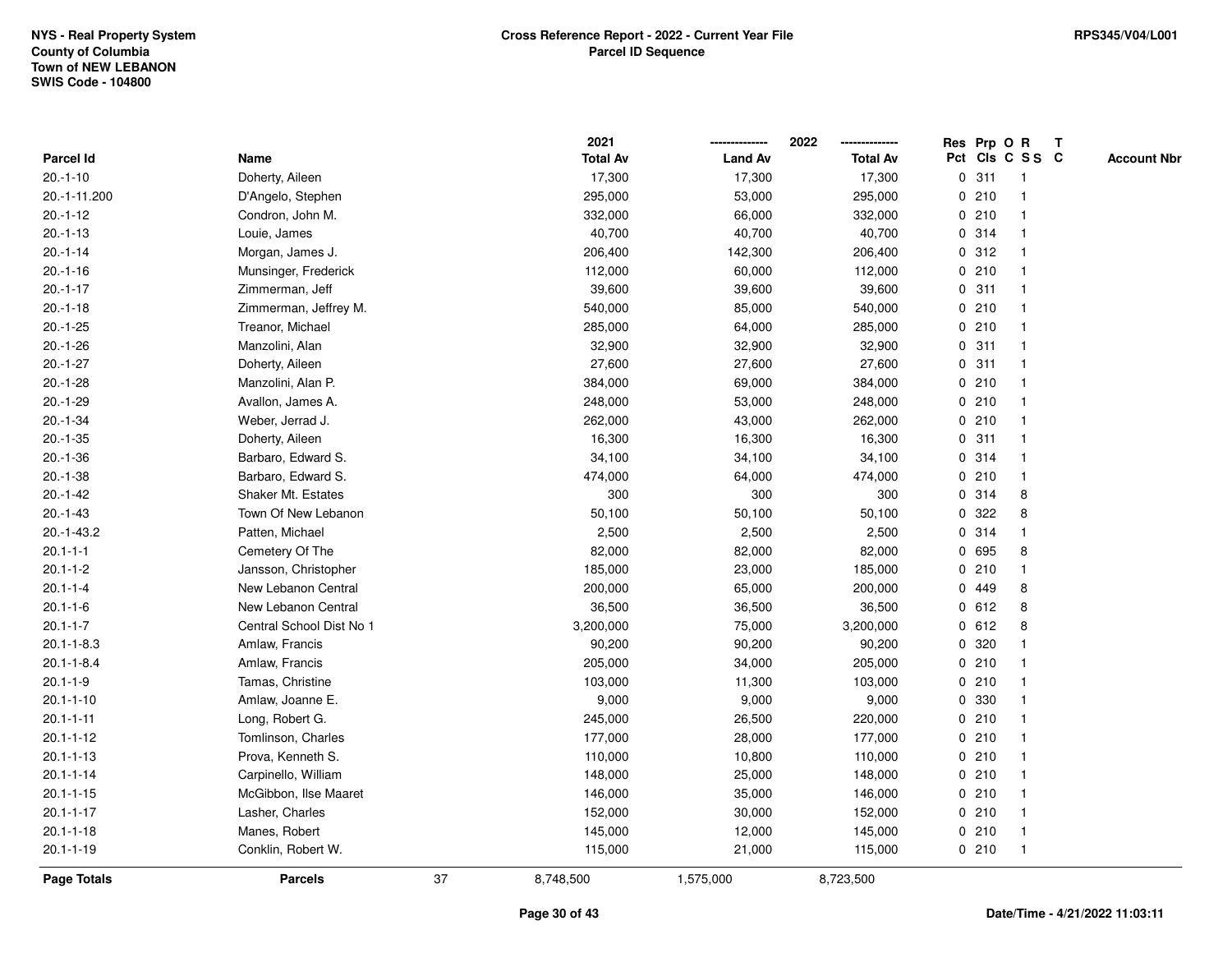|                   |                            |    | 2021            |                | 2022            |              | Res Prp O R |                 | Т |                    |
|-------------------|----------------------------|----|-----------------|----------------|-----------------|--------------|-------------|-----------------|---|--------------------|
| Parcel Id         | Name                       |    | <b>Total Av</b> | <b>Land Av</b> | <b>Total Av</b> |              |             | Pct Cls C S S C |   | <b>Account Nbr</b> |
| $20.1 - 1 - 20$   | Bienes, Michael T.         |    | 84,000          | 9,000          | 84,000          |              | 0210        | $\mathbf{1}$    |   |                    |
| $20.1 - 1 - 21$   | Koepp, David W.            |    | 160,000         | 11,100         | 160,000         | 0            | 230         | -1              |   |                    |
| $20.1 - 1 - 22$   | Bohm, Eleanor              |    | 256,800         | 15,000         | 256,800         |              | 0411        | $\mathbf 1$     |   |                    |
| $20.1 - 1 - 23$   | Bohm, Eleanor              |    | 125,000         | 23,000         | 125,000         |              | 0210        |                 |   |                    |
| $20.1 - 1 - 24$   | Sheffer, Elizabeth         |    | 216,000         | 17,500         | 216,000         |              | 0210        |                 |   |                    |
| $20.1 - 1 - 25$   | Sheffer, Elizabeth         |    | 700             | 700            | 700             |              | 0.311       |                 |   |                    |
| $20.1 - 1 - 26$   | Deegan, John M.            |    | 375,000         | 25,000         | 375,000         |              | 0210        |                 |   |                    |
| $20.1 - 1 - 27$   | Tinger, Paul E.            |    | 136,000         | 5,000          | 136,000         |              | 0210        |                 |   |                    |
| $20.1 - 1 - 28$   | Baumgarten, Frederic       |    | 634,000         | 177,600        | 634,000         |              | 0.240       | -1              |   |                    |
| $20.1 - 1 - 29$   | Grundy, Industrial Complex |    | 18,500          | 18,500         | 18,500          |              | 0.314       | $\mathbf 1$     |   |                    |
| $20.1 - 1 - 30$   | Darcy, Joseph C.           |    | 58,000          | 15,700         | 58,000          |              | 0270        |                 |   |                    |
| $20.1 - 1 - 31$   | Lehmann, Carolyn B.        |    | 125,000         | 9,000          | 125,000         |              | 0210        |                 |   |                    |
| $20.1 - 1 - 32$   | Gallup, Lance              |    | 130,000         | 49,100         | 130,000         |              | 0210        |                 |   |                    |
| $20.1 - 1 - 33$   | Libsch, Michael M.         |    | 365,000         | 105,000        | 365,000         |              | 0.241       |                 |   |                    |
| 20.1-1-34.12      | Koepp, Robert              |    | 40,000          | 25,000         | 40,000          |              | 0270        |                 |   |                    |
| 20.1-1-34.111     | Koepp, John                |    | 13,500          | 7,000          | 13,500          | 0            | 312         | -1              |   |                    |
| 20.1-1-34.112     | Sonsini, Tyler             |    | 45,100          | 45,100         | 45,100          |              | 0.314       | -1              |   |                    |
| 20.1-1-34.200     | Koepp, John                |    | 132,000         | 25,000         | 132,000         |              | 0210        |                 |   |                    |
| $20.1 - 1 - 35$   | Gellert, Philip            |    | 3,800           | 3,800          | 3,800           |              | 0.314       |                 |   |                    |
| 20.1-1-36.100     | Schauder, Susan            |    | 162,000         | 34,000         | 162,000         | $\mathbf{0}$ | 220         |                 |   |                    |
| 20.1-1-36.200     | Kline, Diane               |    | 395,000         | 60,500         | 395,000         |              | 57 280      |                 |   |                    |
| $20.1 - 1 - 38.1$ | Banker, David              |    | 158,000         | 27,000         | 158,000         |              | 0210        |                 |   |                    |
| 20.1-1-38.2       | Banker, Sherman            |    | 224,000         | 32,000         | 224,000         |              | 0210        | -1              |   |                    |
| $20.1 - 1 - 39$   | Lepage, Chad T.            |    | 126,000         | 12,000         | 126,000         |              | 0210        | $\mathbf 1$     |   |                    |
| $20.1 - 1 - 40$   | Tuttle, Barbara            |    | 205,000         | 20,000         | 205,000         |              | $0$ 220     |                 |   |                    |
| $20.1 - 1 - 41.1$ | DiBuono, Donald J.         |    | 250,000         | 29,500         | 250,000         |              | 0210        |                 |   |                    |
| 20.1-1-41.2       | Soldato, Michael           |    | 335,000         | 22,700         | 335,000         |              | 0210        |                 |   |                    |
| $20.1 - 1 - 42$   | Jaquish, David             |    | 172,000         | 6,000          | 172,000         |              | 0210        |                 |   |                    |
| 20.1-1-43.3       | Marchese Realty LLC        |    | 800,000         | 134,000        | 800,000         | 0            | 431         |                 |   |                    |
| 20.1-1-44.3       | Shannon, William A.        |    | 170,000         | 22,000         | 170,000         | $\mathbf 0$  | 283         | $\mathbf 1$     |   |                    |
| $20.1 - 1 - 45$   | Episcopal Church           |    | 340,000         | 59,000         | 340,000         | 0            | 620         | 8               |   |                    |
| $20.1 - 1 - 46$   | Lankin, Michael            |    | 192,000         | 32,500         | 192,000         |              | 0210        | -1              |   |                    |
| $20.1 - 1 - 47$   | Sandstrom, Lloyd           |    | 147,000         | 7,000          | 147,000         |              | 0210        |                 |   |                    |
| $20.1 - 1 - 48$   | Sandstrom, Lloyd           |    | 126,000         | 14,000         | 126,000         |              | 0210        |                 |   |                    |
| $20.1 - 1 - 49$   | Debolt, Justin T.          |    | 140,000         | 24,000         | 140,000         |              | 0210        |                 |   |                    |
| 20.1-1-50.100     | Farrell, Jaqueline         |    | 8,200           | 8,200          | 8,200           |              | 0.311       | -1              |   |                    |
| 20.1-1-50.200     | Stalker, Christopher       |    | 335,300         | 60,000         | 335,300         |              | 0 433       | $\mathbf{1}$    |   |                    |
| Page Totals       | <b>Parcels</b>             | 37 | 7,203,900       | 1,191,500      | 7,203,900       |              |             |                 |   |                    |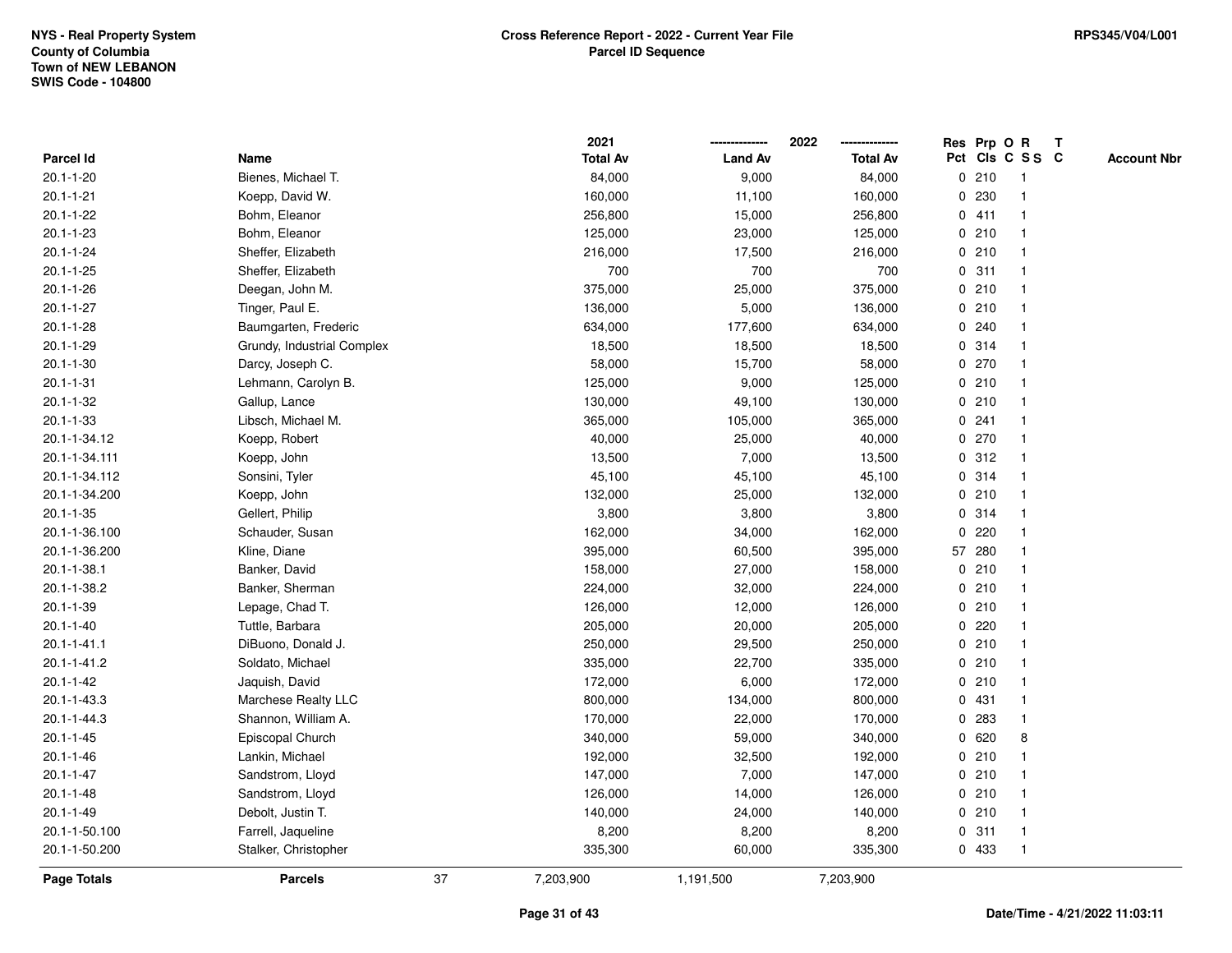|                    |                              |    | 2021            |                | 2022            |   | Res Prp O R |                 | T |                    |
|--------------------|------------------------------|----|-----------------|----------------|-----------------|---|-------------|-----------------|---|--------------------|
| Parcel Id          | Name                         |    | <b>Total Av</b> | <b>Land Av</b> | <b>Total Av</b> |   |             | Pct Cls C S S C |   | <b>Account Nbr</b> |
| $20.1 - 1 - 51$    | Godfroy, William A.          |    | 138,000         | 25,000         | 138,000         | 0 | 210         | $\mathbf{1}$    |   |                    |
| $20.1 - 1 - 52$    | Sandstrom, Lloyd W.          |    | 106,000         | 20,000         | 106,000         |   | 0210        |                 |   |                    |
| $20.1 - 1 - 53$    | Sandstrom, Lloyd W.          |    | 122,000         | 20,000         | 122,000         |   | 0210        | $\mathbf 1$     |   |                    |
| $20.1 - 1 - 54$    | Schmidt, Suzanne             |    | 127,000         | 18,000         | 127,000         |   | 0210        |                 |   |                    |
| $20.1 - 1 - 55$    | Wood, Robert                 |    | 106,000         | 13,000         | 106,000         |   | 0.220       |                 |   |                    |
| $20.1 - 1 - 56$    | Hatch, Randall               |    | 155,000         | 15,000         | 155,000         |   | 0.220       |                 |   |                    |
| $20.1 - 1 - 57$    | A. Murad Builder LLC         |    | 245,900         | 48,000         | 61,500          |   | 0.331       |                 |   |                    |
| $20.1 - 1 - 58$    | <b>VMP Associates, LLC</b>   |    | 130,000         | 57,000         | 130,000         | 0 | 662         |                 |   |                    |
| $20.1 - 1 - 59$    | Brown, Phillip E.            |    | 50,000          | 22,500         | 50,000          |   | 0270        |                 |   |                    |
| $20.1 - 1 - 60.1$  | 49 East Houston ST. Corp.    |    | 265,000         | 44,400         | 265,000         |   | 0 457       | $\mathbf 1$     |   |                    |
| $20.1 - 1 - 60.2$  | Kimple, Steven               |    | 262,000         | 47,000         | 262,000         |   | 0210        |                 |   |                    |
| $20.1 - 1 - 61$    | Kendall House Properties LLC |    | 5,000           | 5,000          | 5,000           |   | 0 330       |                 |   |                    |
| $20.1 - 1 - 62$    | Kendall House Properties LLC |    | 185,000         | 60,000         | 185,000         |   | 0 483       |                 |   |                    |
| $20.1 - 1 - 63$    | Slattery, Patrick H.         |    | 75,000          | 8,800          | 75,000          |   | 0210        |                 |   |                    |
| $20.1 - 1 - 64$    | Godfroy, Edward L.           |    | 290,000         | 28,000         | 290,000         | 0 | 220         |                 |   |                    |
| $20.1 - 1 - 65$    | Church of Our Savior         |    | 185,000         | 7,800          | 185,000         | 0 | 210         | 8               |   |                    |
| $27 - 1 - 1$       | Hernandez, Edgardo           |    | 86,000          | 30,500         | 86,000          |   | 0210        |                 |   |                    |
| $27 - 1 - 2$       | Forer, David B.              |    | 11,200          | 11,200         | 11,200          |   | 0.314       |                 |   |                    |
| 27.-1-3.110        | Sedlmayr, Christopher J.     |    | 114,700         | 114,700        | 114,700         |   | 0 322       |                 |   |                    |
| $27 - 1 - 5$       | Sedlmayr, Christopher J.     |    | 197,000         | 42,400         | 197,000         |   | 0210        |                 |   |                    |
| $27.-1-6$          | Pratt, Kent J.               |    | 184,000         | 50,800         | 184,000         |   | 0210        |                 |   |                    |
| $27 - 1 - 7$       | Pritchett, Rufus & Wanda     |    | 240,000         | 57,300         | 240,000         |   | 0210        |                 |   |                    |
| $27 - 1 - 8$       | Rippel, Michael F.           |    | 130,000         | 32,000         | 130,000         |   | 0210        | $\mathbf 1$     |   |                    |
| $27 - 1 - 9$       | Greene, Brian                |    | 228,000         | 56,000         | 228,000         |   | 0210        |                 |   |                    |
| 27.-1-10.111       | Curcio, Antonella            |    | 137,800         | 137,800        | 137,800         |   | 0 322       |                 |   |                    |
| 27.-1-10.120       | Dax, John W.                 |    | 535,000         | 143,000        | 535,000         |   | 0.240       |                 |   |                    |
| 27.-1-10.200       | Raney, Jo                    |    | 234,000         | 56,000         | 234,000         |   | 0210        |                 |   |                    |
| 27.-1-11.100       | Taylor, Paul A.              |    | 425,000         | 59,000         | 425,000         |   | 0210        |                 |   |                    |
| 27.-1-11.200       | Tremper, Robert J.           |    | 256,000         | 46,000         | 256,000         |   | 0210        |                 |   |                    |
| $27.-1-12$         | Cascioli, Christopher M.     |    | 167,000         | 27,000         | 167,000         |   | 0210        |                 |   |                    |
| 27.-1-13.100       | Smalley, Kyle B.             |    | 332,000         | 75,200         | 332,000         |   | 0210        |                 |   |                    |
| 27.-1-13.200       | Thompson, Patrick O.         |    | 186,000         | 38,000         | 186,000         |   | 0210        | $\mathbf 1$     |   |                    |
| $27.-1-14$         | Slater, Brett                |    | 185,000         | 45,000         | 185,000         |   | 0210        |                 |   |                    |
| $27.-1-15$         | Brutsch, Elizabeth Ann       |    | 18,600          | 18,600         | 18,600          |   | 0.311       |                 |   |                    |
| $27.-1-17.3$       | Brutsch, Michael E.          |    | 28,900          | 28,900         | 28,900          |   | 0 322       |                 |   |                    |
| $27.-1-17.4$       | Brutsch, William M.          |    | 270,000         | 84,000         | 270,000         |   | 0.240       |                 |   |                    |
| $27.-1-17.5$       | Brutsch, Michael E.          |    | 64,000          | 24,700         | 64,000          |   | 0.312       | $\overline{1}$  |   |                    |
| <b>Page Totals</b> | <b>Parcels</b>               | 37 | 6,477,100       | 1,617,600      | 6,292,700       |   |             |                 |   |                    |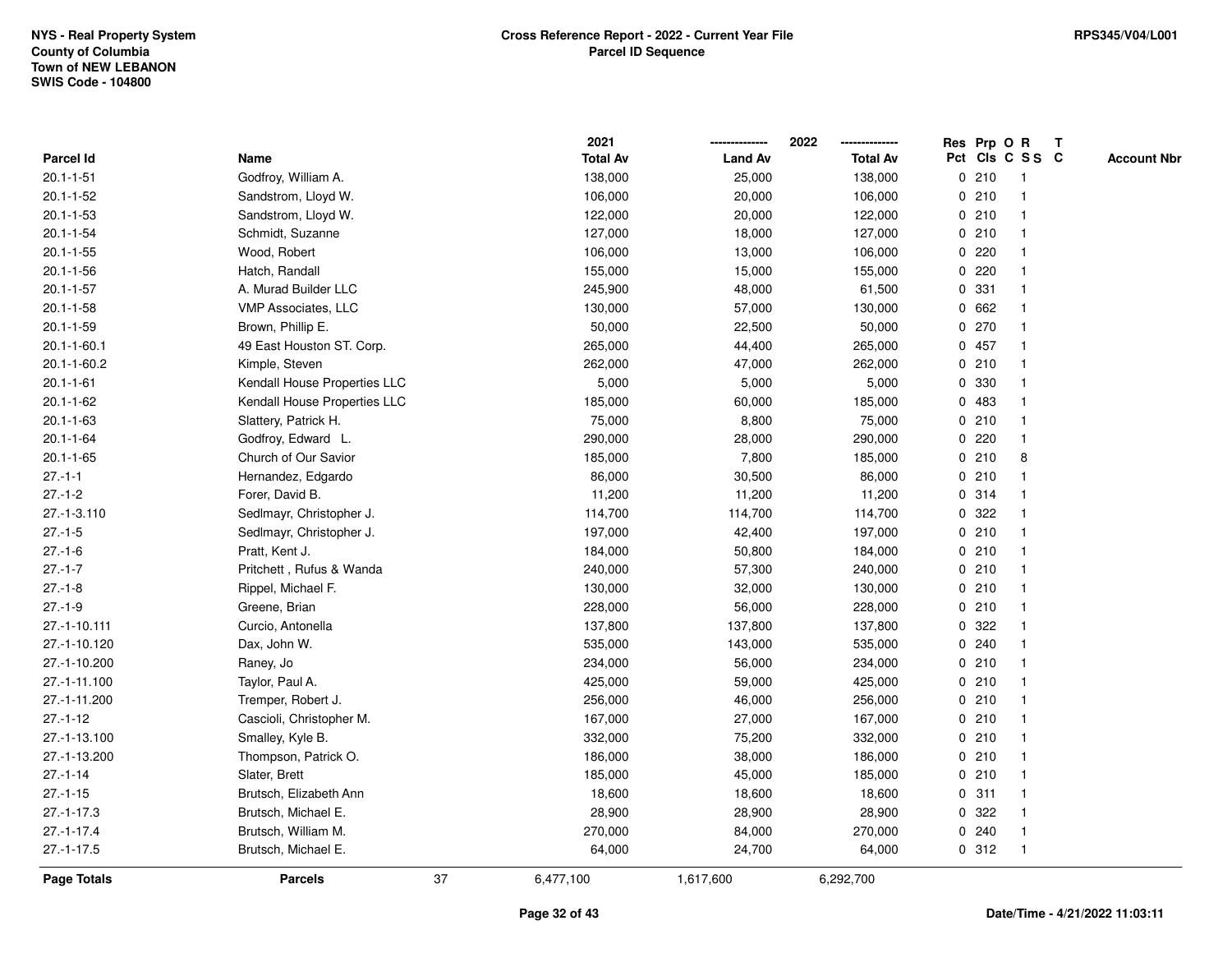|                  |                                |    | 2021            |                | 2022            | Res Prp O R |                 | T |                    |
|------------------|--------------------------------|----|-----------------|----------------|-----------------|-------------|-----------------|---|--------------------|
| <b>Parcel Id</b> | Name                           |    | <b>Total Av</b> | <b>Land Av</b> | <b>Total Av</b> |             | Pct Cls C S S C |   | <b>Account Nbr</b> |
| 27.-1-17.200     | Brutsch, Michael               |    | 207,000         | 49,000         | 207,000         | 0210        | $\overline{1}$  |   |                    |
| $27 - 1 - 18$    | Impellizeri, Louis J.          |    | 185,000         | 23,000         | 185,000         | 0210        | $\overline{1}$  |   |                    |
| $27 - 1 - 19$    | Christian Hill Cemetery        |    | 7,500           | 7,500          | 7,500           | 0 695       | 8               |   |                    |
| $27.-1-20$       | Davis Wingate, Melinda         |    | 85,900          | 85,900         | 85,900          | 0 322       |                 |   |                    |
| 27.-1-21.110     | Davis, Melinda                 |    | 415,000         | 142,000        | 415,000         | 0.240       |                 |   |                    |
| 27.-1-21.120     | Pritchett, Keith T.            |    | 335,000         | 83,000         | 335,000         | 0.240       |                 |   |                    |
| 27.-1-21.200     | Besemer, Joel P.               |    | 24,200          | 12,500         | 24,200          | 0.312       |                 |   |                    |
| $27.-1-23$       | Besemer, Joel P.               |    | 180,000         | 60,000         | 180,000         | 72 240      | $\overline{1}$  |   |                    |
| $27.-1-24.3$     | Kyle, Nancy J.                 |    |                 | 525,000        | 1,400,000       | 0.240       |                 |   |                    |
| 27.-1-24.111     | Kyle, Nancy J.                 |    | 1,295,000       | 413,000        | 1,295,000       | 0.240       | $\mathbf{1}$    |   |                    |
| 27.-1-24.120     | Kyle, Nancy                    |    | 1,220,000       | 350,100        | 1,220,000       | 0.240       |                 |   |                    |
| 27.-1-24.200     | Kyle, Nancy                    |    | 725,000         | 450,000        | 725,000         | 0.240       |                 |   |                    |
| $27.-1-25$       | Nokomis LLC                    |    | 775,000         | 265,000        | 799,000         | 0.241       |                 |   |                    |
| 27.-1-26.100     | Nokomis LLC                    |    | 35,500          | 35,500         | 35,500          | 0.314       |                 |   |                    |
| 27.-1-26.200     | Nokomis LLC                    |    | 25,000          | 25,000         | 25,000          | 0.311       | $\mathbf{1}$    |   |                    |
| $27 - 1 - 27$    | Viggiano, Rosemarie            |    | 275,000         | 70,000         | 275,000         | 0.240       | $\mathbf{1}$    |   |                    |
| 27.-1-28.111     | Perkins, Craig                 |    | 49,000          | 49,000         | 49,000          | 0.314       | $\mathbf{1}$    |   |                    |
| 27.-1-28.112     | <b>Blue Moon Marketing LLC</b> |    | 386,000         | 88,000         | 386,000         | 0210        |                 |   |                    |
| 27.-1-28.120     | Perkins, Craig L.              |    | 260,000         | 71,000         | 260,000         | 95 240      |                 |   |                    |
| 27.-1-28.200     | Creelan, Jeremy M.             |    | 440,000         | 69,000         | 440,000         | 0.240       |                 |   |                    |
| $27.-1-29$       | Ward, Patricia Sullivan        |    | 255,000         | 107,000        | 255,000         | 0210        |                 |   |                    |
| $27.-1-30$       | Alexander Nelson Muresanu      |    | 524,000         | 84,800         | 524,000         | 0.240       |                 |   |                    |
| 27.-1-31.111     | Weber, Robert W. Jr.           |    | 194,000         | 194,000        | 194,000         | 0.322       |                 |   |                    |
| 27.-1-31.112     | Weber, Robert W. Jr.           |    | 450,000         | 54,000         | 450,000         | 0210        | $\mathbf{1}$    |   |                    |
| 27.-1-31.120     | Weber Spoto, Susan Diane       |    | 224,000         | 37,700         | 224,000         | 0215        |                 |   |                    |
| 27.-1-31.200     | Weber, Robert W. Jr.           |    | 315,000         | 65,000         | 315,000         | 0.240       |                 |   |                    |
| $27.-1-32$       | Weber, Robert Jr.              |    | 135,100         | 135,100        | 135,100         | 0 322       |                 |   |                    |
| $27.-1-33$       | Weber, Carol                   |    | 175,000         | 30,000         | 175,000         | 0210        |                 |   |                    |
| 27.-1-34.110     | Sandstedt, Brian               |    | 232,000         | 68,000         | 232,000         | 0210        |                 |   |                    |
| 27.-1-34.120     | Davey, James                   |    | 470,000         | 109,000        | 470,000         | 0.240       | 1               |   |                    |
| 27.-1-34.200     | Raino, Michael                 |    | 130,000         | 59,000         | 130,000         | 0210        | $\mathbf{1}$    |   |                    |
| $27.-1-35$       | Rem & LPM Nominee Trust        |    | 96,300          | 96,300         | 96,300          | 0.322       |                 |   |                    |
| $27.-1-36$       | Duarte, David                  |    | 122,200         | 122,200        | 122,200         | 0.322       |                 |   |                    |
| 27.-1-37.111     | Howard, Wesley                 |    | 225,000         | 93,000         | 225,000         | 0.240       |                 |   |                    |
| 27.-1-37.112     | Kilventon, David Jr.           |    | 252,000         | 98,200         | 252,000         | 0.240       |                 |   |                    |
| 27.-1-37.200     | Tyson, Michael                 |    | 325,000         | 30,000         | 325,000         | 0210        | $\overline{1}$  |   |                    |
| $27.-1-40$       | Van Brunt, Scott               |    | 158,000         | 53,000         | 158,000         | 0210        | $\mathbf{1}$    |   |                    |
| Page Totals      | <b>Parcels</b>                 | 36 | 9,912,700       | 3,896,800      | 11,336,700      |             |                 |   |                    |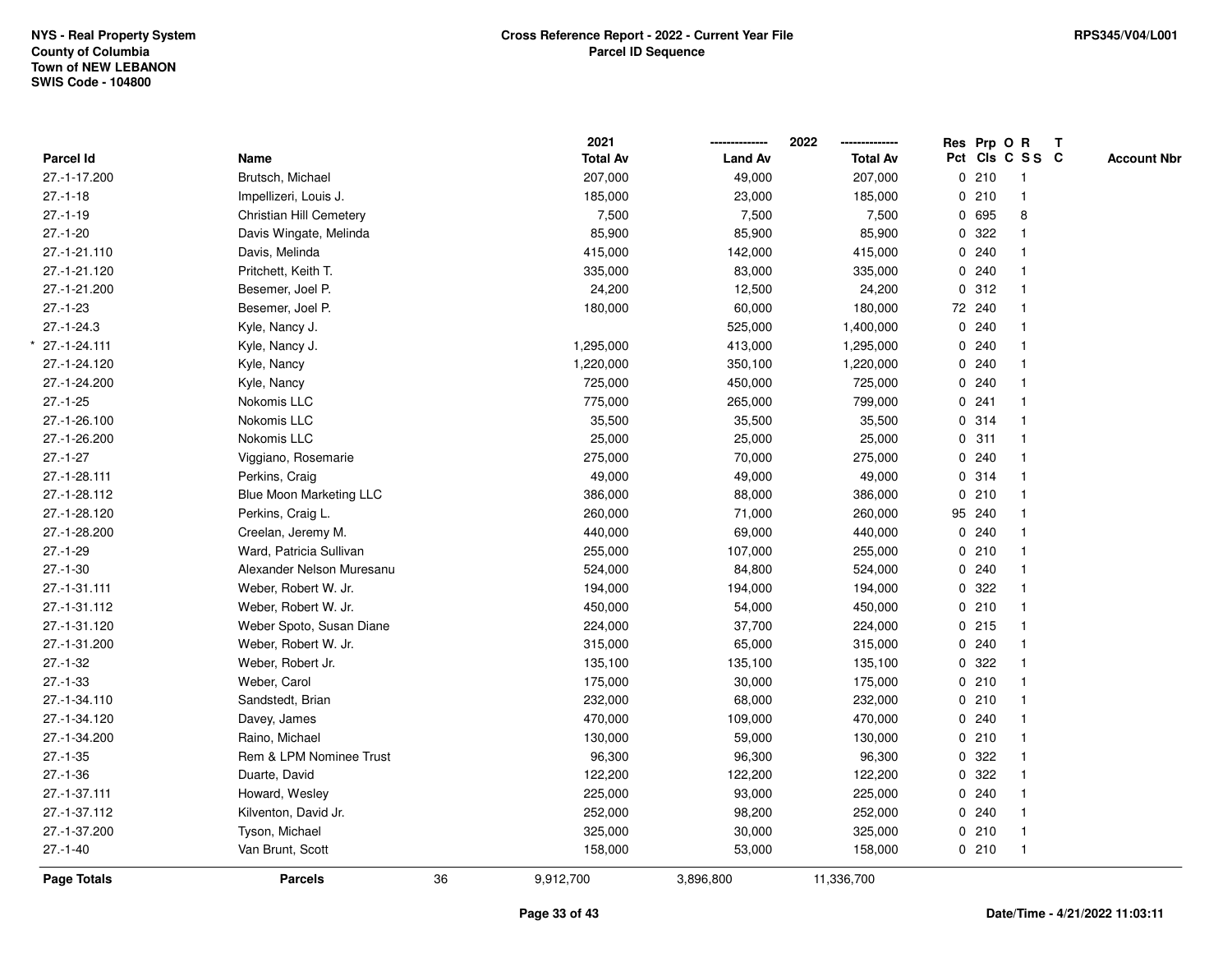|                  |                            |    | 2021            |                | 2022            |              |       | Res Prp O R     | Т |                    |
|------------------|----------------------------|----|-----------------|----------------|-----------------|--------------|-------|-----------------|---|--------------------|
| <b>Parcel Id</b> | Name                       |    | <b>Total Av</b> | <b>Land Av</b> | <b>Total Av</b> |              |       | Pct Cls C S S C |   | <b>Account Nbr</b> |
| $27 - 1 - 41$    | Mason, Abby                |    | 49,000          | 37,800         | 49,000          | 0            | 270   | $\mathbf 1$     |   |                    |
| $27 - 1 - 42$    | Howard, Wesley L. Jr.      |    | 145,000         | 33,900         | 145,000         | 0            | 210   |                 |   |                    |
| $27.-1-43$       | Markel, Robinson           |    | 505,000         | 181,000        | 505,000         |              | 0.240 |                 |   |                    |
| 27.-1-44.110     | Fryz, Ihor                 |    | 93,600          | 90,700         | 93,600          |              | 0.312 |                 |   |                    |
| 27.-1-44.120     | Carminucci, Robert         |    | 295,000         | 104,000        | 295,000         |              | 0.240 |                 |   |                    |
| 27.-1-44.200     | Simon, Keith               |    | 650,000         | 164,000        | 650,000         |              | 0.240 |                 |   |                    |
| 27.-1-45.100     | Waldron, William           |    | 280,000         | 150,000        | 280,000         |              | 0.240 |                 |   |                    |
| 27.-1-45.200     | Grant, Louise A.           |    | 87,600          | 87,600         | 87,600          | 0            | 322   |                 |   |                    |
| $27.-1-46$       | Grant, Jerry V.            |    | 285,000         | 31,000         | 285,000         |              | 0210  | -1              |   |                    |
| $27 - 1 - 47$    | Lichtblau, Sheldon         |    | 54,500          | 36,900         | 54,500          |              | 0.312 |                 |   |                    |
| $27.-1-48$       | East Chatham Land Llc      |    | 34,500          | 34,499         | 34,500          |              | 0.312 |                 |   |                    |
| $27 - 1 - 49$    | Karamallis, Alexandra      |    | 300,000         | 85,000         | 300,000         |              | 0210  |                 |   |                    |
| 27.-1-50.110     | Waldron, William P.        |    | 283,400         | 283,400        | 283,400         | 0            | 322   |                 |   |                    |
| 27.-1-50.120     | Becker, Robin              |    | 345,000         | 60,600         | 345,000         |              | 0210  |                 |   |                    |
| 27.-1-50.200     | Becker, Robin K.           |    | 62,600          | 62,600         | 62,600          | 0            | 314   |                 |   |                    |
| $27.-1-51$       | Waldron, William           |    | 28,400          | 28,400         | 28,400          | 0            | 314   |                 |   |                    |
| $27.-1-52$       | Hoffman, Michael J.        |    | 206,000         | 63,000         | 206,000         |              | 0210  |                 |   |                    |
| $27.-1-53$       | Wyman, Betsy F.            |    | 210,000         | 27,400         | 210,000         |              | 0210  |                 |   |                    |
| $27.-1-54$       | Coleman, Brian A.          |    | 275,000         | 33,900         | 275,000         |              | 0210  |                 |   |                    |
| $27 - 1 - 55$    | Kessler, Aaron             |    | 280,000         | 78,000         | 280,000         |              | 0210  |                 |   |                    |
| $27.-1-56$       | Ezinga, Joanna             |    | 190,000         | 45,400         | 195,000         |              | 0210  |                 |   |                    |
| $27.-1-57$       | Waldorf, Irene E.          |    | 186,000         | 43,800         | 186,000         |              | 0210  |                 |   |                    |
| $27.-1-58$       | Risdell, Arthur J.         |    | 595,000         | 164,900        | 595,000         | 0            | 240   |                 |   |                    |
| $27.-1-59$       | Pearce, Donald             |    | 490,000         | 126,900        | 490,000         | $\mathbf{0}$ | 240   |                 |   |                    |
| $27.-1-60$       | Brockman, Elviria Viggiano |    | 5,200           | 5,200          | 5,200           |              | 0.311 |                 |   |                    |
| $27.-1-61.1$     | Nokomis LLC                |    | 65,200          | 65,200         | 65,200          |              | 0.314 |                 |   |                    |
| $27.-1-61.2$     | Ostrander, Janet           |    | 400,000         | 56,000         | 400,000         |              | 0210  |                 |   |                    |
| $27.-1-62$       | Huvane, Veronica A.        |    | 515,000         | 121,000        | 515,000         |              | 0.240 |                 |   |                    |
| $27.-1-63$       | Clifford, Cody J.          |    | 327,000         | 125,000        | 327,000         | 0            | 241   |                 |   |                    |
| $27.-1-64$       | Wheeler, Jedediah L.       |    | 370,000         | 88,000         | 370,000         | 0            | 210   |                 |   |                    |
| $27.-1-65$       | Fastow, Jay N.             |    | 415,000         | 101,000        | 415,000         |              | 0210  |                 |   |                    |
| $27 - 1 - 66$    | Cherubini, Barbara         |    | 615,000         | 188,000        | 615,000         |              | 0.240 |                 |   |                    |
| 27.-1-67.100     | Haight, Phillip            |    | 72,100          | 72,100         | 72,100          |              | 0.311 |                 |   |                    |
| $27.-1-68$       | Wadsworth, Mary Ellen      |    | 36,400          | 36,400         | 36,400          |              | 0 314 |                 |   |                    |
| $27.-1-69.1$     | DeBuono, Barbara           |    | 468,000         | 108,600        | 468,000         |              | 0.240 |                 |   |                    |
| $27.-1-69.2$     | Mayers, Gwenn              |    | 625,000         | 182,000        | 625,000         |              | 0.240 |                 |   |                    |
| $27.-1-70$       | Baily, Henry W. II.        |    | 195,000         | 68,000         | 195,000         |              | 0210  | $\mathbf{1}$    |   |                    |
| Page Totals      | <b>Parcels</b>             | 37 | 10,039,500      | 3,271,199      | 10,044,500      |              |       |                 |   |                    |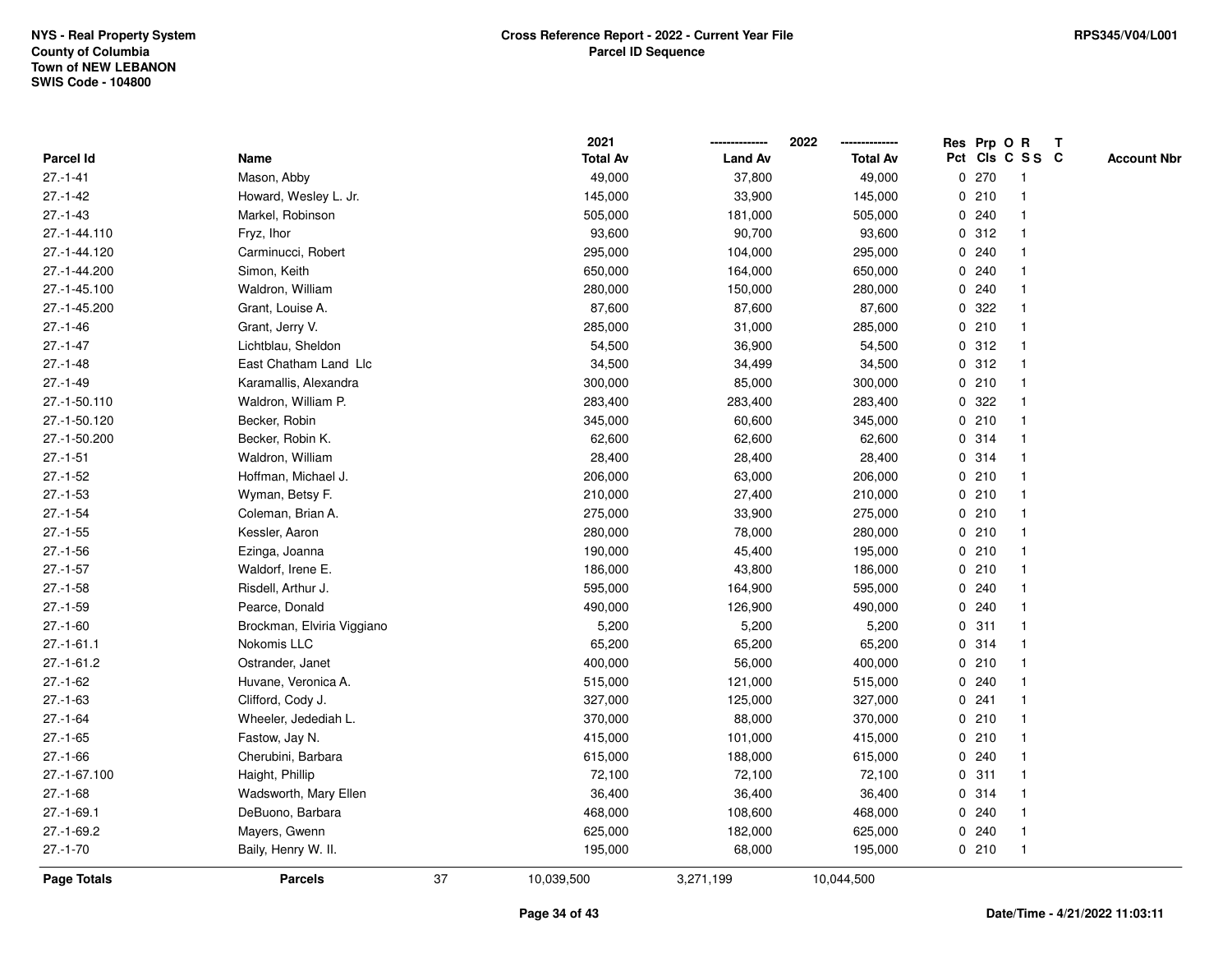|                  |                                   |    | 2021            |                | 2022            |              |        | Res Prp O R     | $\mathbf{T}$ |                    |
|------------------|-----------------------------------|----|-----------------|----------------|-----------------|--------------|--------|-----------------|--------------|--------------------|
| <b>Parcel Id</b> | Name                              |    | <b>Total Av</b> | <b>Land Av</b> | <b>Total Av</b> |              |        | Pct Cls C S S C |              | <b>Account Nbr</b> |
| $27 - 1 - 71$    | Alvaro, Lawence B.                |    | 194,000         | 43,000         | 194,000         |              | 0210   |                 |              |                    |
| $27.-1-72$       | Creeland, Jeremy M.               |    | 60,000          | 60,000         | 60,000          | 0            | 322    |                 |              |                    |
| $27.-1-73.1$     | Fisher, Wayne A.                  |    | 626,700         | 239,800        | 626,700         |              | 0.280  |                 |              |                    |
| $27.-1-73.2$     | Fisher, Aaron                     |    | 298,000         | 81,000         | 298,000         | 0            | 210    |                 |              |                    |
| $27.-1-74$       | Corbett, Clint T.                 |    | 145,000         | 26,000         | 145,000         |              | 0210   |                 |              |                    |
| $27.-1-75$       | Borkes, John                      |    | 340,000         | 122,000        | 340,000         |              | 0210   |                 |              |                    |
| 27.-1-77.200     | Scott, Christopher                |    | 650,000         | 105,900        | 650,000         |              | 0210   |                 |              |                    |
| 27.-1-78.112     | Bernstein, Jerry D.               |    | 47,300          | 47,300         | 47,300          |              | 0.311  |                 |              |                    |
| 27.-1-78.120     | Bernstein, Jerry D.               |    | 580,000         | 140,000        | 580,000         |              | 0210   |                 |              |                    |
| 27.-1-78.200     | La Russa, Gail                    |    | 290,000         | 75,000         | 290,000         |              | 0210   |                 |              |                    |
| $27.-1-80$       | <b>Barracks Nine Holdings LLC</b> |    | 48,300          | 48,300         | 48,300          | 0            | 322    |                 |              |                    |
| $27.-1-81$       | Lamonaca, Donald                  |    | 450,000         | 132,000        | 450,000         | $\mathbf{0}$ | 240    |                 |              |                    |
| $27.-1-82$       | Schnurr, Joann                    |    | 300,000         | 153,000        | 300,000         |              | 68 240 |                 |              |                    |
| $27 - 1 - 84$    | Creelan, Jeremy                   |    | 41,700          | 41,700         | 41,700          |              | 0.314  |                 |              |                    |
| 27.-1-85.100     | Sackler, Michael J.               |    | 35,100          | 35,100         | 35,100          |              | 0.311  |                 |              |                    |
| 27.-1-85.200     | Bonsignore, Frank                 |    | 322,000         | 59,300         | 322,000         |              | 0210   |                 |              |                    |
| $27.-1-86$       | <b>Barracks Nine Holdings LLC</b> |    | 55,300          | 55,300         | 55,300          | 0            | 322    |                 |              |                    |
| $27 - 1 - 87.1$  | Brockman, Elvira                  |    | 102,100         | 102,100        | 102,100         | 0            | 322    |                 |              |                    |
| $27.-1-87.2$     | Alexander Nelson Muresanu         |    | 33,000          | 33,000         | 33,000          |              | 0.322  |                 |              |                    |
| $27.-1-88$       | Nokomis LLC                       |    | 135,000         | 135,000        | 135,000         |              | 0.322  |                 |              |                    |
| $27.-1-89$       | Nokomis LLC                       |    | 152,500         | 152,500        | 152,500         |              | 0.322  |                 |              |                    |
| $27.-1-90$       | Yaghoubi, Cecilia                 |    | 42,000          | 42,000         | 42,000          |              | 0.311  |                 |              |                    |
| $27.-1-92$       | Feldman, Theodore F.              |    | 935,000         | 265,000        | 935,000         |              | 0.240  |                 |              |                    |
| $27.-1-94$       | Edwards, Diane B.                 |    | 3,300           | 3,300          | 3,300           | 0            | 314    |                 |              |                    |
| $27.-1-95$       | Brutsch, Elizabeth                |    | 32,600          | 32,600         | 32,600          |              | 0.314  |                 |              |                    |
| $27.-1-96$       | Jacoby, Thomas                    |    | 945,000         | 404,000        | 945,000         |              | 0.240  |                 |              |                    |
| $27.-1-97$       | Brutsch, Elizabeth                |    | 39,900          | 39,900         | 39,900          |              | 0.311  |                 |              |                    |
| $28.-1-1$        | Himmelstein, David U.             |    | 710,000         | 450,000        | 710,000         |              | 0.240  |                 |              |                    |
| $28.-1-2$        | Hargis, James D.                  |    | 200,000         | 29,500         | 200,000         |              | 0210   |                 |              |                    |
| 28.-1-3.100      | Hassan, Harriet                   |    | 165,000         | 35,000         | 165,000         |              | 0210   |                 |              |                    |
| 28.-1-3.200      | Russell, David J.                 |    | 19,700          | 17,700         | 19,700          | 0            | 312    |                 |              |                    |
| $28 - 1 - 4.1$   | Gilson, Robert E.                 |    | 185,000         | 185,000        | 185,000         |              | 0.322  |                 |              |                    |
| $28.-1-4.2$      | Russell, David J.                 |    | 330,000         | 79,400         | 330,000         |              | 0.240  |                 |              |                    |
| $28.-1-7$        | Quinn, Peter                      |    | 213,000         | 90,200         | 213,000         |              | 0210   |                 |              |                    |
| $28.-1-8$        | Lobus, Joan                       |    | 148,000         | 51,000         | 148,000         |              | 0210   |                 |              |                    |
| $28.-1-9$        | Blatt, Michael Sr.                |    | 17,300          | 17,300         | 17,300          |              | 0.311  |                 |              |                    |
| $28.-1-10$       | McDonald, Charles E. Jr.          |    | 4,200           | 4,200          | 4,200           |              | 0.311  |                 |              |                    |
| Page Totals      | <b>Parcels</b>                    | 37 | 8,896,000       | 3,633,400      | 8,896,000       |              |        |                 |              |                    |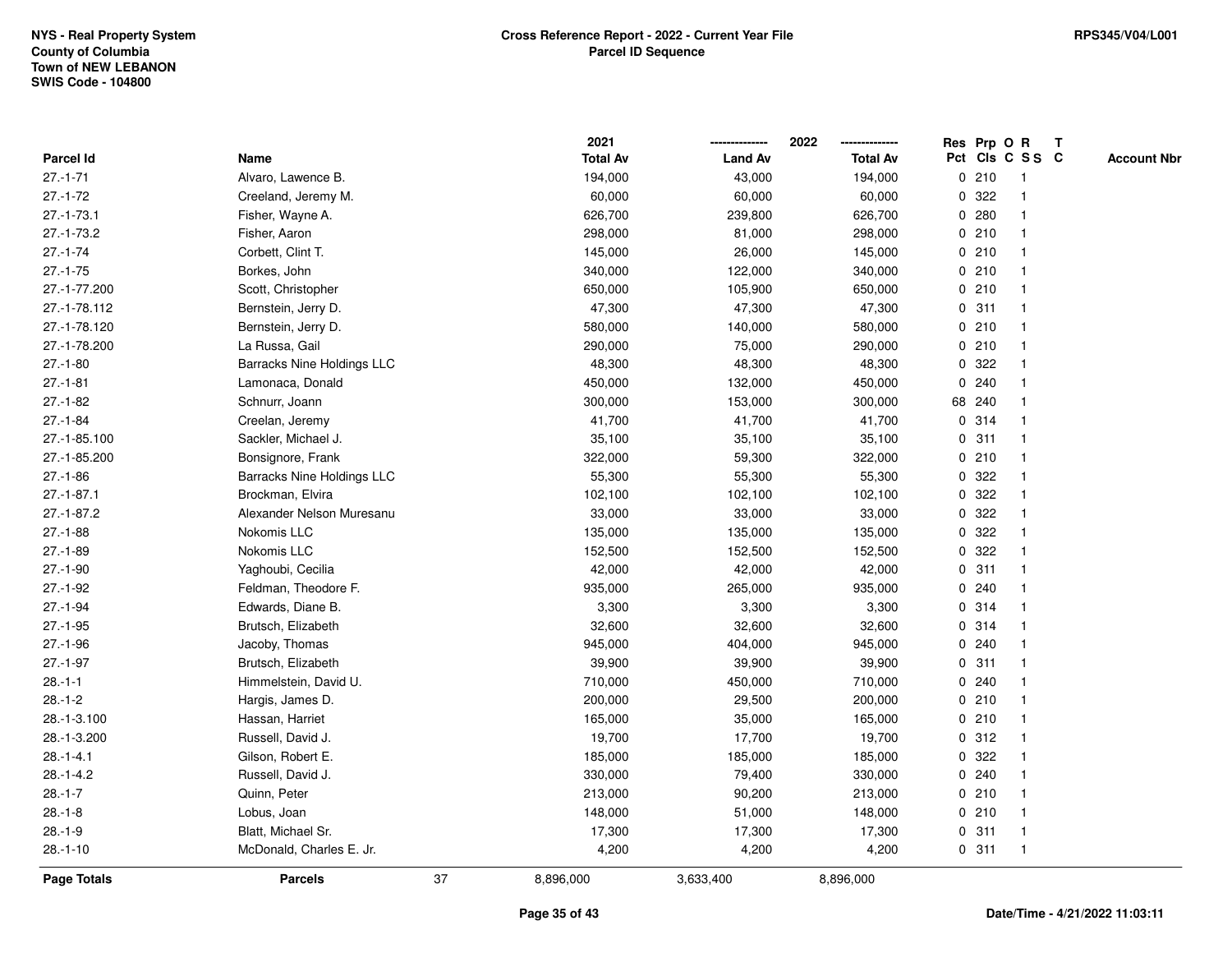|                 |                               |    | 2021            |                | 2022            | Res Prp O R     |                         | $\mathbf{T}$ |                    |
|-----------------|-------------------------------|----|-----------------|----------------|-----------------|-----------------|-------------------------|--------------|--------------------|
| Parcel Id       | Name                          |    | <b>Total Av</b> | <b>Land Av</b> | <b>Total Av</b> | Pct Cls C S S C |                         |              | <b>Account Nbr</b> |
| $28.-1-11$      | Mcdonald, Charles E. Jr.      |    | 224,000         | 22,500         | 224,000         | 0220            | $\mathbf{1}$            |              |                    |
| $28.-1-12$      | Blatt, Michael Sr             |    | 215,000         | 25,000         | 215,000         | 0210            | $\mathbf{1}$            |              |                    |
| $28.-1-13$      | Preston, Marcy                |    | 185,600         | 33,500         | 185,600         | 0.280           | $\mathbf{1}$            |              |                    |
| $28.-1-15$      | Kieweg, Charles A.            |    | 64,000          | 27,500         | 64,000          | 0210            |                         |              |                    |
| $28.-1-16$      | Shepard, Lewis J.             |    | 196,000         | 42,000         | 196,000         | 0210            |                         |              |                    |
| $28.-1-17$      | Enoch, Ryan D.                |    | 435,000         | 137,000        | 435,000         | 0.240           |                         |              |                    |
| $28.-1-18$      | Enoch, Ryan D.                |    | 2,800           | 2,800          | 2,800           | 0.311           |                         |              |                    |
| $28.-1-19$      | Mayper, Marcia J.             |    | 392,000         | 168,000        | 392,000         | 0.240           |                         |              |                    |
| $28.-1-19.3$    | Mayper, Marcia J.             |    |                 | 97,000         | 322,000         | 0210            | $\mathbf{1}$            |              |                    |
| $28 - 1 - 19.4$ | Mayper, Marcia J.             |    |                 | 96,000         | 96,000          | 0.322           |                         |              |                    |
| $28.-1-20$      | Christie, Diane B.            |    | 222,000         | 75,300         | 222,000         | 0210            |                         |              |                    |
| 28.-1-21.122    | Burgess, John D.              |    | 360,000         | 74,300         | 360,000         | 0210            |                         |              |                    |
| 28.-1-21.211    | Stein, David A.               |    | 545,000         | 163,800        | 545,000         | 0.240           |                         |              |                    |
| 28.-1-21.212    | Shevlin, Charles              |    | 370,000         | 57,000         | 370,000         | 0210            |                         |              |                    |
| 28.-1-21.220    | Lindle, Blair R.              |    | 280,000         | 100,000        | 280,000         | 92 240          |                         |              |                    |
| $28.-1-22$      | Ziff Family Irrevocable Trust |    | 220,000         | 112,000        | 220,000         | 0.260           |                         |              |                    |
| $28.-1-23$      | Mukherji, Katharine Fland     |    | 290,000         | 135,000        | 290,000         | 0.240           | $\mathbf{1}$            |              |                    |
| $28.-1-24$      | Frisch, Ben                   |    | 120,000         | 37,000         | 120,000         | 0210            |                         |              |                    |
| $28.-1-26.2$    | Frisch, Benjamin              |    | 104,100         | 104,100        | 104,100         | 0.322           |                         |              |                    |
| 28.-1-26.12     | Brown, Gillian F.             |    | 215,000         | 70,000         | 215,000         | 0210            |                         |              |                    |
| 28.-1-26.111    | Behrman, Cynthia F.           |    | 160,900         | 160,900        | 160,900         | 0.322           |                         |              |                    |
| $28.-1-27$      | Lindop, Francis R.            |    | 114,000         | 60,000         | 114,000         | 0.240           |                         |              |                    |
| 28.-1-28.111    | Klempner, Joseph              |    | 325,000         | 93,000         | 325,000         | 0.240           |                         |              |                    |
| 28.-1-28.112    | Besemer, James P.             |    | 168,000         | 46,900         | 168,000         | 0210            | $\overline{\mathbf{1}}$ |              |                    |
| 28.-1-28.120    | Prevedello, John              |    | 195,000         | 65,400         | 195,000         | 0210            |                         |              |                    |
| 28.-1-28.200    | Funaro, Julie                 |    | 336,000         | 63,000         | 336,000         | 0210            |                         |              |                    |
| 28.-1-29.1      | Lindop, Christopher           |    | 250,000         | 222,000        | 250,000         | 0.240           |                         |              |                    |
| 28.-1-29.2      | Gilson, Robert E.             |    | 85,700          | 85,700         | 85,700          | 0.322           |                         |              |                    |
| 28.-1-29.3      | Lindop, Jennifer              |    |                 | 63,000         | 175,000         | 0.240           |                         |              |                    |
| 28.-1-29.4      | Lindop, Christopher           |    |                 | 37,400         | 37,400          | 0.314           | $\overline{1}$          |              |                    |
| 28.-1-29.5      | Lindop, Christopher           |    |                 | 61,800         | 61,800          | 0.322           |                         |              |                    |
| 28.-1-29.6      | Lindop, Christopher           |    |                 | 135,200        | 135,200         | 0.322           |                         |              |                    |
| 28.-1-30.100    | Mac Murray, John C.           |    | 1,200,000       | 594,000        | 1,200,000       | 0.240           |                         |              |                    |
| 28.-1-30.210    | Ernest Rubinstein 2021 Rev    |    | 625,000         | 106,400        | 625,000         | 0210            |                         |              |                    |
| $28.-1-31$      | Ernest Rubinstein 2021 Rev    |    | 88,300          | 88,300         | 88,300          | 0.314           |                         |              |                    |
| $28.-1-32$      | Lowden, Walter W.             |    | 725,000         | 278,000        | 725,000         | 0.280           | $\mathbf{1}$            |              |                    |
| 28.-1-33.100    | Chelius, Gerald E.            |    | 30,500          | 30,500         | 30,500          | 0.311           | $\mathbf{1}$            |              |                    |
| Page Totals     | <b>Parcels</b>                | 35 | 8,101,900       | 3,381,300      | 8,929,300       |                 |                         |              |                    |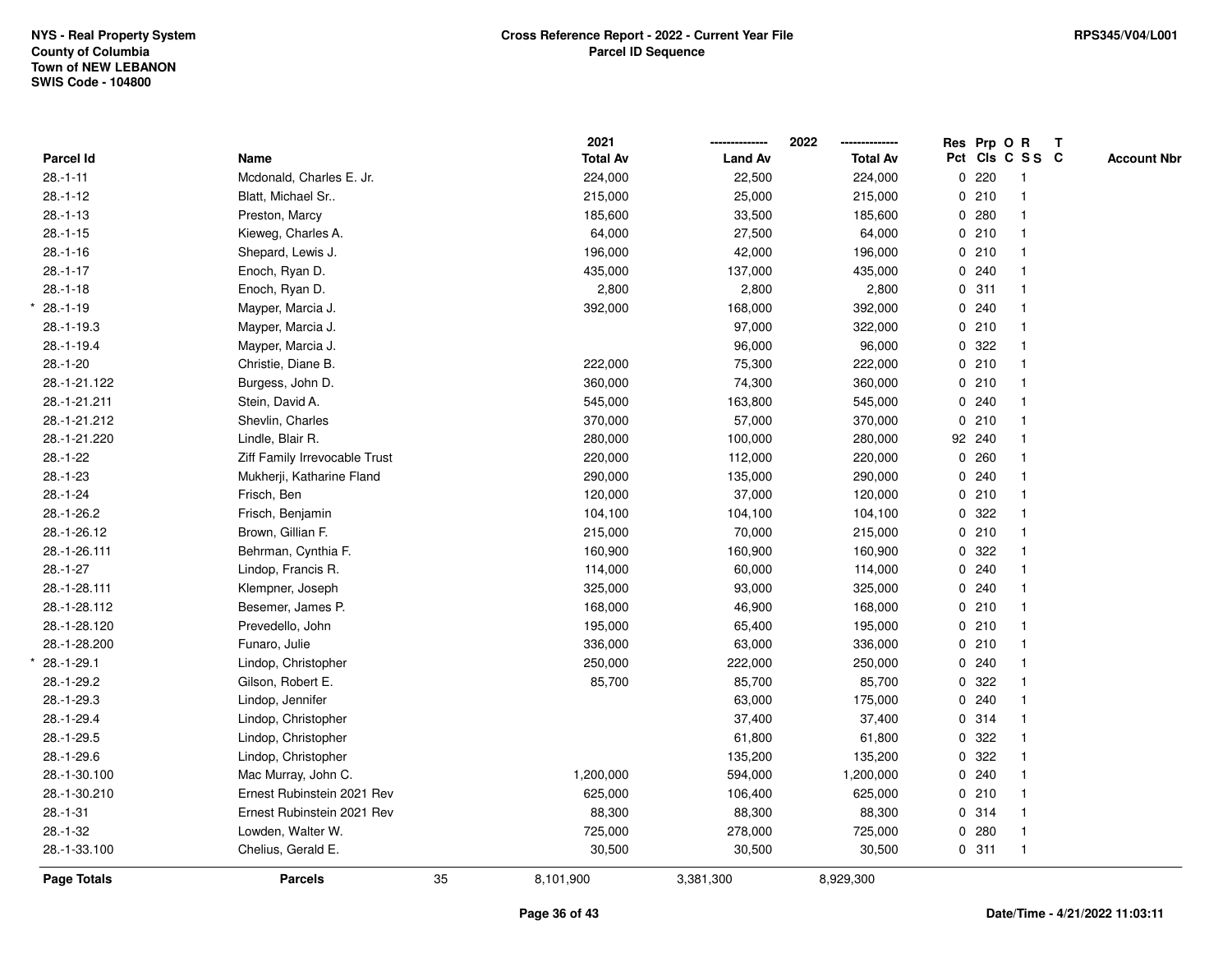|                    |                                |    | 2021            |                | 2022            |   |        | Res Prp O R             | Т |                    |
|--------------------|--------------------------------|----|-----------------|----------------|-----------------|---|--------|-------------------------|---|--------------------|
| Parcel Id          | Name                           |    | <b>Total Av</b> | <b>Land Av</b> | <b>Total Av</b> |   |        | Pct Cls C S S C         |   | <b>Account Nbr</b> |
| 28.-1-33.200       | Chelius, Gerald E.             |    | 485,000         | 135,000        | 485,000         |   | 0.240  | -1                      |   |                    |
| 28.-1-34.1         | Salls Road, LLC                |    | 470,000         | 140,000        | 470,000         | 0 | 240    | -1                      |   |                    |
| 28.-1-34.2         | Salls Road, LLC                |    | 264,500         | 209,600        | 264,500         |   | 0.312  | $\mathbf 1$             |   |                    |
| $28.-1-35$         | Jones, Nina Anson S.           |    | 1,074,000       | 794,000        | 1,074,000       |   | 0.240  |                         |   |                    |
| $28.-1-36$         | <b>Tiger Lily Holdings LLC</b> |    | 84,500          | 84,500         | 84,500          |   | 0.311  |                         |   |                    |
| $28.-1-37$         | Shenker, Bruce                 |    | 370,000         | 135,000        | 370,000         |   | 0.240  |                         |   |                    |
| 28.-1-38.111       | Tiger Lily Holdings, LLC       |    | 260,000         | 242,000        | 260,000         |   | 0.312  |                         |   |                    |
| 28.-1-38.112       | <b>Tiger Lily Holdings LLC</b> |    | 65,200          | 65,200         | 65,200          |   | 0.314  |                         |   |                    |
| 28.-1-38.120       | Flanders, Anthony D.           |    | 127,100         | 127,100        | 127,100         | 0 | 322    | -1                      |   |                    |
| 28.-1-38.200       | Kehn, Jeffrey R.               |    | 315,000         | 58,000         | 315,000         |   | 0210   | $\mathbf{1}$            |   |                    |
| $28.-1-39$         | Pied-a-Terre Designs LLC       |    | 5,000           | 5,000          | 5,000           |   | 0.322  | -1                      |   |                    |
| $28.-1-41$         | Tinger, Alan F.                |    | 282,000         | 202,000        | 282,000         |   | 36 240 |                         |   |                    |
| 28.-1-43.111       | Ball, John P.                  |    | 1,005,000       | 199,500        | 1,005,000       | 0 | 281    |                         |   |                    |
| 28.-1-43.112       | Stall, Andrew D.               |    | 88,700          | 55,500         | 88,700          |   | 0.312  | -1                      |   |                    |
| 28.-1-43.120       | Stall, Andrew D.               |    | 434,000         | 46,000         | 434,000         |   | 0210   |                         |   |                    |
| 28.-1-43.200       | Leraris, Michael               |    | 252,000         | 63,400         | 252,000         |   | 0210   | -1                      |   |                    |
| $28.-1-44$         | Steffans, Benjamin K.          |    | 263,000         | 29,000         | 263,000         |   | 0210   | $\mathbf{1}$            |   |                    |
| 28.-1-45.200       | DiRe, John                     |    | 425,000         | 122,000        | 425,000         |   | 0.240  |                         |   |                    |
| 28.-1-46.1         | Willis, Lucy                   |    | 720,000         | 174,100        | 720,000         |   | 0.240  |                         |   |                    |
| 28.-1-46.2         | Slovak, James S.               |    | 50,400          | 50,400         | 50,400          |   | 0.322  |                         |   |                    |
| $28.-1-47$         | Butzel, Albert K.              |    | 20,900          | 20,900         | 20,900          |   | 0.314  |                         |   |                    |
| $28.-1-48$         | Clark, Alice F.                |    | 76,500          | 76,500         | 76,500          | 0 | 322    |                         |   |                    |
| $28.-1-50$         | Masciarotte, Anthony           |    | 18,000          | 18,000         | 18,000          | 0 | 322    | -1                      |   |                    |
| $28.-1-51$         | Butzel, Albert K.              |    | 97,500          | 97,500         | 97,500          |   | 0.314  | $\mathbf 1$             |   |                    |
| $28.-1-52$         | Rosen, Patricia                |    | 650,000         | 89,100         | 650,000         |   | 0.240  | -1                      |   |                    |
| $28.-1-53$         | Vertucci, Lisa                 |    | 444,000         | 51,900         | 444,000         |   | 0210   |                         |   |                    |
| $28.-1-54$         | Dodds Aaron, Jean              |    | 880,000         | 177,000        | 880,000         |   | 0.280  |                         |   |                    |
| $28.-1-55$         | Harrison, Peter                |    | 537,000         | 74,300         | 537,000         |   | 0210   | -1                      |   |                    |
| $28.-1-56$         | Aronson, Jay O.                |    | 320,000         | 57,800         | 320,000         |   | 0210   | $\overline{\mathbf{1}}$ |   |                    |
| $28.-1-57$         | Robert, Lindsay                |    | 295,000         | 75,000         | 295,000         |   | 0.241  | -1                      |   |                    |
| $28.-1-58$         | Earnest, Matthew               |    | 275,000         | 71,900         | 275,000         |   | 0210   | $\mathbf 1$             |   |                    |
| $28.-1-59$         | Zullo, Mary Jane               |    | 172,000         | 88,100         | 172,000         |   | 0.240  | -1                      |   |                    |
| $28.-1-60.1$       | Adago, Richard J.              |    | 478,000         | 73,000         | 478,000         |   | 0210   |                         |   |                    |
| 28.-1-60.2         | Black, Family Nominee Trus     |    | 5,000           | 5,000          | 5,000           |   | 0 836  |                         |   |                    |
| $28.-1-61$         | Commander, Elizabeth           |    | 595,000         | 83,100         | 595,000         |   | 0210   | -1                      |   |                    |
| 28.-1-62           | Jacobson, Sibyl                |    | 565,000         | 80,000         | 565,000         |   | 0210   | $\mathbf 1$             |   |                    |
| $28.-1-63$         | Hitchcock, Ryan                |    | 380,000         | 89,000         | 380,000         |   | 0210   | $\mathbf{1}$            |   |                    |
| <b>Page Totals</b> | <b>Parcels</b>                 | 37 | 12,849,300      | 4,165,400      | 12,849,300      |   |        |                         |   |                    |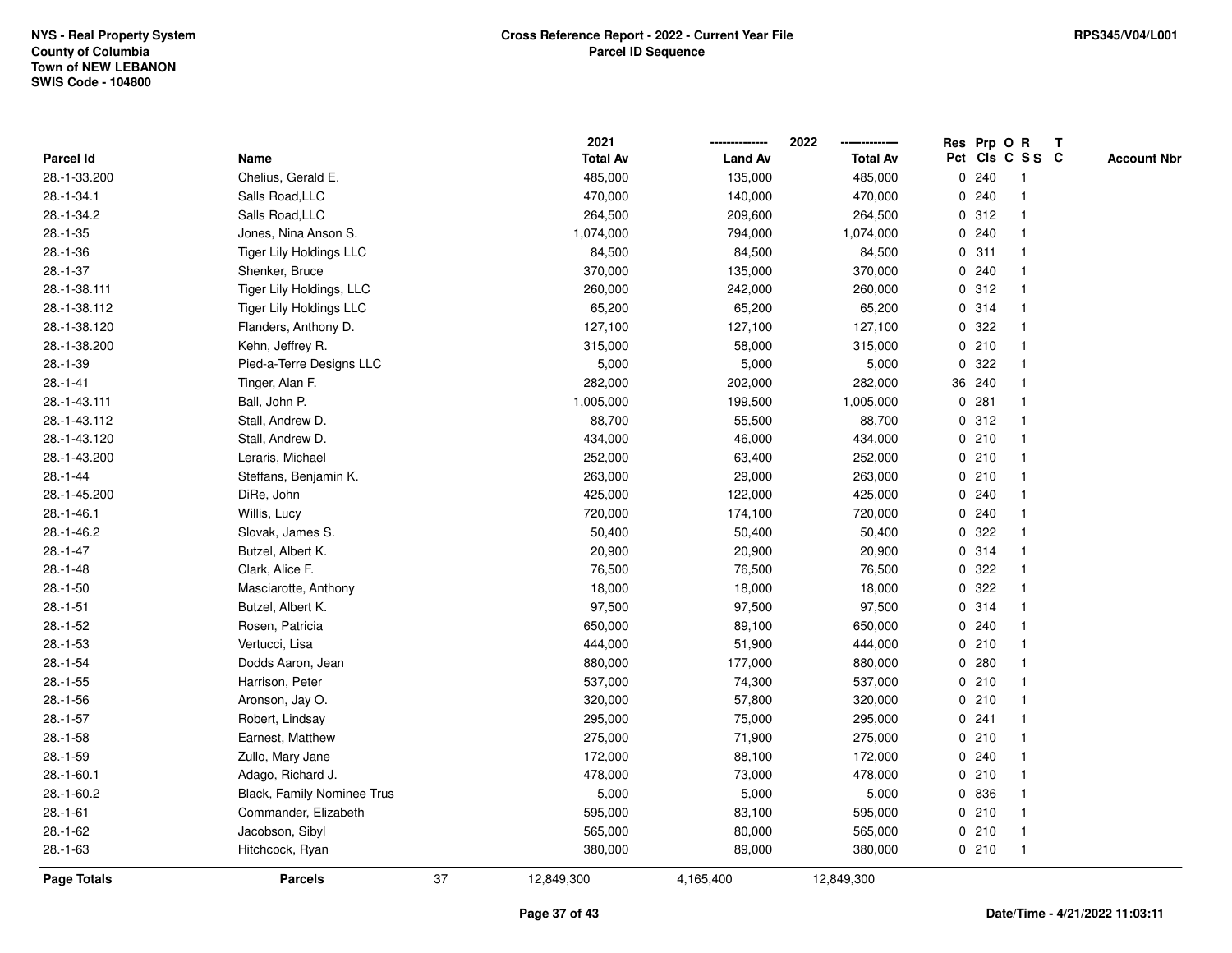|                    |                                |    | 2021            |                | 2022            | Res Prp O    |       | R               | $\mathbf{T}$ |                    |
|--------------------|--------------------------------|----|-----------------|----------------|-----------------|--------------|-------|-----------------|--------------|--------------------|
| <b>Parcel Id</b>   | Name                           |    | <b>Total Av</b> | <b>Land Av</b> | <b>Total Av</b> |              |       | Pct Cls C S S C |              | <b>Account Nbr</b> |
| $28.-1-64$         | McCormick, Warren              |    | 68,000          | 68,000         | 68,000          |              | 0 314 |                 |              |                    |
| $28.-1-65$         | Stall, Corey                   |    | 93,900          | 93,900         | 93,900          | 0            | 314   |                 |              |                    |
| $28.-1-66$         | New Lebanon Ventures           |    | 46,600          | 46,600         | 46,600          | 0            | 314   |                 |              |                    |
| $28.-1-67$         | New Lebanon Ventures           |    | 65,100          | 65,100         | 65,100          | 0            | 322   |                 |              |                    |
| $28.-1-68$         | New Lebanon Ventures           |    | 44,100          | 44,100         | 44,100          | 0            | 314   |                 |              |                    |
| $28.-1-69$         | New Lebanon Ventures           |    | 38,900          | 38,900         | 38,900          |              | 0.314 |                 |              |                    |
| $28.-1-70$         | New Lebanon Ventures           |    | 58,400          | 58,400         | 58,400          |              | 0.314 |                 |              |                    |
| $28.-1-71$         | Memling, Maya                  |    | 665,000         | 104,000        | 665,000         |              | 0210  |                 |              |                    |
| $28.-1-72$         | Friedman, Charles              |    | 65,700          | 65,700         | 65,700          |              | 0 314 |                 |              |                    |
| $28.-1-73$         | Abramson, Stephen              |    | 360,000         | 71,000         | 360,000         |              | 0210  |                 |              |                    |
| $28.-1-74$         | Gelman, Richard                |    | 466,000         | 82,000         | 495,000         |              | 0210  |                 |              |                    |
| $28.-1-75$         | New Lebanon Ventures           |    | 109,900         | 109,900        | 109,900         | $\mathbf{0}$ | 322   |                 |              |                    |
| $28.-1-76$         | Gilson, Robert E.              |    | 750,000         | 192,000        | 750,000         |              | 0.240 |                 |              |                    |
| $28.-1-77$         | Rubrecht, Robert A.            |    | 410,000         | 120,000        | 410,000         |              | 0.240 |                 |              |                    |
| $28.-1-78$         | Ganser, James                  |    | 59,000          | 59,000         | 59,000          |              | 0 314 |                 |              |                    |
| $28.-1-79$         | Jaeckle, Fermo                 |    | 900,000         | 111,500        | 900,000         |              | 0.240 |                 |              |                    |
| $28.-1-80$         | Grice, Charles                 |    | 545,000         | 90,000         | 545,000         | 0            | 240   |                 |              |                    |
| $28.-1-81$         | Grice, Charles                 |    | 82,600          | 82,600         | 82,600          | 0            | 314   |                 |              |                    |
| $28.-1-82.3$       | New Lebanon Ventures           |    | 53,300          | 53,300         | 53,300          |              | 0.314 |                 |              |                    |
| 28.-1-83.3         | Tortora, Francis               |    | 60,000          | 72,000         | 72,000          |              | 0 322 |                 |              |                    |
| $28.-1-84$         | McCormick, Warren              |    | 415,000         | 81,000         | 415,000         |              | 0210  |                 |              |                    |
| $28.-1-85$         | Stall, Andrew                  |    | 28,500          | 28,500         | 28,500          |              | 0.311 |                 |              |                    |
| $28.-1-86$         | Kalisz, John T.                |    | 310,000         | 68,000         | 310,000         |              | 0210  |                 |              |                    |
| $28.-1-87$         | Bates, Donald S.               |    | 256,000         | 48,800         | 256,000         | $\mathbf 0$  | 220   |                 |              |                    |
| $28.-1-88$         | Samimy Living Trust, Annabel   |    | 959,000         | 169,000        | 959,000         | 0            | 240   |                 |              |                    |
| $28.-1-89$         | Carroll, James B. Jr.          |    | 675,000         | 147,000        | 675,000         |              | 0.240 |                 |              |                    |
| $28.-1-90$         | Carroll, Kevan                 |    | 244,000         | 64,000         | 244,000         |              | 0210  |                 |              |                    |
| $28.-1-91$         | Pied-a-Terre Designs LLC       |    | 202,000         | 202,000        | 202,000         | 0            | 322   |                 |              |                    |
| $28.-1-92$         | Mariani, Michael               |    | 47,600          | 47,600         | 47,600          | 0            | 322   |                 |              |                    |
| 28.-1-93.100       | Salls Road LLC                 |    | 24,900          | 24,900         | 24,900          | 0            | 314   |                 |              |                    |
| 28.-1-93.200       | Rufano, Edward                 |    | 20,400          | 20,400         | 20,400          | $\mathbf{0}$ | 314   |                 |              |                    |
| $29. - 1 - 1$      | Overly, Robert                 |    | 190,000         | 101,400        | 190,000         |              | 0.240 |                 |              |                    |
| $29.-1-2$          | Guglielmetti, Lillian          |    | 474,000         | 324,000        | 474,000         |              | 0.240 |                 |              |                    |
| $29.-1-3$          | Hoyt Family Trust, John Carter |    | 32,300          | 32,300         | 32,300          |              | 0.321 |                 |              |                    |
| $29. - 1 - 4$      | Masciarotte, Anthony           |    | 290,000         | 177,000        | 290,000         | 0            | 240   |                 |              |                    |
| $29.-1-5$          | Mittnight-Metzler              |    | 245,000         | 85,000         | 245,000         | 0            | 240   |                 |              |                    |
| $29.-1-6$          | Martin, Jean Unrath M.         |    | 11,800          | 11,800         | 11,800          |              | 0 314 |                 |              |                    |
| <b>Page Totals</b> | <b>Parcels</b>                 | 37 | 9,367,000       | 3,260,700      | 9,408,000       |              |       |                 |              |                    |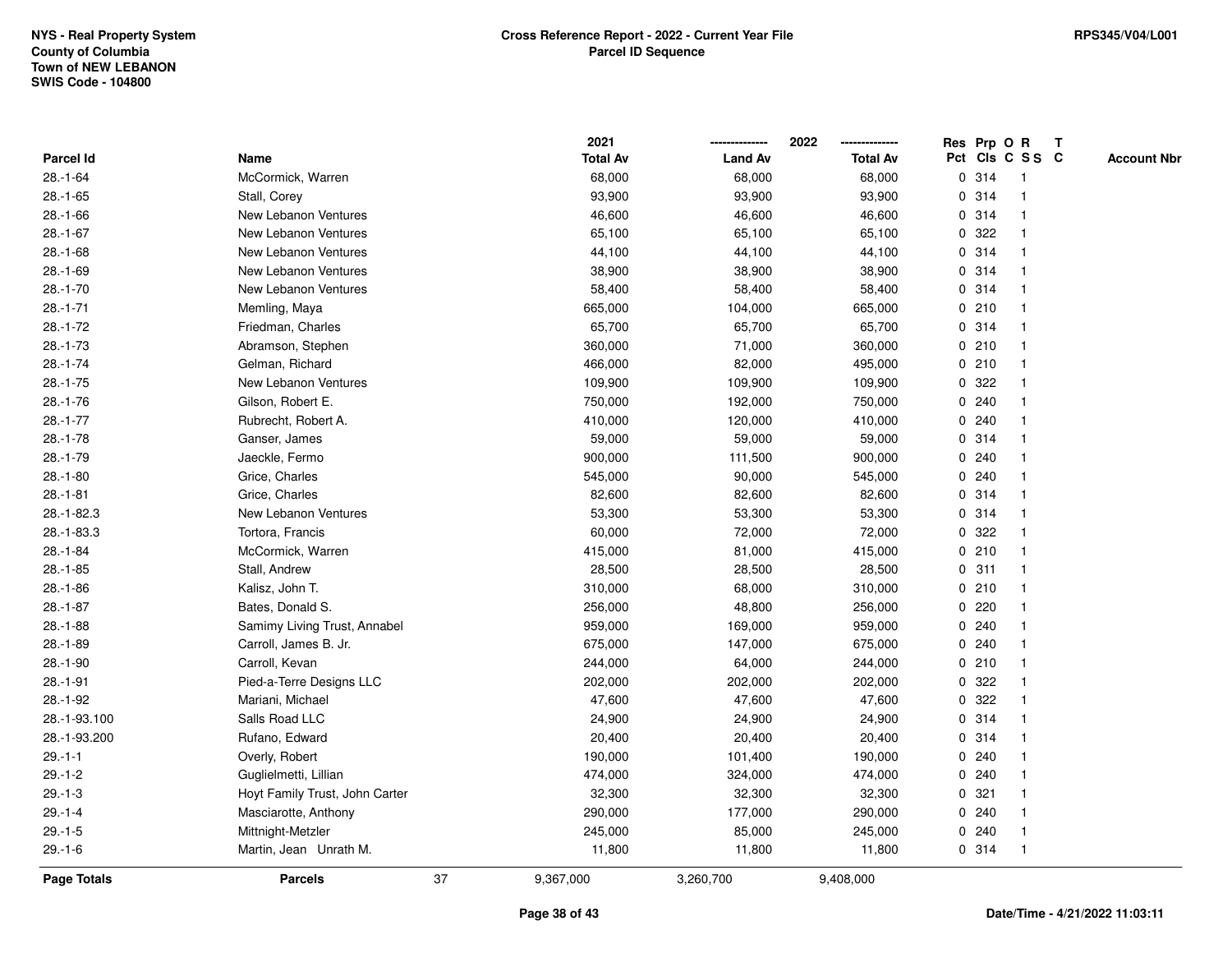|                  |                             |    | 2021            |                | 2022            |             | Res Prp O R |                 | Т |                    |
|------------------|-----------------------------|----|-----------------|----------------|-----------------|-------------|-------------|-----------------|---|--------------------|
| Parcel Id        | Name                        |    | <b>Total Av</b> | <b>Land Av</b> | <b>Total Av</b> |             |             | Pct Cls C S S C |   | <b>Account Nbr</b> |
| $29. - 1 - 7$    | Metzler, Matthew E.         |    | 10,900          | 10,900         | 10,900          |             | 0.314       | -1              |   |                    |
| $29.-1-8$        | Nugent, Edward G.           |    | 65,900          | 65,900         | 65,900          | 0           | 322         |                 |   |                    |
| $29. - 1 - 9$    | Blum, Robin K.              |    | 400,000         | 135,000        | 400,000         |             | 0.240       | $\mathbf 1$     |   |                    |
| 29.-1-10.2       | Glaski, Joshua A.           |    | 465,000         | 59,500         | 465,000         |             | 0210        |                 |   |                    |
| 29.-1-10.11      | EB 5 LLC                    |    | 220,000         | 220,000        | 220,000         |             | 0 322       |                 |   |                    |
| 29.-1-10.12      | Blum, Robin                 |    | 32,500          | 32,500         | 32,500          |             | 0.311       |                 |   |                    |
| $29. - 1 - 11$   | Fuhlbridgge, Brandon M.     |    | 174,000         | 24,000         | 174,000         |             | 0210        |                 |   |                    |
| $29.-1-12$       | Sutherland, Robert F.       |    | 22,500          | 22,500         | 22,500          |             | 0.311       |                 |   |                    |
| $29. - 1 - 13.1$ | Gavrity, Paul S.            |    | 284,000         | 85,000         | 284,000         |             | 0240        | -1              |   |                    |
| 29.-1-13.2       | Wladkowski, Henry J.        |    | 250,000         | 80,000         | 250,000         |             | 0.240       | $\mathbf 1$     |   |                    |
| $29. - 1 - 14$   | Morrill, Peter              |    | 152,000         | 24,000         | 152,000         |             | 0210        | -1              |   |                    |
| $29.-1-15$       | Halten, Wanda F.            |    | 68,000          | 23,000         | 68,000          |             | 0210        |                 |   |                    |
| 29.-1-16.100     | Clarson, Steven J.          |    | 160,000         | 59,800         | 160,000         |             | 77 240      |                 |   |                    |
| 29.-1-16.200     | Konstantinos, Angelakos     |    | 130,000         | 17,100         | 130,000         |             | 0210        | -1              |   |                    |
| $29.-1-17$       | Darrow School               |    | 11,500,000      | 806,100        | 11,500,000      | 0           | 612         | 8               |   |                    |
| $29.-1-18$       | Fraad, Julie                |    | 299,000         | 58,000         | 299,000         |             | 0210        | -1              |   |                    |
| $29.-1-19$       | Broome, John D.             |    | 545,000         | 146,000        | 545,000         |             | 0.240       |                 |   |                    |
| 29.-1-20         | Count, Peter J.             |    | 1,140,000       | 261,500        | 1,140,000       |             | 0.280       |                 |   |                    |
| 29.-1-21.1       | Luhrmann, Scott H.          |    | 390,000         | 75,000         | 390,000         |             | 0.220       |                 |   |                    |
| 29.-1-21.2       | Luhrman, Scott H.           |    | 283,000         | 49,000         | 283,000         |             | 0.215       |                 |   |                    |
| $29.-1-22$       | Center for Regenerative Eco |    | 330,000         | 26,700         | 330,000         |             | 0418        |                 |   |                    |
| $29.-1-23$       | Wong, Moy                   |    | 14,000          | 14,000         | 14,000          |             | 0.311       |                 |   |                    |
| $29. - 1 - 24$   | Wong, Moy                   |    | 185,000         | 27,500         | 185,000         |             | 0210        | -1              |   |                    |
| $29.-1-25$       | Tatro, Ethan R.             |    | 175,000         | 29,000         | 175,000         |             | 0210        | $\mathbf 1$     |   |                    |
| 29.-1-26.2       | Center For Regenerative Ed  |    | 15,100          | 15,100         | 15,100          |             | 0.311       |                 |   |                    |
| 29.-1-26.12      | Pergola, Michael P.         |    | 13,300          | 13,300         | 13,300          |             | 0.311       |                 |   |                    |
| 29.-1-26.111     | Center For Regenerative Ed  |    | 95,000          | 28,300         | 95,000          |             | 0210        |                 |   |                    |
| 29.-1-26.112     | Center For Regenerative Ed  |    | 25,000          | 15,700         | 25,000          |             | 0.312       | -1              |   |                    |
| $29.-1-28$       | Paperny, Ingram             |    | 50,500          | 50,500         | 50,500          | 0           | 311         |                 |   |                    |
| 29.-1-30.100     | Brinton, Carl               |    | 350,000         | 120,600        | 350,000         | $\mathbf 0$ | 411         | -1              |   |                    |
| 29.-1-30.200     | Schiffer, Daryl J.          |    | 166,000         | 22,500         | 166,000         |             | 0210        | -1              |   |                    |
| $29. - 1 - 31$   | Evans, Thomas               |    | 145,000         | 22,500         | 145,000         |             | 0210        | -1              |   |                    |
| $29. - 1 - 32$   | Bevens, Edward W.           |    | 180,000         | 38,000         | 180,000         |             | 0210        |                 |   |                    |
| 29.-1-33         | Poreba, John                |    | 265,000         | 85,000         | 265,000         |             | 0.240       |                 |   |                    |
| $29.-1-34$       | <b>Hitchcock House LLC</b>  |    | 437,500         | 208,000        | 540,000         |             | 0 283       |                 |   |                    |
| 29.-1-36.110     | Lukeman, William            |    | 114,400         | 83,300         | 114,400         |             | 0.312       | -1              |   |                    |
| 29.-1-36.120     | Malm Mountain House LLC     |    | 795,000         | 494,000        | 795,000         |             | 0.240       | $\mathbf{1}$    |   |                    |
| Page Totals      | <b>Parcels</b>              | 37 | 19,947,600      | 3,548,800      | 20,050,100      |             |             |                 |   |                    |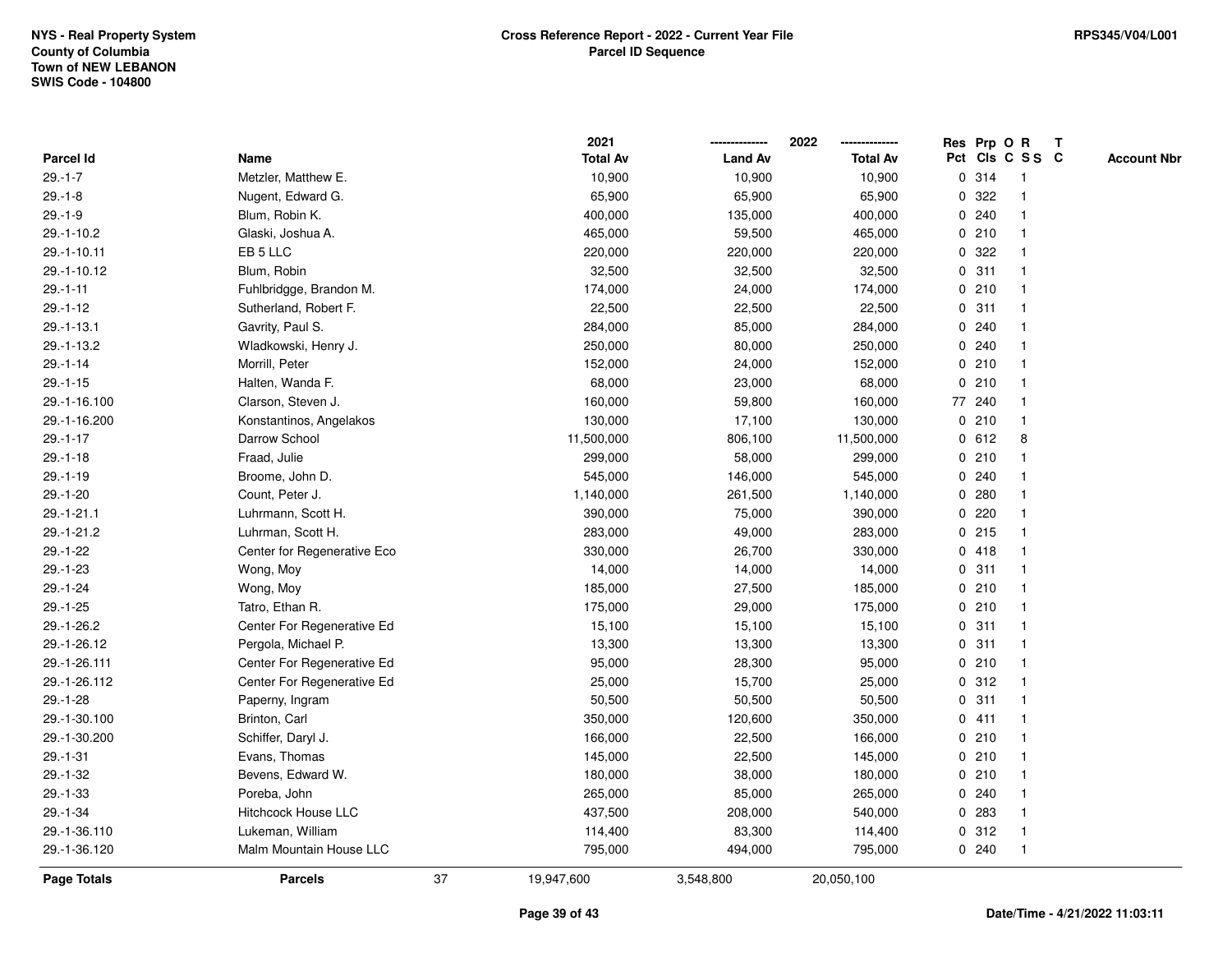|                |                            |    | 2021            |                | 2022            |   | Res Prp O R |                         | Т |                    |
|----------------|----------------------------|----|-----------------|----------------|-----------------|---|-------------|-------------------------|---|--------------------|
| Parcel Id      | Name                       |    | <b>Total Av</b> | <b>Land Av</b> | <b>Total Av</b> |   |             | Pct Cls C S S C         |   | <b>Account Nbr</b> |
| 29.-1-36.200   | Nevers, Jack               |    | 210,000         | 28,300         | 210,000         |   | 0210        | $\mathbf{1}$            |   |                    |
| $29.-1-37$     | Est. Sr.<br>Murdock, Lewis |    | 20,700          | 20,700         | 20,700          | 0 | 322         |                         |   |                    |
| 29.-1-38.1     | Lapidos, Henry             |    | 680,000         | 183,000        | 680,000         |   | 0.240       | $\mathbf 1$             |   |                    |
| 29.-1-38.2     | Cottom, Kristina L.        |    | 210,000         | 43,000         | 210,000         |   | 0210        |                         |   |                    |
| $29. - 1 - 39$ | Poole, Jennifer R.         |    | 2,000           | 2,000          | 2,000           |   | 0.311       |                         |   |                    |
| 29.-1-40.11    | Gerety, Thomas R.          |    | 420,000         | 204,700        | 420,000         |   | 0.280       |                         |   |                    |
| 29.-1-40.12    | Gerety, Thomas             |    | 36,700          | 35,000         | 36,700          |   | 0.312       |                         |   |                    |
| 29.-1-40.200   | Houghtling, Stephen J.     |    | 175,000         | 34,000         | 173,000         |   | 0210        |                         |   |                    |
| 29.-1-41.100   | The Rattoballi Family RLT  |    | 1,175,000       | 327,000        | 1,175,000       |   | 0.240       | -1                      |   |                    |
| $29.-1-42$     | Helleskov, Erik            |    | 250,000         | 177,000        | 250,000         |   | 0.241       | -1                      |   |                    |
| 29.-1-43.100   | Shariff, Hollis Reh        |    | 550,000         | 127,000        | 550,000         |   | 0.240       |                         |   |                    |
| 29.-1-43.200   | Borquez, Travis S.         |    | 280,000         | 46,000         | 280,000         |   | 0210        |                         |   |                    |
| $29.-1-45$     | Imbrogno, Francesco        |    | 173,000         | 146,300        | 173,000         |   | 0.312       |                         |   |                    |
| $29. - 1 - 46$ | <b>BGSS Properties LLC</b> |    | 84,000          | 34,000         | 84,000          |   | 0210        |                         |   |                    |
| $29. - 1 - 47$ | Wagner, Herbert            |    | 65,000          | 47,500         | 65,000          |   | 0210        |                         |   |                    |
| $29. - 1 - 48$ | Imbrogno, Francesco        |    | 372,000         | 52,000         | 375,000         |   | 0210        | -1                      |   |                    |
| $29. - 1 - 49$ | Jenkins, Carey B.          |    | 117,000         | 117,000        | 117,000         |   | 0.314       | $\overline{\mathbf{1}}$ |   |                    |
| 29.-1-50.100   | Krahforst-Lang, Anna C.    |    | 169,000         | 93,000         | 173,000         |   | 56 240      |                         |   |                    |
| 29.-1-50.200   | Iannelli, Michael          |    | 219,000         | 128,000        | 219,000         |   | 0.240       |                         |   |                    |
| 29.-1-51.2     | Berkshire Farm For Boys    |    | 103,700         | 103,700        | 103,700         |   | 0 330       | 8                       |   |                    |
| 29.-1-51.11    | Rasmussen, Norman W. Jr    |    | 368,000         | 56,000         | 375,000         |   | 0.240       |                         |   |                    |
| 29.-1-51.12    | Berkshire Farm For Boys    |    | 103,700         | 103,700        | 103,700         | 0 | 330         | 8                       |   |                    |
| $29. - 1 - 52$ | Adams, John P.             |    | 90,200          | 90,200         | 90,200          | 0 | 323         |                         |   |                    |
| $29.-1-53$     | Joseph, Pierre             |    | 265,000         | 59,500         | 265,000         |   | 0411        |                         |   |                    |
| $29.-1-54$     | Scott, Susan A.            |    | 174,000         | 23,000         | 174,000         |   | 0210        |                         |   |                    |
| $29.-1-55$     | Jenkins, Carey B.          |    | 41,600          | 41,600         | 41,600          |   | 0.314       |                         |   |                    |
| $29. - 1 - 56$ | Jenkins, Carey B.          |    | 380,000         | 48,000         | 380,000         |   | 0210        |                         |   |                    |
| 29.-1-57.200   | Herman, John J.            |    | 190,000         | 41,000         | 190,000         |   | 0210        |                         |   |                    |
| 29.-1-58.100   | Schwimmer, Robert          |    | 230,000         | 56,500         | 230,000         |   | 0210        |                         |   |                    |
| $29.-1-60$     | Browning, Eugene           |    | 196,000         | 28,000         | 196,000         |   | 0210        | -1                      |   |                    |
| $29. - 1 - 61$ | Kruvant, Beth              |    | 184,000         | 25,400         | 184,000         |   | 0210        | -1                      |   |                    |
| $29. - 1 - 62$ | Delaney, Robert            |    | 208,000         | 41,800         | 208,000         |   | 0210        | -1                      |   |                    |
| $29.-1-65$     | Lepage, Nora L.            |    | 124,000         | 34,500         | 124,000         |   | 0210        |                         |   |                    |
| 29.-1-66.110   | Hoctor, Timothy C.         |    | 190,000         | 70,000         | 190,000         |   | 0.240       |                         |   |                    |
| 29.-1-66.120   | Joyce, Carol               |    | 180,000         | 49,500         | 180,000         |   | 0210        |                         |   |                    |
| 29.-1-66.200   | Hoctor, Timothy C.         |    | 230,000         | 23,600         | 230,000         |   | 0210        | -1                      |   |                    |
| $29.-1-67$     | Pucciarello, Darrell       |    | 175,000         | 12,000         | 175,000         |   | 0210        | $\mathbf{1}$            |   |                    |
| Page Totals    | <b>Parcels</b>             | 37 | 8,641,600       | 2,753,500      | 8,653,600       |   |             |                         |   |                    |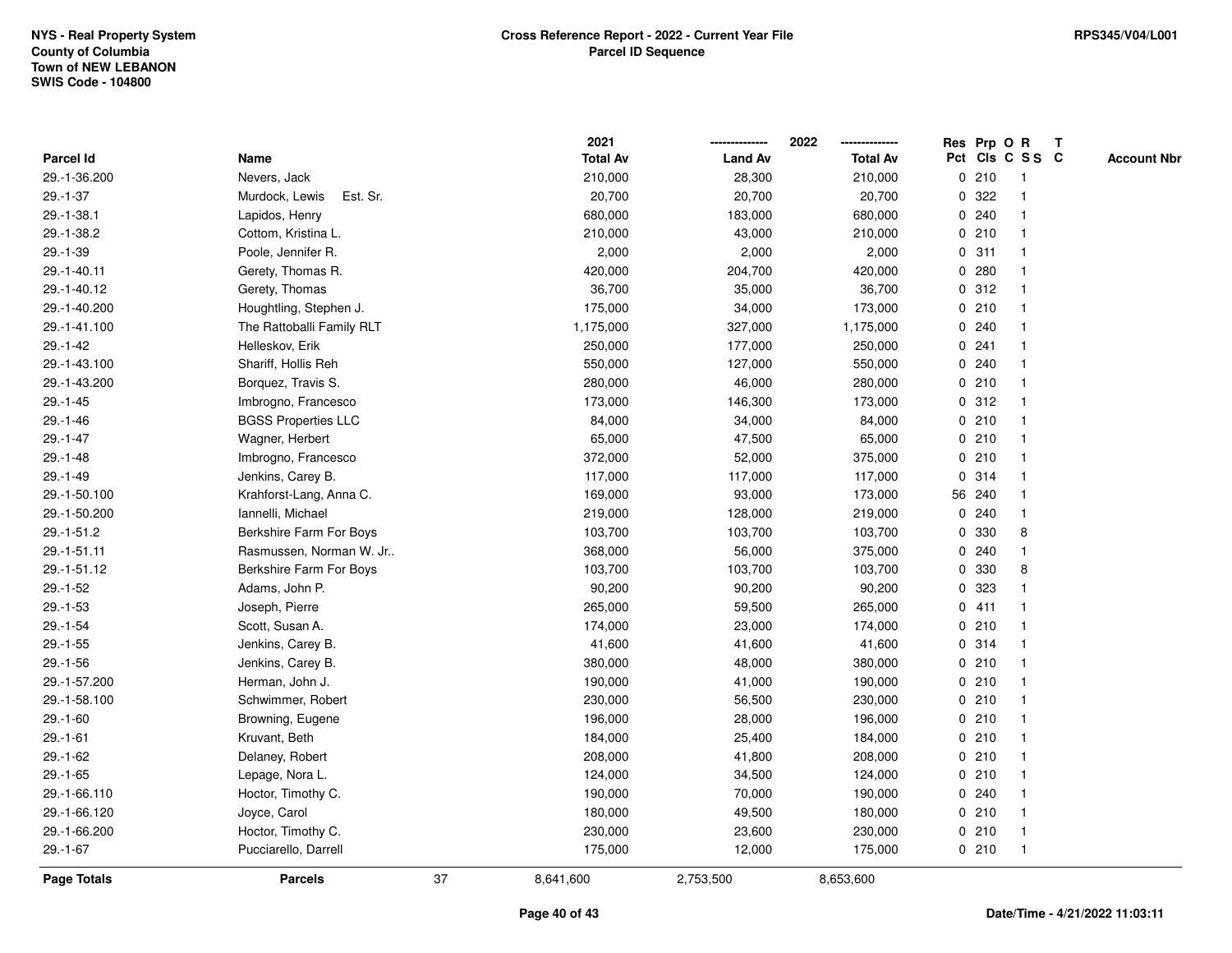|                |                            |    | 2021            |                | 2022<br>-------------- |   | Res Prp O R |                         | T |                    |
|----------------|----------------------------|----|-----------------|----------------|------------------------|---|-------------|-------------------------|---|--------------------|
| Parcel Id      | Name                       |    | <b>Total Av</b> | <b>Land Av</b> | <b>Total Av</b>        |   |             | Pct Cls C S S C         |   | <b>Account Nbr</b> |
| 29.-1-68.110   | Trainor, Brian             |    | 285,000         | 110,000        | 285,000                |   | 0.240       | -1                      |   |                    |
| 29.-1-68.120   | Trainor, John M.           |    | 275,000         | 82,000         | 275,000                | 0 | 240         | $\overline{\mathbf{1}}$ |   |                    |
| 29.-1-68.200   | Dolan, Mary I.             |    | 173,000         | 38,400         | 173,000                |   | 0210        | 1                       |   |                    |
| $29. - 1 - 71$ | Bochnak, Stephen M.        |    | 400             | 400            | 400                    |   | 0.314       |                         |   |                    |
| $29.-1-72$     | Walcroft, Mark J.          |    | 250,300         | 50,200         | 250,300                |   | 0210        |                         |   |                    |
| $29. - 1 - 73$ | Center For Regenerative Ed |    | 10,000          | 10,000         | 10,000                 |   | 0.311       |                         |   |                    |
| $30.-1-1.1$    | Barbaro, Edward S.         |    | 80,400          | 80,400         | 80,400                 |   | 0.322       |                         |   |                    |
| $30.-1-1.2$    | Lipson, Hod                |    | 475,000         | 77,000         | 475,000                |   | 0.240       | $\overline{\mathbf{1}}$ |   |                    |
| $30.-1-2$      | Quinn, John E.             |    | 146,000         | 23,000         | 146,000                |   | 0210        | -1                      |   |                    |
| $30.-1-3$      | Hutton, Joan C.            |    | 168,000         | 22,500         | 168,000                |   | 0210        | $\mathbf{1}$            |   |                    |
| $30.-1-4$      | Mchugh, Shaun              |    | 198,000         | 19,500         | 198,000                |   | 0210        |                         |   |                    |
| $30.-1-6.100$  | Kennedy, Erinn             |    | 285,000         | 26,400         | 285,000                |   | 0210        |                         |   |                    |
| 30.-1-6.200    | Wendling, John             |    | 280,000         | 36,000         | 280,000                |   | 0210        |                         |   |                    |
| $30.-1-7$      | Jones, Terry L.            |    | 200,000         | 16,900         | 200,000                |   | 0210        |                         |   |                    |
| $30.-1-8$      | Bell, Felicia L.           |    | 1,600           | 1,600          | 1,600                  |   | 0.311       | -1                      |   |                    |
| 30.-1-9.100    | Reichert, Carol            |    | 1,050,000       | 235,000        | 1,050,000              | 0 | 280         | -1                      |   |                    |
| 30.-1-9.200    | Wailand, George            |    | 445,000         | 42,000         | 445,000                |   | 0210        | $\overline{1}$          |   |                    |
| $30.-1-10.2$   | Hohlstein, Richard         |    | 158,000         | 46,000         | 158,000                |   | 0210        |                         |   |                    |
| $30.-1-10.12$  | Sullivan, Marc T.          |    | 195,000         | 33,000         | 195,000                |   | 0210        |                         |   |                    |
| 30.-1-10.111   | Abode, Of The Message Inc  |    | 3,400,000       | 1,118,100      | 3,400,000              |   | 0615        | 8                       |   |                    |
| 30.-1-10.112   | Swenson, Anthony Edward    |    | 220,000         | 35,000         | 220,000                |   | 0215        |                         |   |                    |
| $30.-1-11$     | Cressy, Judith R.          |    | 26,200          | 26,200         | 26,200                 |   | 0.314       |                         |   |                    |
| $30.-1-12$     | Mchugh, Shaun              |    | 1,700           | 1,700          | 1,700                  |   | 0.311       | $\overline{\mathbf{1}}$ |   |                    |
| $30.-1-13$     | Westwind, Sarah            |    | 136,000         | 37,600         | 136,000                |   | 0210        | -1                      |   |                    |
| $30.-1-14$     | Johnson, Donald            |    | 142,000         | 32,300         | 215,000                |   | 0210        | -1                      |   |                    |
| $30.-1-15$     | Abode, Of The Message Inc. |    | 22,600          | 22,600         | 22,600                 |   | 0.314       | 8                       |   |                    |
| $30.-1-16$     | Abode, Of The Message Inc. |    | 20,100          | 20,100         | 20,100                 |   | 0.314       | 8                       |   |                    |
| $30.-1-17$     | Costello, Jonathan         |    | 169,000         | 39,000         | 169,000                |   | 0210        |                         |   |                    |
| $30.-1-18$     | Raab, Stuart C.            |    | 133,000         | 43,000         | 133,000                |   | 0210        |                         |   |                    |
| $30.-1-19$     | Abode, Of The Message Inc. |    | 114,000         | 36,100         | 114,000                |   | 0.280       | -1                      |   |                    |
| $30.-1-20$     | Johnson, Donald            |    | 250,000         | 43,000         | 250,000                |   | 0210        | $\mathbf{1}$            |   |                    |
| $30.-1-21$     | Hull, Christine            |    | 260,000         | 28,700         | 260,000                |   | 0210        |                         |   |                    |
| $30.-1-22$     | Fuchshofen, Winfried       |    | 167,000         | 43,000         | 167,000                |   | 0210        |                         |   |                    |
| $30.-1-23$     | Shuloff, Victoria          |    | 108,000         | 43,000         | 108,000                |   | 0210        |                         |   |                    |
| $30.-1-24$     | Zoeller, Richard C.        |    | 39,900          | 36,200         | 39,900                 |   | 0.312       | $\overline{\mathbf{1}}$ |   |                    |
| $333.-1-1$     | <b>NYS ENCON</b>           |    | 690             | $\pmb{0}$      | 690                    |   | 0 993       | 3                       |   |                    |
| $333.-1-2$     | <b>NYS ENCON</b>           |    | 690             | 0              | 690                    |   | 0 993       | 3                       |   |                    |
| Page Totals    | <b>Parcels</b>             | 37 | 9,886,580       | 2,555,900      | 9,959,580              |   |             |                         |   |                    |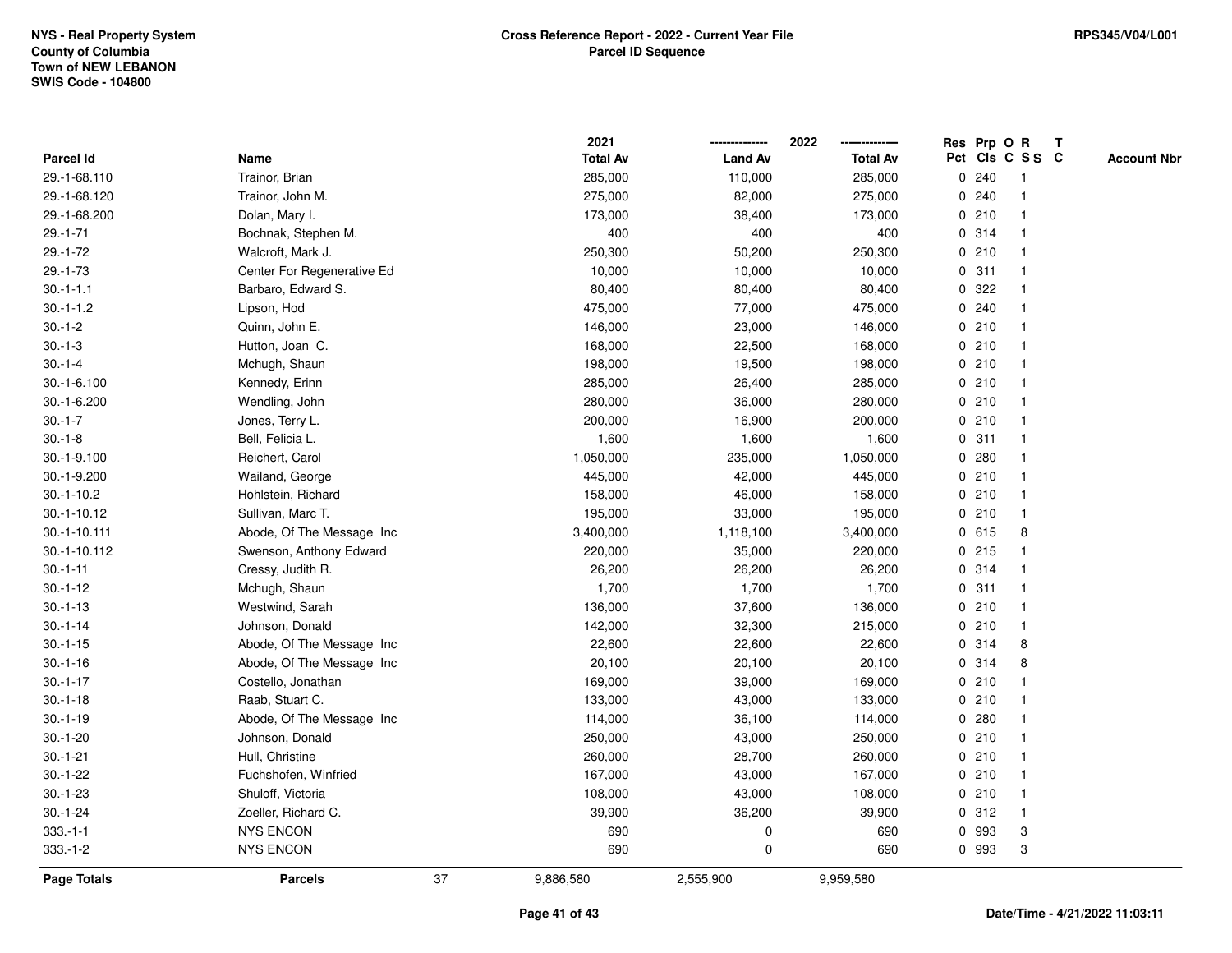| <b>Parcel Id</b>       | Name                          | 2021<br><b>Total Av</b> | <b>Land Av</b> | 2022<br><b>Total Av</b> |   |       | Res Prp O R<br>Pct Cls C S S C | $\mathbf{T}$ | <b>Account Nbr</b> |
|------------------------|-------------------------------|-------------------------|----------------|-------------------------|---|-------|--------------------------------|--------------|--------------------|
| $333.-1-3$             | <b>NYS ENCON</b>              | 690                     | 0              | 690                     | 0 | 993   | 3                              |              |                    |
| $555.-48-1.-1$         | <b>NYSEG</b>                  | 1,253,732               | 0              | 1,244,607               |   | 0861  | 5                              |              |                    |
| $555.-48-1.-2$         | <b>NYSEG</b>                  | 65,986                  | 0              | 65,506                  |   | 0861  | 5                              |              |                    |
| 555.-48-2.-1           | Telcov Inc.                   | 26,860                  | 0              | 22,275                  |   | 0 875 | 5                              |              |                    |
| 555.-48-2.-2           | Telcov Inc.                   | 1,414                   | 0              | 1,172                   |   | 0 875 | 5                              |              |                    |
| 555.-48-3.-1           | Taconic Telephone             | 1,241,174               | $\Omega$       | 1,093,483               |   | 0 866 | 5                              |              |                    |
| 555.-48-3.-2           | Taconic Telephone             | 65,325                  | $\Omega$       | 57,552                  |   | 0 866 | 5                              |              |                    |
| 555.-48-4              | Verizon New York Inc          | 15,423                  | 0              | 16,210                  |   | 0 866 | 5                              |              |                    |
| 555.-48-5.-1           | <b>BCE Nexxia Corporation</b> | 5,107                   | $\Omega$       | 4,523                   |   | 0 866 | 5                              |              |                    |
| 555.-48-6.-1           | <b>Charter Fiberlink</b>      | $\Omega$                | 0              | 0                       |   | 0 831 | 5                              |              |                    |
| 555.-48-6.-2           | Chartercom-Lebanon\berlin     | $\Omega$                | 0              | 0                       | 0 | 831   | 5                              |              |                    |
| 555.-48-7.-1           | Time Warner of Albany         | 1,312,926               | 0              | 1,144,552               |   | 0 867 | 5                              |              |                    |
| 555.-48-7.-2           | Time Warner of Albany         | 69,101                  | 0              | 60,240                  |   | 0 867 | 5                              |              |                    |
| 555.-48-8.-1           | <b>Intellifiber Networks</b>  | 164,330                 | 0              | 140,645                 | 0 | 831   | 5                              |              |                    |
| 555.-48-8.-2           | Intellifiber Networks         | 8,649                   | 0              | 7,402                   |   | 0 831 | 5                              |              |                    |
| 555.-48-9.-1           | Level 3 Communications        | 2,595,111               | 0              | 2,322,324               | 0 | 831   | 5                              |              |                    |
| 555.-48-9.-2           | Level 3 Communications        | 136,585                 | 0              | 122,228                 |   | 0 831 | 5                              |              |                    |
| 555.-48-10.-1          | Centurylink Communications    | 29,392                  | 0              | 24,709                  |   | 0 831 | 5                              |              |                    |
| 555.-48-10.-2          | Centurylink Communications    | 1,547                   | 0              | 1,300                   |   | 0 831 | 5                              |              |                    |
| 555.-48-11             | Duff & Phelps                 | $\mathbf 0$             | 0              | 0                       |   | 0860  | 5                              |              |                    |
| 555.-48-12             | Bershire Telephone Corp       | 3,440                   | 0              | 2,722                   |   | 0 866 | 5                              |              |                    |
| 555.-48-13             | TVC Albany, Inc               | 4,610                   | 0              | 4,065                   |   | 0 860 | 5                              |              |                    |
| 555.-48-14             | Crown Castle Fiber LLC        |                         | 0              | 287,942                 |   | 0 860 | 5                              |              |                    |
| 648.-0000-631.900-1881 | Verizon New York, INC         | 78                      | 0              | 77                      |   | 0 831 | 6                              |              |                    |
| 648.-000-631.900-1882  | Verizon New York, INC         | 1,110                   | 0              | 1,094                   |   | 0 831 | 6                              |              |                    |
| 648.-0000-644.550-1881 | Taconic Telephone Company     | 16,216                  | 0              | 10,865                  |   | 0 831 | 6                              |              |                    |
| 648.-0000-644.550-1882 | Taconic Telephone Company     | 229,857                 | 0              | 154,001                 |   | 0 831 | 6                              |              |                    |
| 648.-9999-131.600-1001 | <b>NYSEG</b>                  | 11,886                  | 0              | 11,886                  |   | 0882  | 6                              |              |                    |
| 648.-9999-131.600-1002 | <b>NYSEG</b>                  | 189,918                 | 0              | 189,918                 |   | 0882  | 6                              |              |                    |
| 648.-9999-131.600-1011 | <b>NYSEG</b>                  | 1,298                   | $\Omega$       | 1,298                   |   | 0 882 | 6                              |              |                    |
| 648.-9999-131.600-1012 | <b>NYSEG</b>                  | 20,740                  | $\Omega$       | 20,740                  |   | 0 882 | 6                              |              |                    |
| 648.-9999-131.600-1881 | <b>NYSEG</b>                  | 112,965                 | 0              | 112,965                 |   | 0 884 | 6                              |              |                    |
| 648.-9999-131.600-1882 | <b>NYSEG</b>                  | 1,804,941               | $\Omega$       | 1,804,941               |   | 0 884 | 6                              |              |                    |
| 648.-9999-844.750-2001 | Tennessee Gas Pipeline        | 1,008,919               | 0              | 1,008,919               |   | 0 883 | 6                              |              |                    |

**Page Totals Parcels**

**s** 34 10,399,330 0 9,940,851